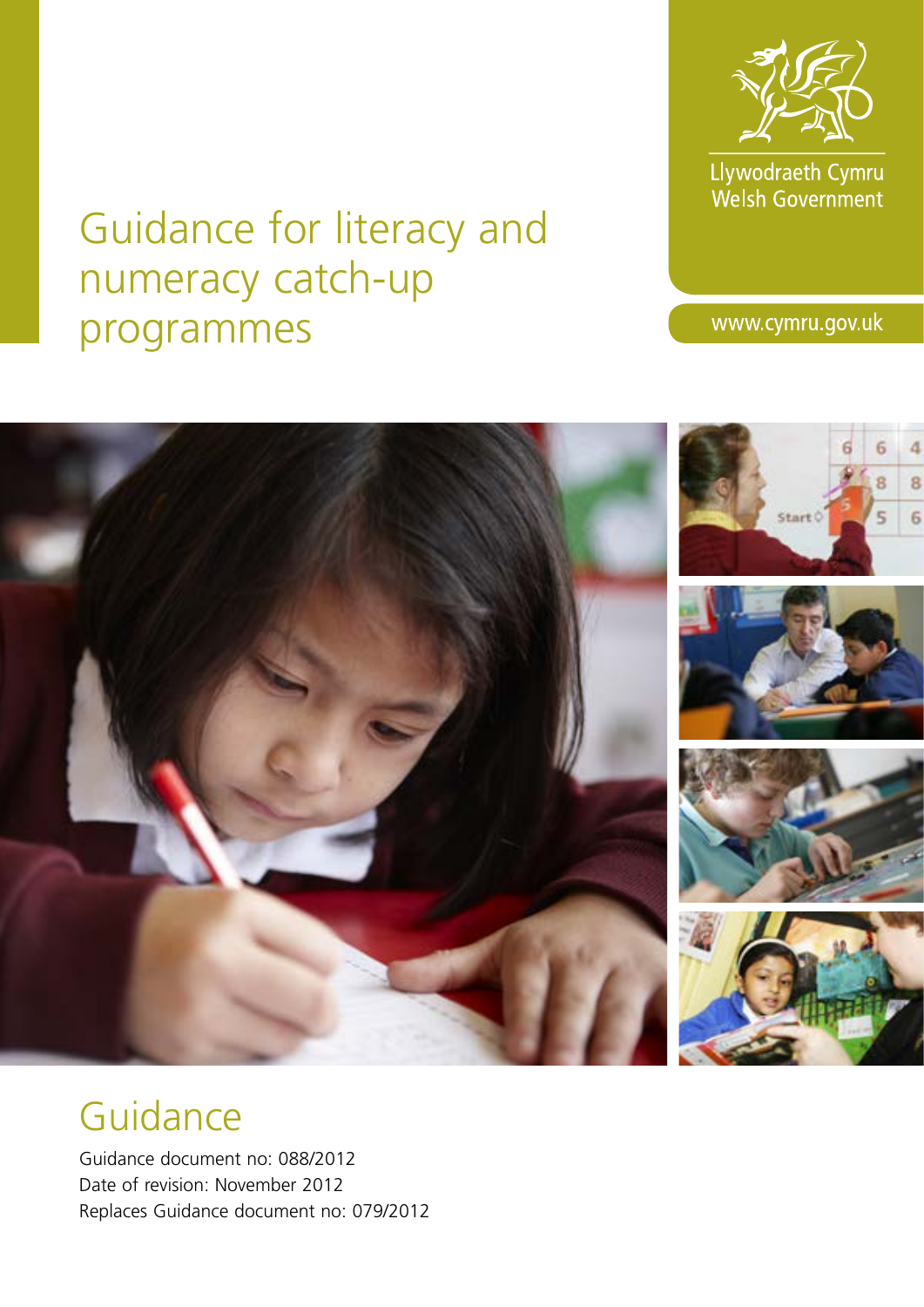# Guidance for literacy and numeracy catch-up programmes

- **Audience** Schools and teaching practitioners in Wales; school improvement consortia; and local authorities.
- **Overview** This document provides quidance on literacy and numeracy catch-up programmes that are available in Wales and which are proven to be effective in terms of accelerating improvement in literacy and numeracy skills, based on reliable research evidence. While there are a large number of programmes available, only those programmes which have a proven record of success have been included in this guidance. The purpose of the guidance is to introduce greater consistency in terms of the quality and effectiveness of catch-up programmes being delivered in schools in Wales.
- **Action** Regional consortia, local authorities and schools are asked to use **required** this guidance to help determine the most appropriate literacy and numeracy catch-up intervention programmes to deliver for their learners.
- **Further** Enquiries about this document should be directed to: **information** Curriculum Division Department for Education and Skills Welsh Government Cathays Park Cardiff CF10 3NQ Tel: 0300 060 3300 e-mail: curriculumdivision@wales.gsi.gov.uk
- **Additional** This document can be accessed from the Welsh Government's **copies** website at www.wales.gov.uk/educationandskills
- **Related** National Literacy and Numeracy Framework (LNF) and Tests **documents** (Consultation, 2012) www.wales.gov.uk/consultations

This document is also available in Welsh.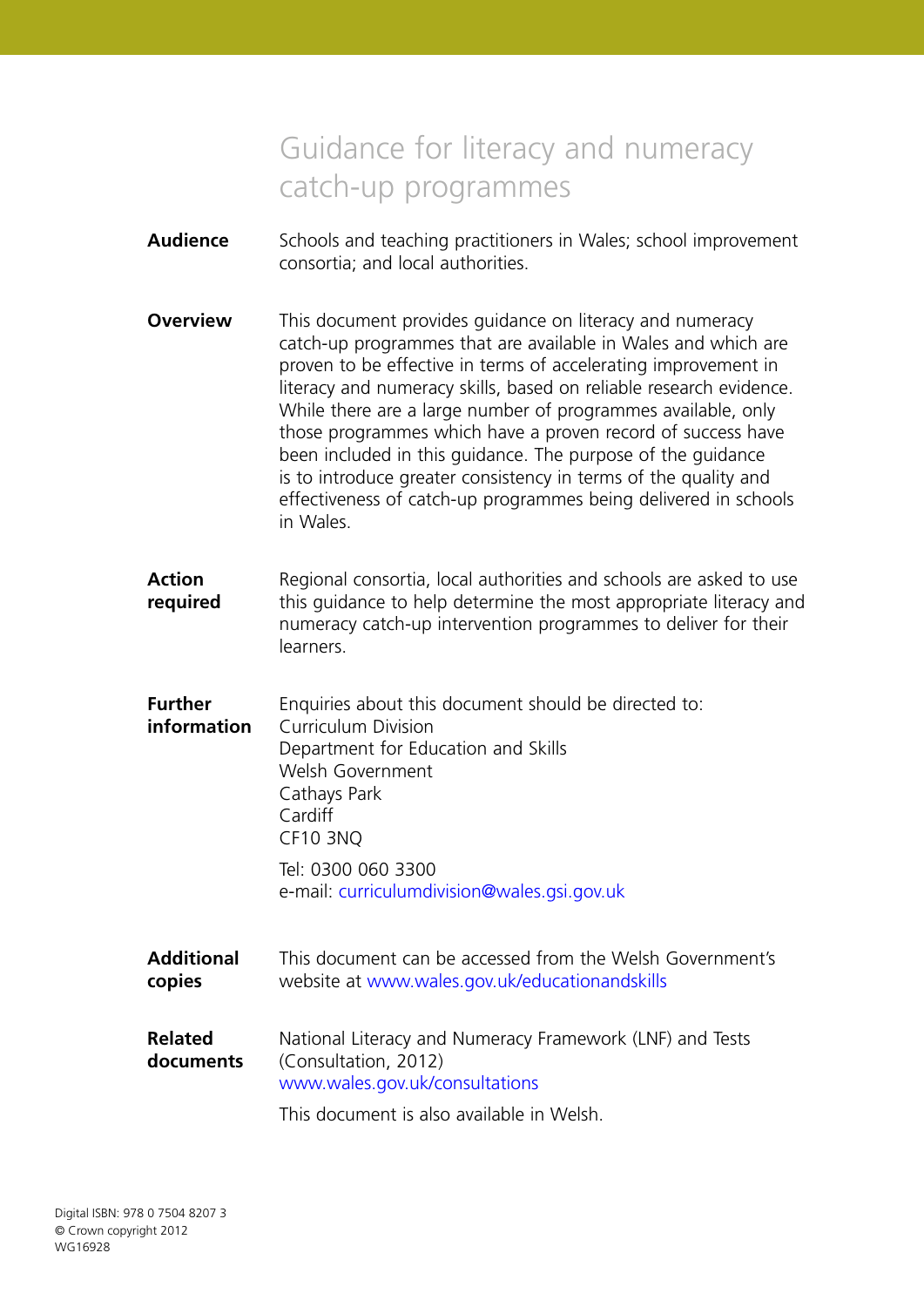# **Contents**

| <b>Introduction</b>                                                                                                 | $\overline{2}$ |
|---------------------------------------------------------------------------------------------------------------------|----------------|
| Criteria for inclusion in the guidance                                                                              | 3              |
| Structure of programme summary                                                                                      | 4              |
| Research approach                                                                                                   | 5              |
| Literacy catch-up programmes<br>Better Reading Partnership<br>Catch Up® Literacy/Llythrennedd Dyfal Donc (Catch Up® | 8<br>8         |
| Literacy in the medium of Welsh)                                                                                    | 13             |
| Fischer Family Trust Wave 3<br>Reading Recovery                                                                     | 20<br>26       |
| <b>Talking Partners</b>                                                                                             | 30             |
| <b>TextNow®</b>                                                                                                     | 36             |
| Numeracy catch-up programmes<br>Catch Up® Numeracy/Rhifedd Dyfal Donc (Catch Up®                                    | 40             |
| Numeracy in the medium of Welsh)                                                                                    | 40             |
| 1stClass@Number <sup>™</sup>                                                                                        | 46<br>50       |
| Mathematics Recovery<br>Numbers Count <sup>™</sup>                                                                  | 56             |
| <b>Further information and next steps</b>                                                                           | 60             |
| <b>Glossary of terms</b>                                                                                            | 61             |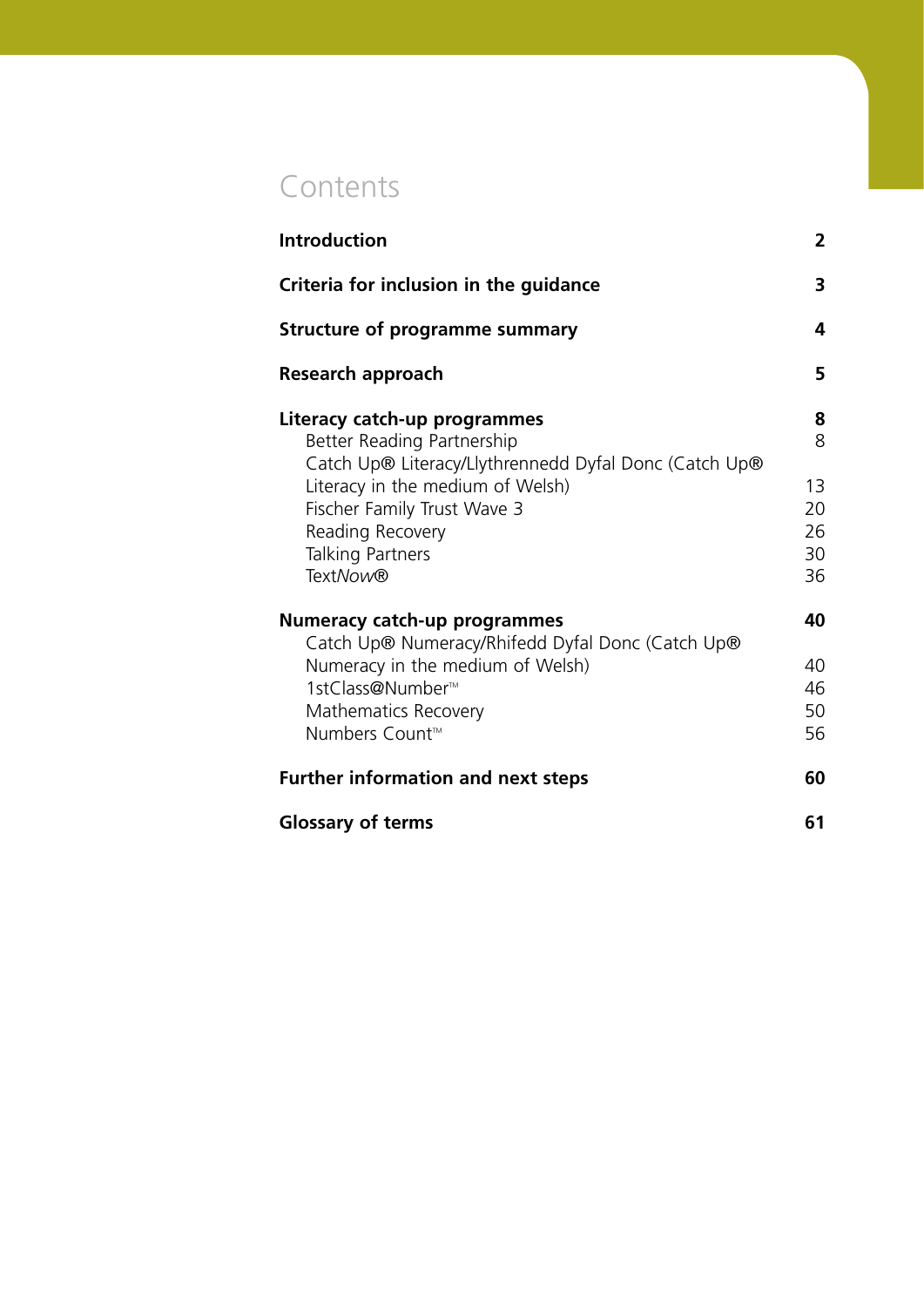# Introduction

This information is intended for schools and teaching practitioners in Wales along with school improvement consortia and local authorities. It provides guidance on literacy and numeracy catch-up programmes that are available in Wales and which are proven to be effective in terms of accelerating improvement in literacy and numeracy skills, based on reliable research evidence.

The purpose of the guidance is to introduce greater consistency in terms of the quality and effectiveness of catch-up programmes being delivered in schools in Wales. The guidance is the product of an intensive piece of research carried out in May and June 2012 on behalf of the Welsh Government into the wide range of catch-up programmes currently in existence.

The object of the research was to agree a set of criteria which programmes would need to meet in order to be included in the guidance, and subsequently to agree a short-list of programmes that meet this criteria.

The programmes included in this guidance are those for which evidence of success has been found. Some evidence of impact may exist for other programmes but was either not freely available or was not robust enough to support inclusion in this guidance. Schools are not obliged to deliver the programmes in this guidance, but may be asked to justify using another programme which does not have reliable evidence of success.

Guidance for literacy and numeracy catch-up programmes Guidance document number: 088/2012 Date of revision:

November 2012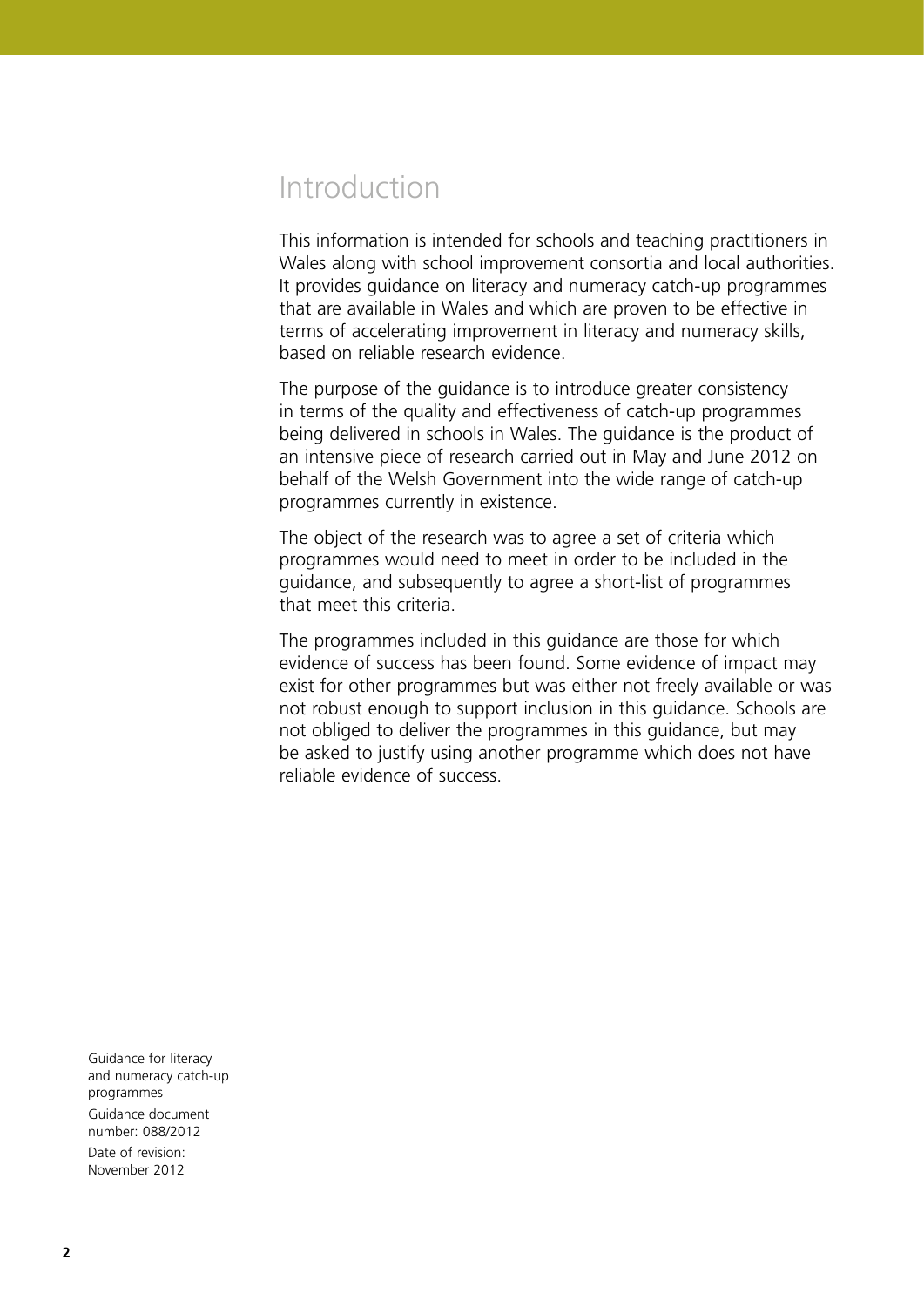# Criteria for inclusion in the guidance

The programmes that have been included in the guidance needed to meet the following measures.

- There needs to be reliable and freely available impact data acquired through objective research to verify the effectiveness of the programme in terms of accelerating improvement in literacy or numeracy skills.
- The programme needs to be a targeted catch-up intervention, i.e. programmes that are typically delivered as a universal teaching approach (e.g. First Steps Literacy/First Steps in Mathematics<sup>1</sup>) or that provide individualised support for learners of all abilities  $(e.g. RM Maths<sup>TM 2</sup>)$  are not included, despite reliable evidence of the effectiveness of these programmes on literacy and/or numeracy development.
- The programme needs to be currently available in Wales.

Please note that the impact evidence for a number of the programmes included in this guidance is based on data collected from schools in England, and measures of progress in some cases apply to measures within the curriculum in England. In these cases, the issue is noted and teaching practitioners need to recognise that the measures do not necessarily align directly to the curriculum in Wales.

Guidance for literacy and numeracy catch-up programmes

1

Guidance document number: 088/2012

*First Steps Literacy/First Steps in Mathematics* are teaching resources based on comprehensive 'Maps of Development' that help teachers to assess and monitor learners' needs, to provide differentiated instruction by building on learners' strengths and to link appropriate instruction in a way that best addresses the strengths and needs of all learners.

<sup>2</sup> RM Maths™ is an electronic tutoring programme which provides personalised mathematics support tailored to a learner's individual ability, with abilities ranging from special educational needs (SEN) to more able and talented learners.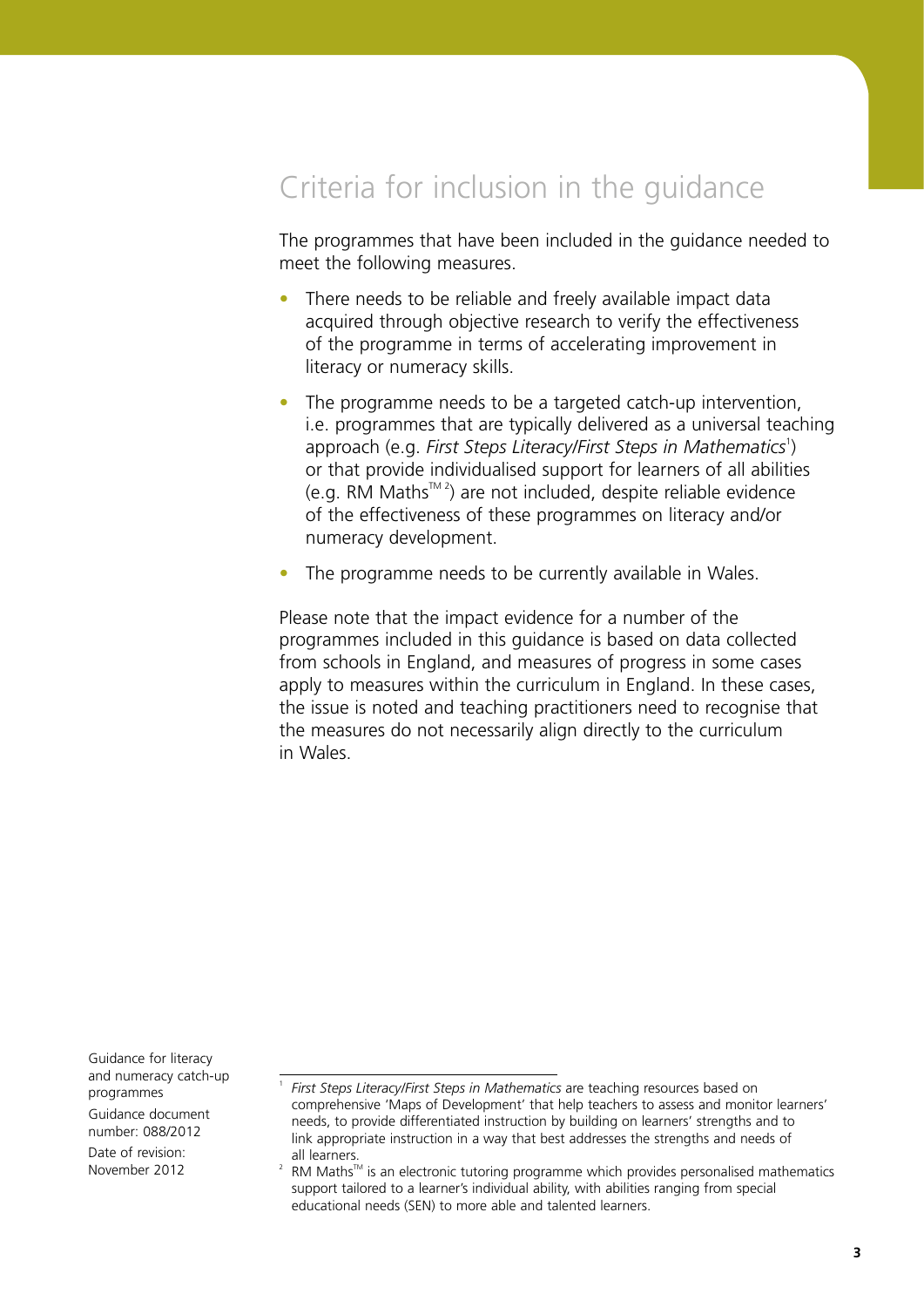# Structure of programme summary

The programmes are listed in alphabetical order, and a summary is provided for each programme. Each summary is structured into the following sections.

- Overview of intervention
- Target audience
- Impact evidence base
- Method of delivery
- Assessment procedure
- Timescale for delivery of intervention
- Cost and resource requirements
- Practitioner training
- Additional teaching resources and practitioner support
- Further information.

The following literacy catch-up programmes are included in the guidance:

- Better Reading Partnership
- Catch Up® Literacy/Llythrennedd Dyfal Donc (Catch Up® Literacy in the medium of Welsh)
- Fischer Family Trust Wave 3
- Reading Recovery
- Talking Partners
- Text*Now*®.

The following numeracy catch-up programmes are included in the guidance:

- Catch Up® Numeracy/Rhifedd Dyfal Donc (Catch Up® Numeracy in the medium of Welsh)
- 1stClass@Number™
- Mathematics Recovery
- Numbers Count<sup>™</sup>.

Guidance for literacy and numeracy catch-up programmes Guidance document number: 088/2012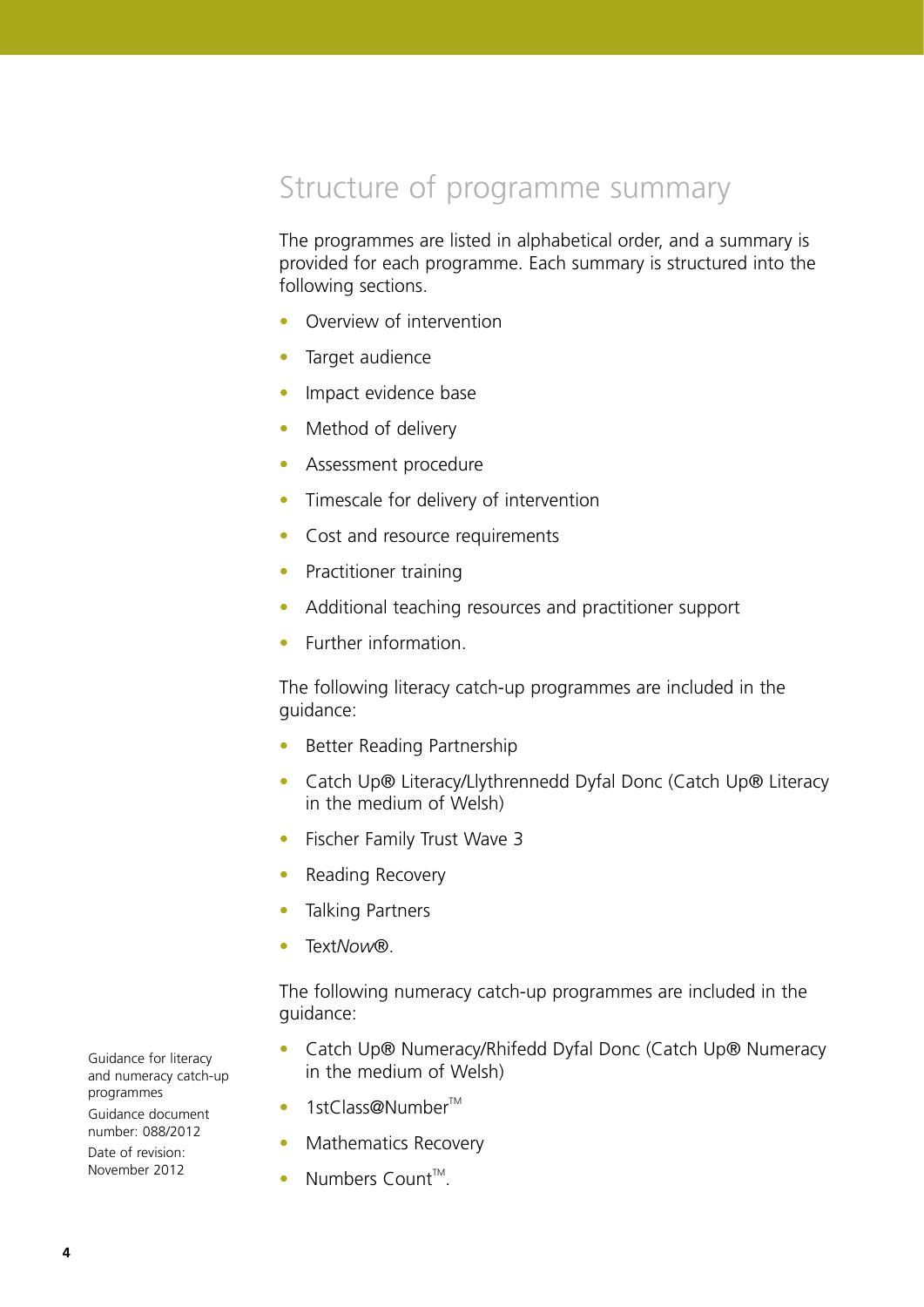# Research approach

Existing sources of independent information about catch-up programmes were examined as part of this review, including the following:

- *What works for pupils with literacy difficulties? The effectiveness of intervention schemes* (Third edition), G Brooks (Department for Children, Schools and Families, 2007)
- *What works for pupils in Wales with literacy difficulties? The effectiveness of intervention schemes*, G Brooks (NIACE, 2009)
- *What Works for Children with Mathematical Difficulties? The effectiveness of intervention schemes*, A Dowker (Department for Education and Skills, 2004)
- *Targeted interventions for children with arithmetical difficulties*, A Dowker and G Sigley (The British Psychological Society, 2010)
- *Improving numeracy in key stage 2 and key stage 3* (Estyn, 2010)
- Welsh Government records of catch-up programmes used in each local authority in Wales in the academic year 2011/12
- the Dyslexia-SpLD Trust' Interventions for Literacy website at <www.interventionsforliteracy.org.uk/interventions/list-view>

The review also included consultation with key stakeholders and with a sample of local authority literacy and numeracy coordinators across Wales.

Based on the primary and secondary information acquired through this research exercise, up to 100 programmes have been identified, including well-known commercial interventions, locally developed programmes and local derivatives of existing programmes.

The review was carried out in two stages. Firstly, a long-list of programmes that have been used in Wales (either currently or in the past) and/or have reliable impact evidence, was compiled and each programme was examined in detail. The second stage of the process was to identify the final shortlist of programmes that have been included in this guidance document. Programmes that were reviewed for inclusion in the long list but were **not** selected for the final shortlist included programmes that are currently used or have

Guidance for literacy and numeracy catch-up programmes Guidance document number: 088/2012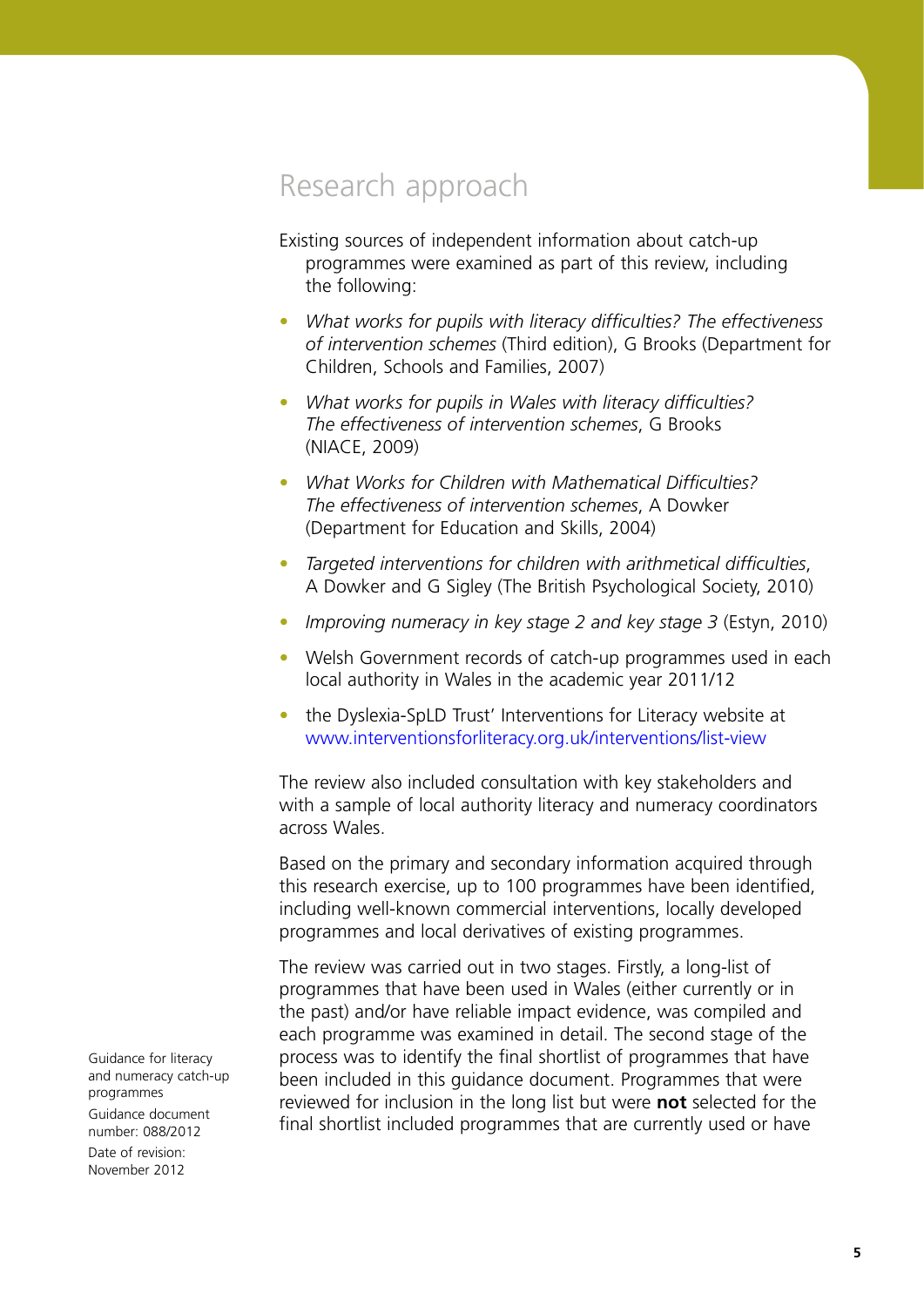previously been used widely in schools in Wales, but that did not meet **all** the necessary criteria. These programmes<sup>3</sup> included the following.

- DORE (previously known as DDAT): a programme for improving the literacy skills of people with dyslexia, ADHD, dyspraxia, Asperger's, and other learning difficulties through a series of exercises which are designed to improve the functioning of the cerebellum.
- Fflach<sup>4</sup>: Spotlight Maths<sup>5</sup> materials translated into Welsh.
- First Steps in Mathematics<sup>6</sup>: a teaching resource for use in primary schools primarily intended to raise standards in numeracy across an entire learner cohort.
- First Steps Literacy<sup>7</sup>: a teaching resource for use in primary schools primarily intended to raise standards in reading, writing and speaking and listening across an entire learner cohort.
- Hwb Ymlaen<sup>8</sup>: Springboard<sup>9</sup> materials translated into Welsh.
- Number Workout/Numeracy Workout: a targeted numeracy programme for Key Stage 3 that was developed by the former Basic Skills Agency Wales but is no longer available.
- Numeracy Recovery: a targeted numeracy programme piloted in 2001 and subsequently modified and developed as Catch Up® Numeracy.
- Numicon: an inclusive multi-sensory teaching approach intended to raise achievement in mathematics.
- Read Write Inc.: a synthetic phonics-based reading, writing and spelling programme for use in primary schools primarily intended to raise standards across an entire learner cohort.

- 4 Rhondda Cynon Taff County Borough Council, 2009.
- 5 Pearson Education Limited, 2002.
- 6 STEPS Professional Development, 2006.
- 7 STEPS Professional Development, 2006.
- 8 Carmarthenshire County Council.
- 9 National Numeracy Strategy, 2001; programme materials available from www.edu.dudley.gov.uk/primary/Strategymaterials/nnsdocuments.htm

Guidance for literacy and numeracy catch-up programmes

Guidance document number: 088/2012

<sup>3</sup> Please note that this is not a definitive list of all literacy and numeracy catch-up programmes being delivered in Wales; other programmes have been developed within the school or local authority; in other cases commercial programmes may have been modified and locally branded.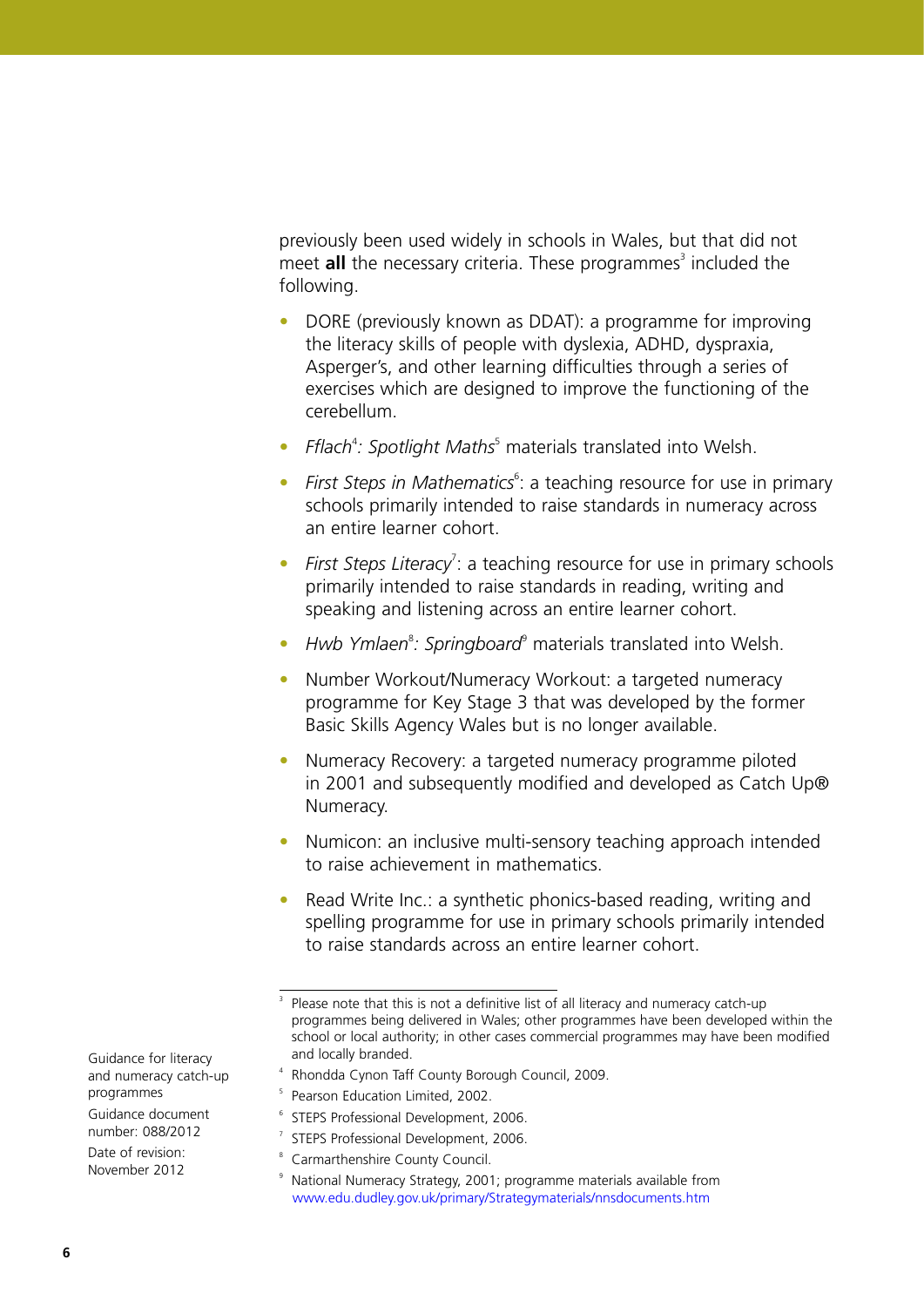- Read Write Inc. Fresh Start: a synthetic phonics-based reading, writing and spelling programme for use in Key Stage 3 primarily intended to raise standards across an entire learner cohort.
- STARS/STARS Cymraeg: a sensory-based approach to reading and spelling, to support learners to become phonologically aware.
- Spotlight Maths: one-to-one numeracy programme targeting specific concept gaps, which was based on DfES Wave 3 materials; the term 'Spotlight Maths' has also been used by local authorities who have developed their own intervention.
- Springboard: a numeracy catch-up programme for Key Stages 2 and 3, which was developed as part of the former Numeracy Strategy in England and was available in England and Wales; however Springboard training and materials are now no longer available to practitioners in the UK; the term 'Springboard' has also been used by local authorities who have developed their own intervention.
- Tactical Teaching: a teaching resource for use in secondary schools primarily intended to raise standards in reading, writing and speaking and listening across an entire learner cohort.
- Teaching Talking: an oral language development programme for Foundation Phase children of all abilities.
- Wave 3: a numeracy programme for learners in Years 1 and 2 developed as part of the former Numeracy Strategy in England, and now obsolete as an intervention in its own right.

Guidance for literacy and numeracy catch-up programmes Guidance document number: 088/2012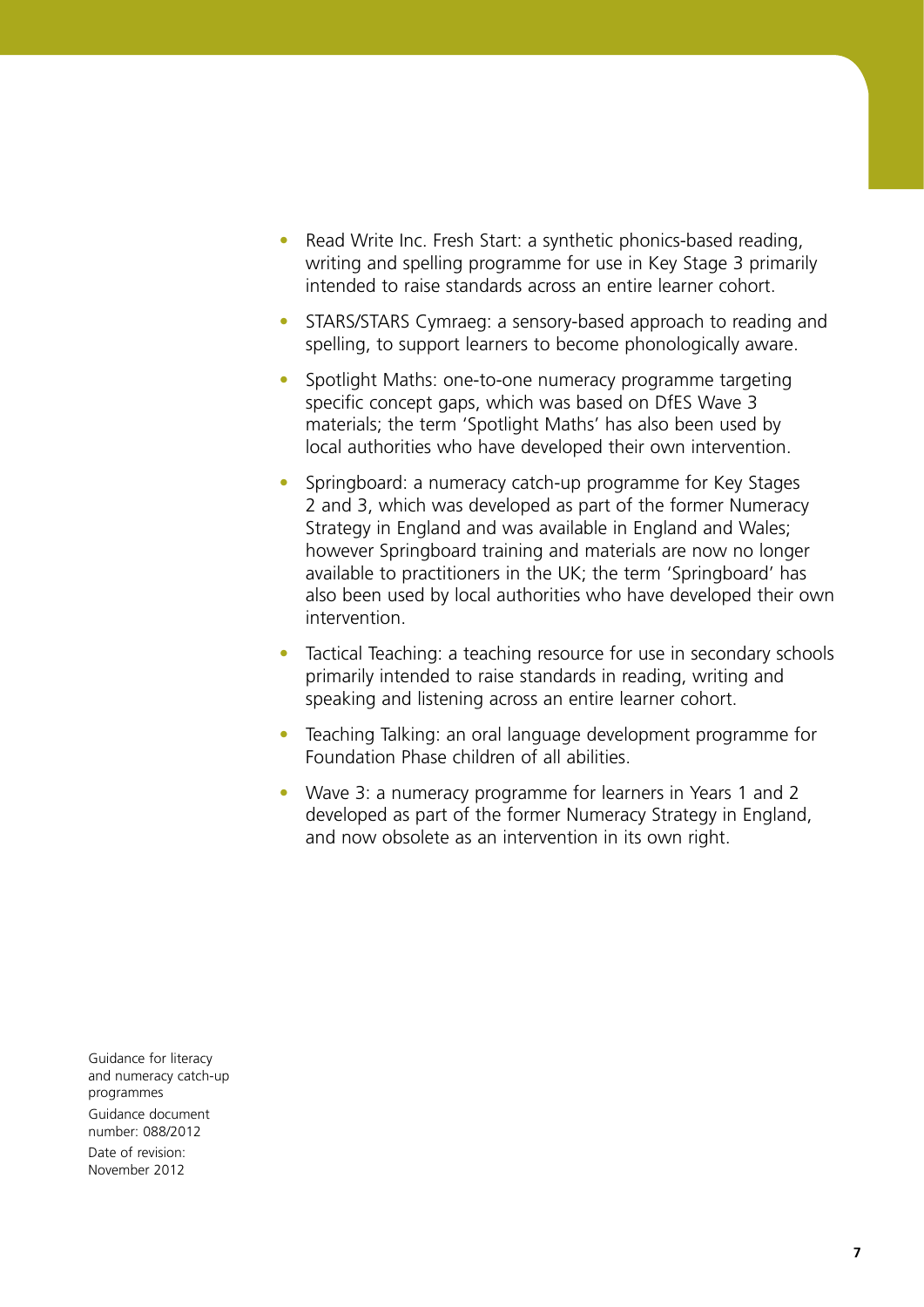# Literacy catch-up programmes

# **Better Reading Partnership**

| <b>Summary</b>              |                                                                                                                                                                                                                                                            |
|-----------------------------|------------------------------------------------------------------------------------------------------------------------------------------------------------------------------------------------------------------------------------------------------------|
| <b>Target audience</b>      | Learners aged 6 to 14, who lack skills and confidence as readers.                                                                                                                                                                                          |
| <b>Evidence of impact</b>   | Based on progress data collected annually from schools <sup>10</sup><br>delivering the intervention, learners on the Better Reading<br>Partnership Programme make an average gain of six months<br>in reading age over the course of a ten-week programme. |
| <b>Method of delivery</b>   | One-to-one intervention delivered in 15-minute sessions<br>three times a week by a trained teaching assistant over<br>a ten-week period.                                                                                                                   |
| <b>Practitioner support</b> | Two-day training for practitioners (partners); three-day training<br>for trainers.                                                                                                                                                                         |

#### **Overview of intervention**

The Better Reading Partnership (BRP) is a time-limited, one-to-one intervention that is designed to develop reading skills and enable learners to read with confidence, understanding and enjoyment. It is a comparatively short-term intervention with an emphasis on developing learners' independence as readers.

The intervention is managed by Education Works Ltd, an educational consultancy specialising in school improvement, reading support, and speaking and listening.

BRP was developed in 1990s along the lines of the reading element of Reading Recovery<sup>11</sup> and it is one of several interventions recommended by Every Child a Reader (ECaR)<sup>12</sup>.

The intervention materials and training are not currently available in Welsh but training to deliver the intervention in English is available to practitioners in Wales.

#### **Target audience**

BRP is a 'lighter touch' intervention compared to other one-to-one approaches. It is appropriate for learners between the ages of 6 and 14 who lack skills and confidence as readers and require a boost

Guidance for literacy and numeracy catch-up programmes Guidance document

number: 088/2012 Date of revision:

November 2012

<sup>&</sup>lt;sup>10</sup> In England.

<sup>&</sup>lt;sup>11</sup> Please see separate summary of Reading Recovery.

 $12$  ECaR is a school-wide early literacy strategy for raising attainment in Key Stage 1 in schools in England.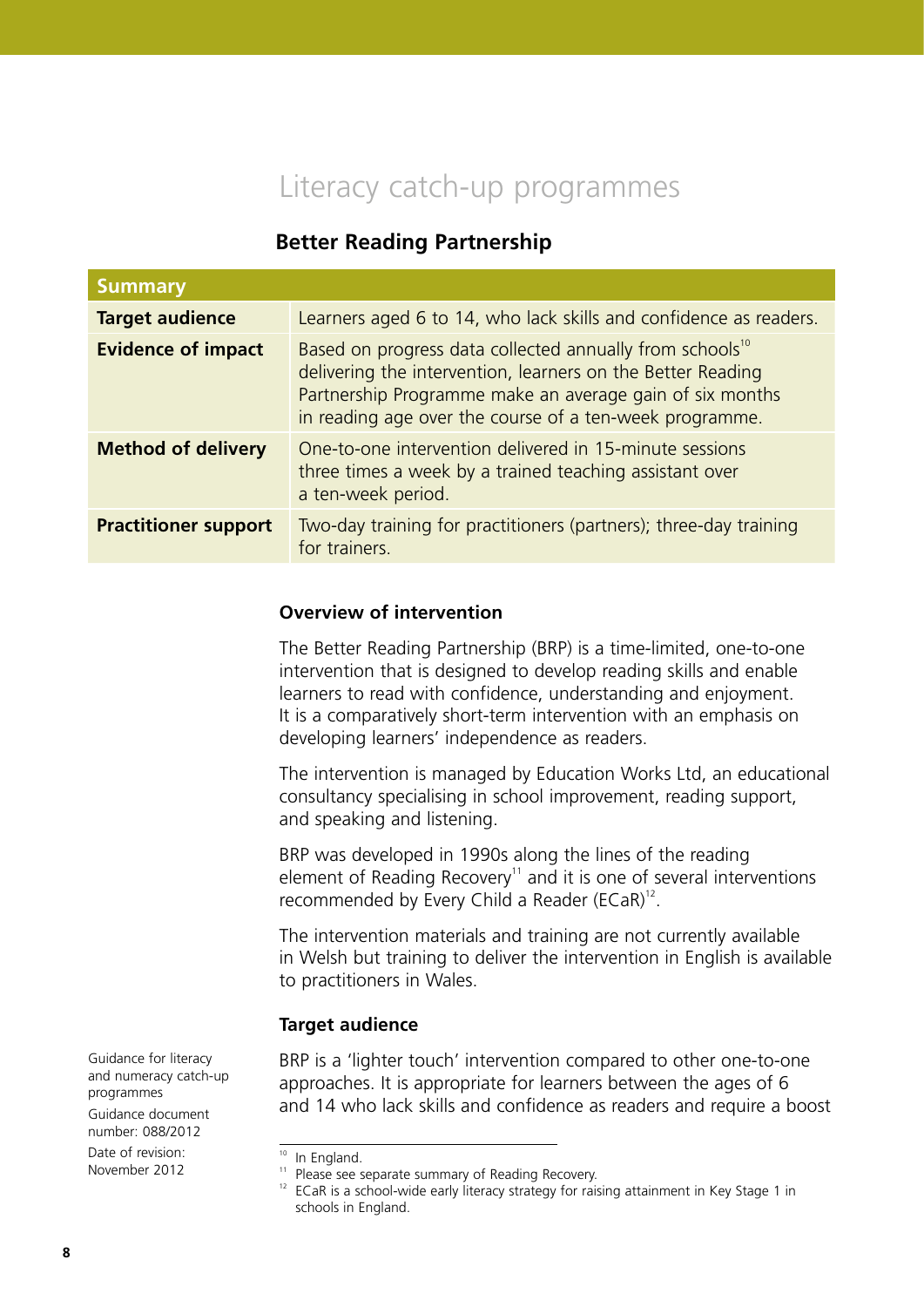to their reading age but **not** for those who are the most in need of additional support. The programme is for learners who need to develop their understanding of texts and who, with appropriate support, have the ability to become effective and confident readers.

In Year 3 and above, BRP can be appropriate for learners who can read accurately, but lack understanding and confidence.

BRP can also be effective as a language intervention for learners learning English as a second or other language.

#### **Impact evidence base**

Schools<sup>13</sup> delivering BRP are required to collect annual tracking data on learner progress and this is collated and analysed by Education Counts Ltd. Based on this data, learners going through the intervention make an average gain of six months in reading age over the course of the ten-week programme.

In addition, the pilot project and subsequent projects (e.g. the project in 1996 in Bradford, West Yorkshire of approximately 500 learners funded by the Single Regeneration Budget) were evaluated using the Suffolk Reading Test and, over the course of the ten-week programme, they showed gains in reading age of six months for Year 1 learners, nine months for Year 5 learners and twelve months plus for Year 9 learners.

There is no official data based on a comparison group who did not receive support at all or who received support of an alternative nature, and no follow-up data based on the sample group has been collected.

#### **Method of delivery**

The BRP intervention involves structured one-to-one sessions based around a common lesson structure and delivered by an experienced (i.e. National Qualification Framework (NQF) Level 3) teaching assistant trained to deliver BRP. Learners are introduced to a wide variety of genres in both fiction and non-fiction, in the interests of finding texts that they enjoy and to develop their understanding and widen their horizons.

Guidance for literacy and numeracy catch-up programmes Guidance document

number: 088/2012 Date of revision: November 2012

 $13$  In England.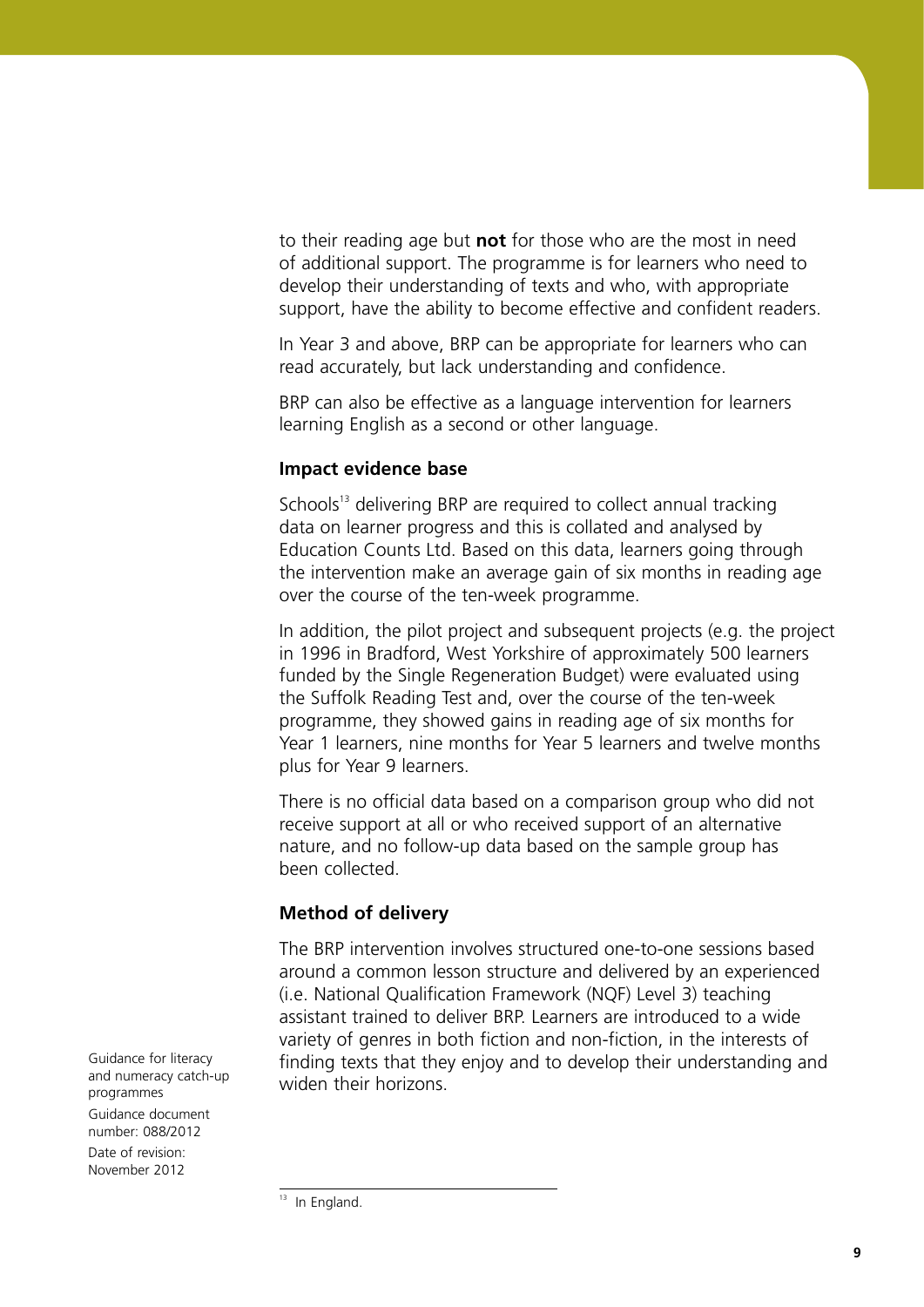At the beginning of each session the learner rereads a familiar text for the purpose of developing fluency, phrasing and pace. This is followed by an assessment of text reading in the form of a Running Record<sup>14</sup> that the partner is able to use to analyse errors and other reading behaviours in the learner. The final and longest part of the lesson is spent on introducing, reading and exploring meaning in a new book.

#### **Assessment procedure**

Teaching assistants are recommended by Education Counts Ltd to use Running Records to identify children in Foundation Phase<sup>15</sup> who would be appropriate for BRP. In Key Stage 2 and early Key Stage 3, there are a variety of assessments that can be used<sup>16</sup>, both to identify individual needs and to assess progress in reading over the course of the intervention.

The National Reading Tests for learners in Years 2 to 9, to be introduced in Wales in May 2013, will support this process of initial assessment.

#### **Timescale for delivery of intervention**

Learners typically attend 15-minute sessions three times a week. The intervention is delivered over a ten-week period.

#### **Cost and resource requirements**

The two-day training for partners is delivered by a BRP trainer $17$  in school and costs  $£600^{18}$  for a group session (20 is the approximate maximum). Each trained partner receives a file with proformas for recording progress, information on book bands and other resources necessary to deliver the intervention.

The three-day trainer training costs  $£750$  per day<sup>19</sup>. The handouts and other necessary materials to deliver BRP training to other practitioners cost an additional £80 per additional person trained,

Guidance for literacy and numeracy catch-up programmes

Guidance document number: 088/2012

<sup>&</sup>lt;sup>14</sup> A Running Record is a method of assessing a learner's reading level by examining both accuracy and the types of errors they make.

<sup>&</sup>lt;sup>15</sup> Key Stage 1 in England.

<sup>&</sup>lt;sup>16</sup> For example, the York Assessment of Reading Comprehension.<br><sup>17</sup> This can be a sonsultant from Education Morks Ltd. or someon

<sup>&</sup>lt;sup>17</sup> This can be a consultant from Education Works Ltd, or someone who has been trained as a trainer by Education Works Ltd.

<sup>18</sup> Plus VAT.

<sup>&</sup>lt;sup>19</sup> Plus expenses and VAT.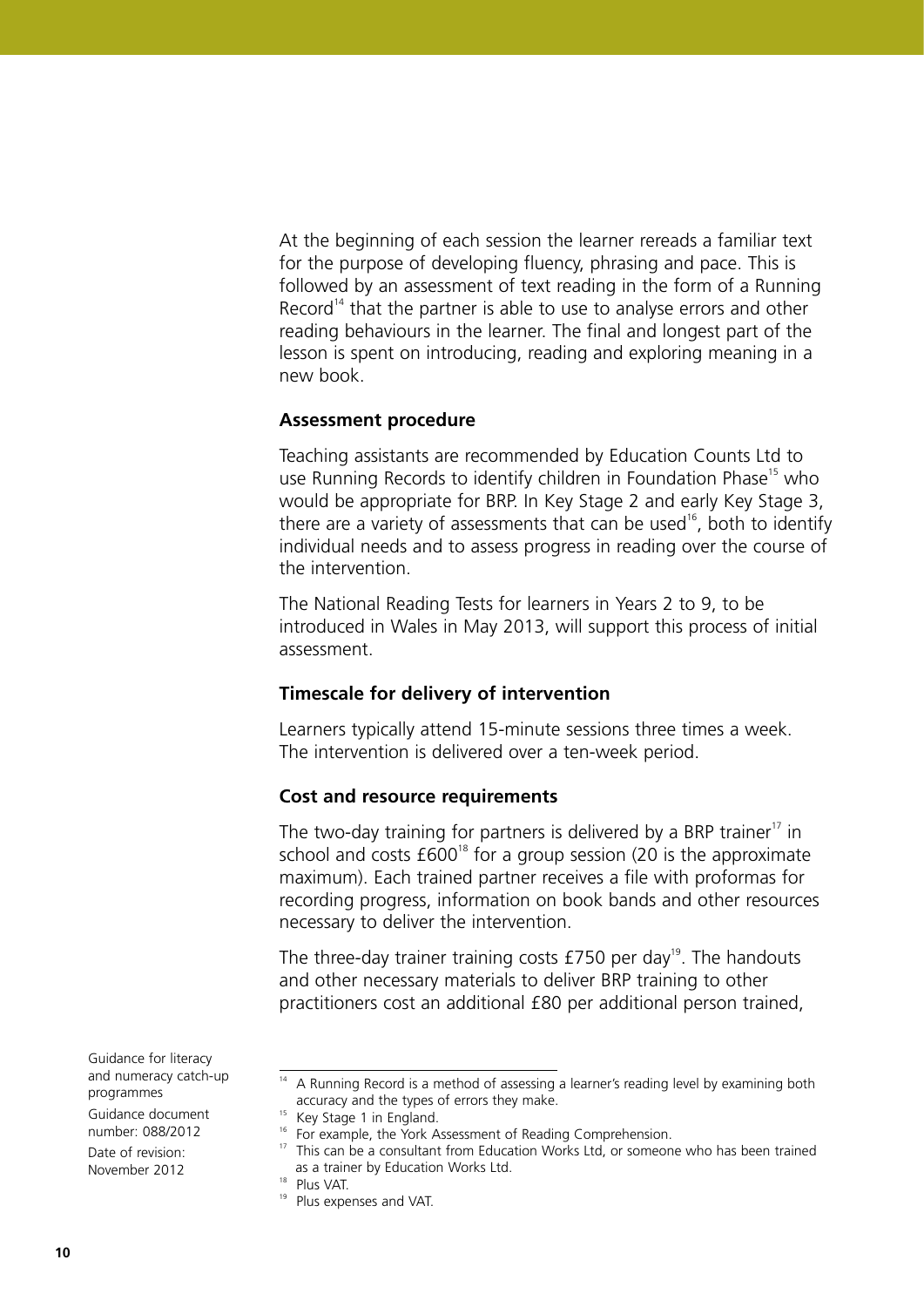and these can be ordered from Education Works Ltd as and when required, either by the trainer or directly by the school receiving the training.

Additional resource is needed to fund the teaching assistant's time for delivery. This will include the time for the sessions themselves, as well as additional time to analyse progress records, select new books and liaise with the school BRP coordinator.

Education Works Ltd does not stipulate certain books to use in BRP sessions, but schools need to have a plentiful supply of books, that is varied in terms of book banding level, genre and reading scheme, and which includes both factual and fictional books.

#### **Practitioner training**

Training in BRP has been developed Education Works Ltd. Teaching assistants attend two days of intensive training, delivered by Education Works Ltd or a trainer who has been trained by Education Works Ltd. The teacher who will act as the school coordinator is also expected to attend the training. In ECaR schools in England or schools that are also delivering Reading Recovery<sup>20</sup>, this is typically the Reading Recovery teacher. All trained practitioners receive a file with course information and support materials to enable them to deliver the programme. BRP trainers may be consultants, headteachers, literacy coordinators or Reading Recovery teachers for schools in their local authority.

#### **Content of the BRP two-day training course**

- Observation of two lessons.
- Information on the reading process.
- Developing questioning skills.
- Practical activities.
- Running Records (for assessment at Key Stage 1/Foundation Phase).
- Record keeping.

Guidance for literacy and numeracy catch-up programmes Guidance document

number: 088/2012

<sup>20</sup> Please see separate summary of Reading Recovery.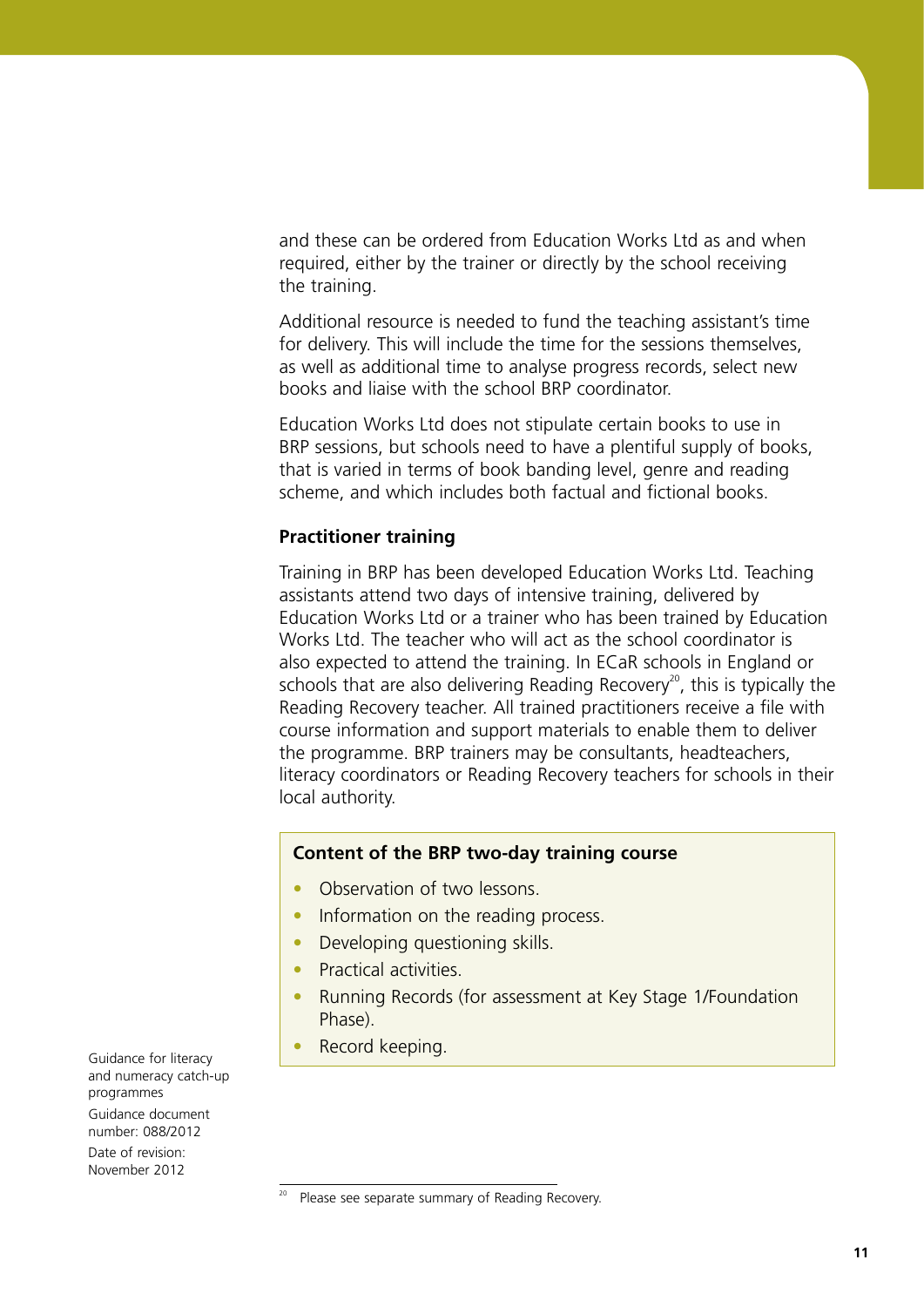#### **Additional teaching resources and practitioner support**

A coordinators' CD file includes information on best practice and costs £15; one would be needed in every school.

### **Further information**

Further information is available at [www.educationworks.org.uk/what-we-do/reading-support/the-better](www.educationworks.org.uk/what-we-do/reading-support/the-better-reading-partnership.html)[reading-partnership.html](www.educationworks.org.uk/what-we-do/reading-support/the-better-reading-partnership.html)

Guidance for literacy and numeracy catch-up programmes Guidance document number: 088/2012 Date of revision:

November 2012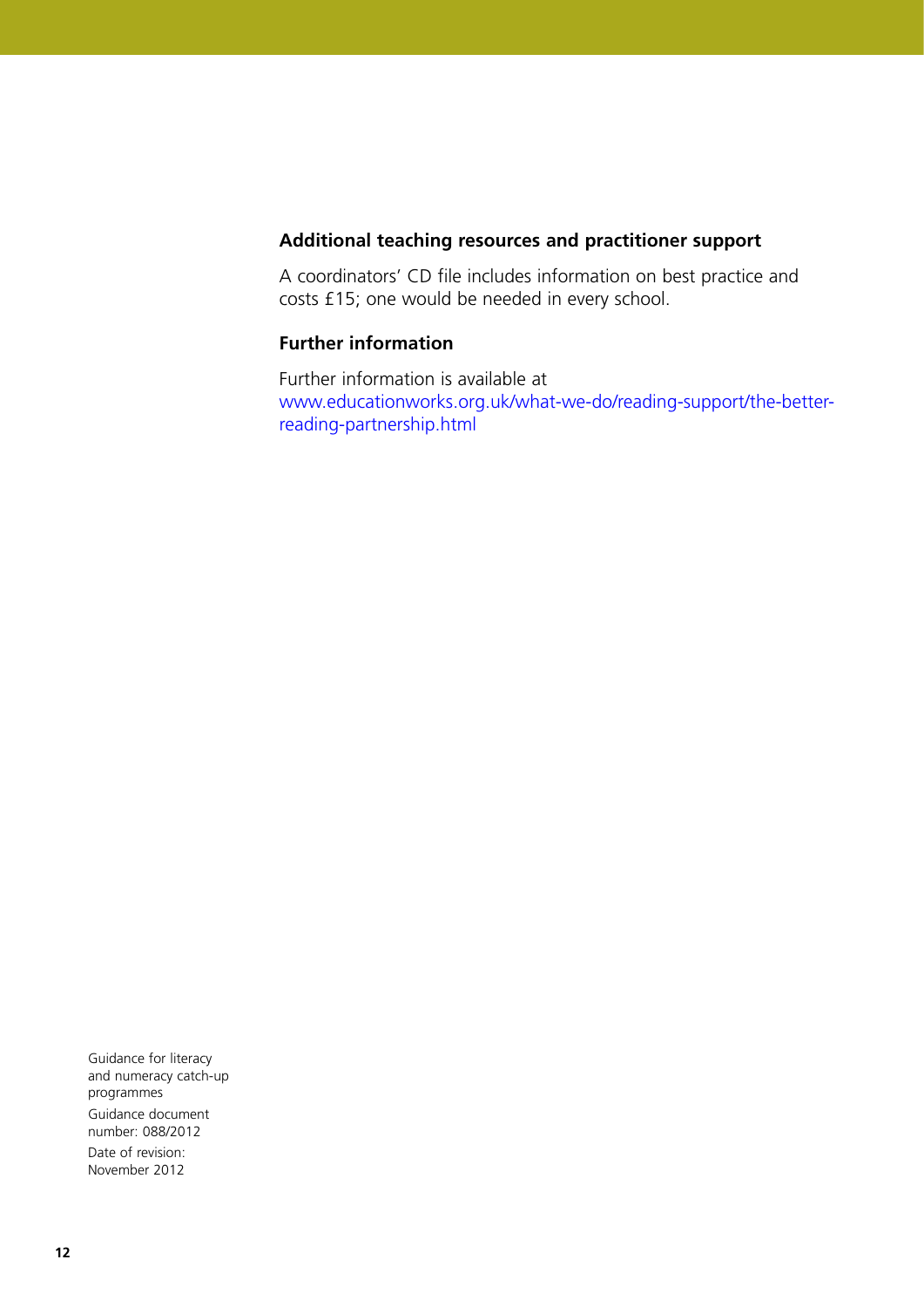# **Catch Up®21 Literacy/Llythrennedd Dyfal Donc (Catch Up® Literacy in the medium of Welsh)**

| <b>Summary</b>              |                                                                                                                                                                                                                                                                                 |
|-----------------------------|---------------------------------------------------------------------------------------------------------------------------------------------------------------------------------------------------------------------------------------------------------------------------------|
| <b>Target audience</b>      | Effective evidence-based intervention for struggling readers<br>aged 6 to 14.                                                                                                                                                                                                   |
| <b>Evidence of impact</b>   | Robust impact evidence on the effectiveness and long-lasting<br>impact of the intervention in terms of both academic and<br>behavioural improvements in learners; over an average period<br>of seven months learners make an average gain in reading age<br>of about 19 months. |
| <b>Method of delivery</b>   | Structured intervention that is available in English and Welsh and<br>is delivered twice a week in 15-minute, one-to-one sessions by<br>teachers or teaching assistants <sup>22</sup> .                                                                                         |
| <b>Practitioner support</b> | High-quality and accredited practitioner training with lifelong<br>support through the Catch Up® Community.                                                                                                                                                                     |

#### **Overview of intervention**

Catch Up® Literacy is a literacy intervention originally developed by Catch Up $\mathbb{R}^{23}$ , a not-for-profit UK registered<sup>24</sup> charity with researchers from Oxford Brookes University in 1997<sup>25</sup>. Llythrennedd Dyfal Donc is the Welsh-medium version of Catch Up® Literacy and was originally translated and adapted in 1999, piloted in Powys and launched in 2000.

For the purpose of this guidance document, the term 'Catch Up® Literacy' is used; however, unless otherwise specified, the information given applies to both the English-medium and the Welsh-medium versions of the literacy intervention.

Guidance for literacy and numeracy catch-up programmes

Guidance document number: 088/2012

<sup>&</sup>lt;sup>21</sup> Catch Up® is a registered trademark (2563819) of The Caxton Trust (working name Catch Up®).

<sup>&</sup>lt;sup>22</sup> Based on Catch Up® training records trainees are one-third teachers and two-thirds teaching assistants.

<sup>&</sup>lt;sup>23</sup> Catch Up $\odot$  is a not-for-profit charity which aims to address the problem of underachievement that has its roots in literacy and numeracy difficulties. The development was part funded by the Esmée Fairbairn Foundation.

<sup>&</sup>lt;sup>24</sup> Charity Number: 1072425.

<sup>&</sup>lt;sup>25</sup> All copyright and legal ownership for the intervention is owned solely by The Caxton Trust/Catch Up®.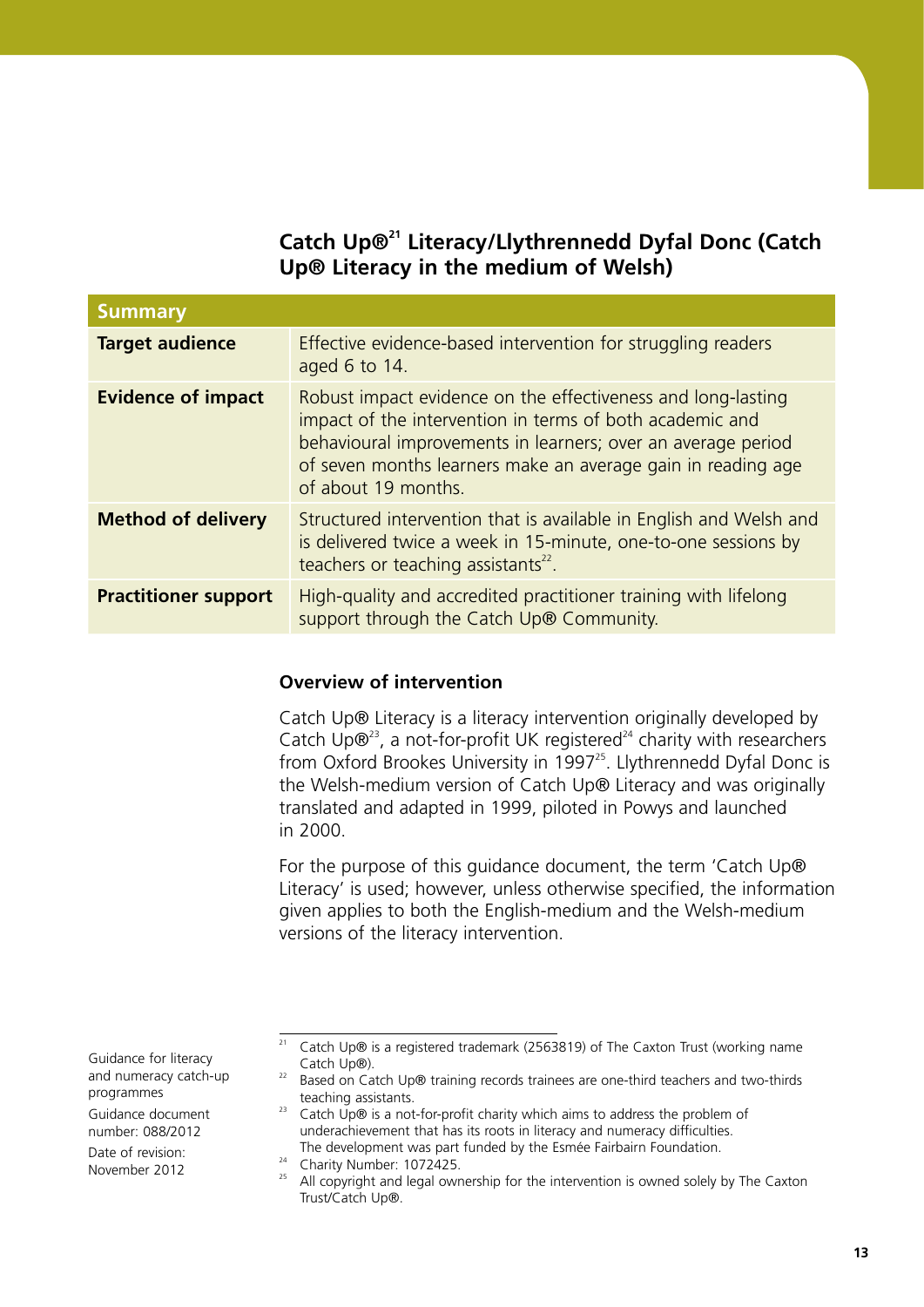Catch Up® Literacy is described as *'an intervention which enables struggling readers to achieve more than double the progress of typically developing readers.'* 26 The programme is designed to impact on reading progress, while also improving associated spelling and handwriting skills. Catch Up® Literacy is not intended for beginner readers.

The intervention materials and training are available in English and Welsh, and are available to practitioners in Wales.

#### **Target audience**

The intervention is appropriate for learners between the ages of 6 and 14 whose reading age is significantly below their chronological age. In some local authorities the intervention is delivered up to Year 9; other practitioners feel the intervention is most effective when targeted in Years 2 and 3 only. At present there is no official data showing comparative levels of success of the intervention for learners of varying ages.

#### **Impact evidence base**

Catch Up® Literacy has been extensively evaluated and has been proven in schools and other settings across the UK as an effective intervention for struggling readers. Data is available from Catch Up $\mathbb{B}^{27}$  as well as other sources<sup>28</sup>. Data, submitted to Catch Up $\mathbb{B}$ from local authorities and schools for 3,134 learners aged between 6 and 14 who received Catch Up $\odot$  Literacy support<sup>29</sup> over an average period of seven months, showed an average reading age gain of about 19 months $30$ .

Guidance for literacy and numeracy catch-up programmes

Guidance document number: 088/2012

<sup>26</sup> Quoted from the Catch Up® Literacy brochure, available from <www.catchup.org.uk/CatchUpLiteracy/MoreaboutCatchUpLiteracy.aspx>

<sup>27</sup> <www.catchup.org/Sharingsuccess/Researchbibliography.aspx>

<sup>&</sup>lt;sup>28</sup> For example, *What works for pupils with literacy difficulties? The effectiveness of intervention schemes* (Third edition), G Brooks (Department for Children, Schools and Families, 2007).

<sup>&</sup>lt;sup>29</sup> Learners in England and Wales who received Catch Up® Literacy support between 2002 and 2010, of which at least two-thirds were from Wales.

<sup>30</sup> Fourth World Conference on Educational Sciences, *Early intervention to prevent long-term literacy difficulties: the case of Catch Up Literacy*, W Holmes, D Reid, A Dowker (2012).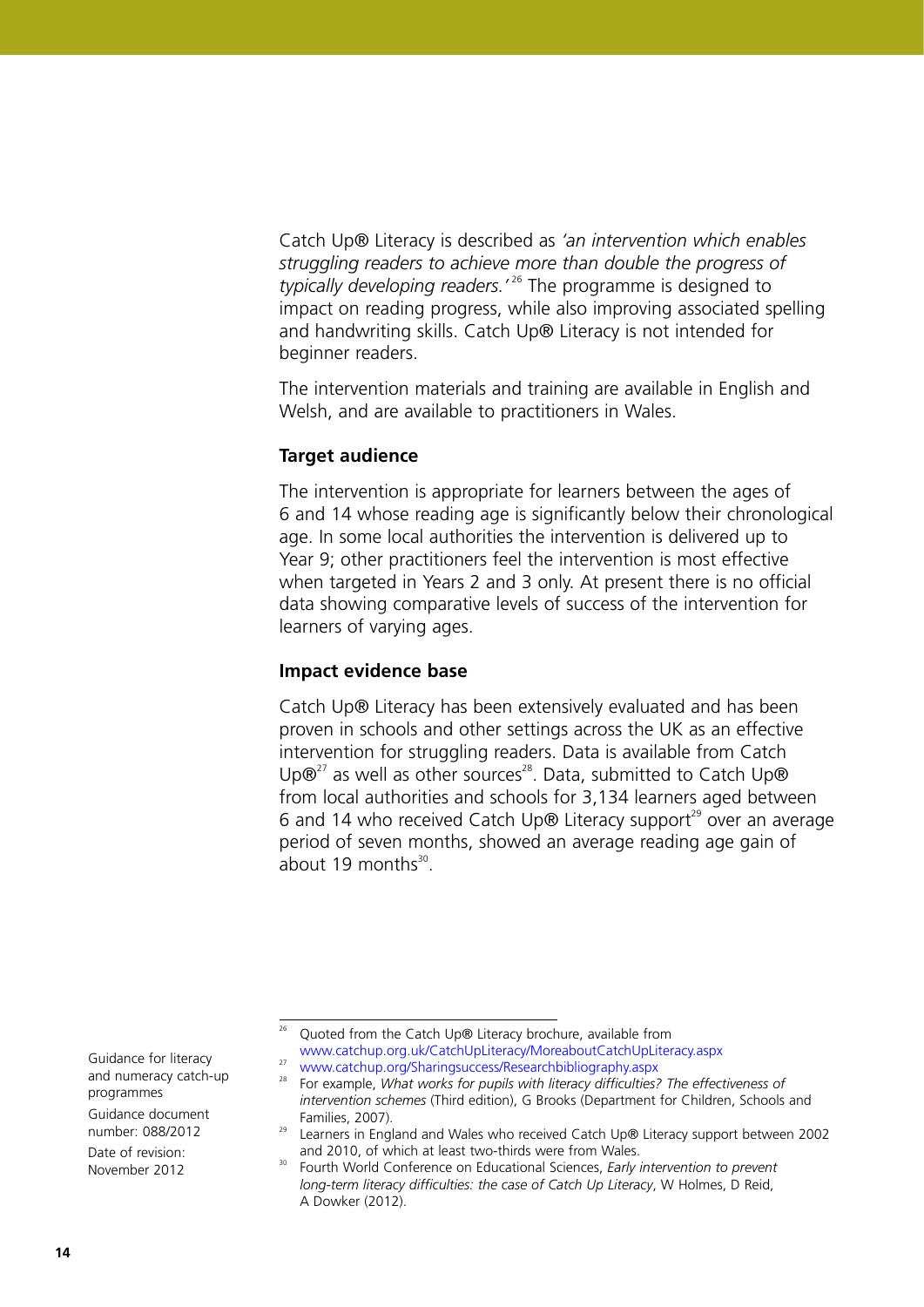In terms of sustained impact, a study of the long-term impact of Catch Up® Literacy found that 92 per cent of learners who received Catch Up® Literacy support at the age of seven continued to be able to participate fully in the curriculum, along with their peers, at the age of  $14^{31}$ .

In a pilot study of Catch Up® Literacy the gain in reading age for learners receiving ten weeks of Catch Up® Literacy support was compared with the gain in reading age for two other groups of learners. The first group (the matched time group) received the same prescribed time allocation as Catch Up $\odot$  Literacy<sup>32</sup> but the teachers were provided with no guiding framework or resources to help them plan these sessions. The third group (the control group) continued with the normal pattern of input from their teachers, i.e. they received no additional support.

The mean reading age gain for learners<sup>33</sup> who received ten weeks of Catch Up® Literacy support was 6.5 months; this compared to a mean reading age gain for learners in the matched time group<sup>34</sup> of 3.5 months and mean reading age gain for learners in the control group<sup>35</sup> of 1.1 months<sup>36</sup>.

#### **Method of delivery**

Catch Up® Literacy is a book-based intervention where learners are given one-to-one support to read a book that is at an appropriate level of difficulty. The reading sessions involve word recognition processes (including phonic recognition and phonological awareness) and language comprehension processes and are delivered by a trained practitioner, known as a Catch Up® deliverer.

Prepared reading is an important element that takes place at the beginning of the session and lasts three minutes. It involves the Catch Up® deliverer and the learner looking through the book together in order to give the learner an overview of the text, so that they can concentrate on reading for meaning, to introduce unfamiliar vocabulary and to give the learner more confidence to tackle the text.

Guidance for literacy and numeracy catch-up programmes

Guidance document number: 088/2012

<sup>&</sup>lt;sup>31</sup> This is based on data for 247 learners from two local authorities, 2003 and 2010.

 $32$  A weekly 10-minute individually-taught session plus a 15-minute group reading session.

 $33$  A total of 74 learners were in the sample receiving Catch Up® Literacy support.

<sup>&</sup>lt;sup>34</sup> A total of 14 learners were in the matched time group.

<sup>&</sup>lt;sup>35</sup> A total of 14 learners were in the control group.

<sup>36</sup> *The Catch Up Project: a reading intervention in Year 3 for Level 1 readers (Research Note)*, S Clipson-Boyles (Oxford Brookes University, 2000).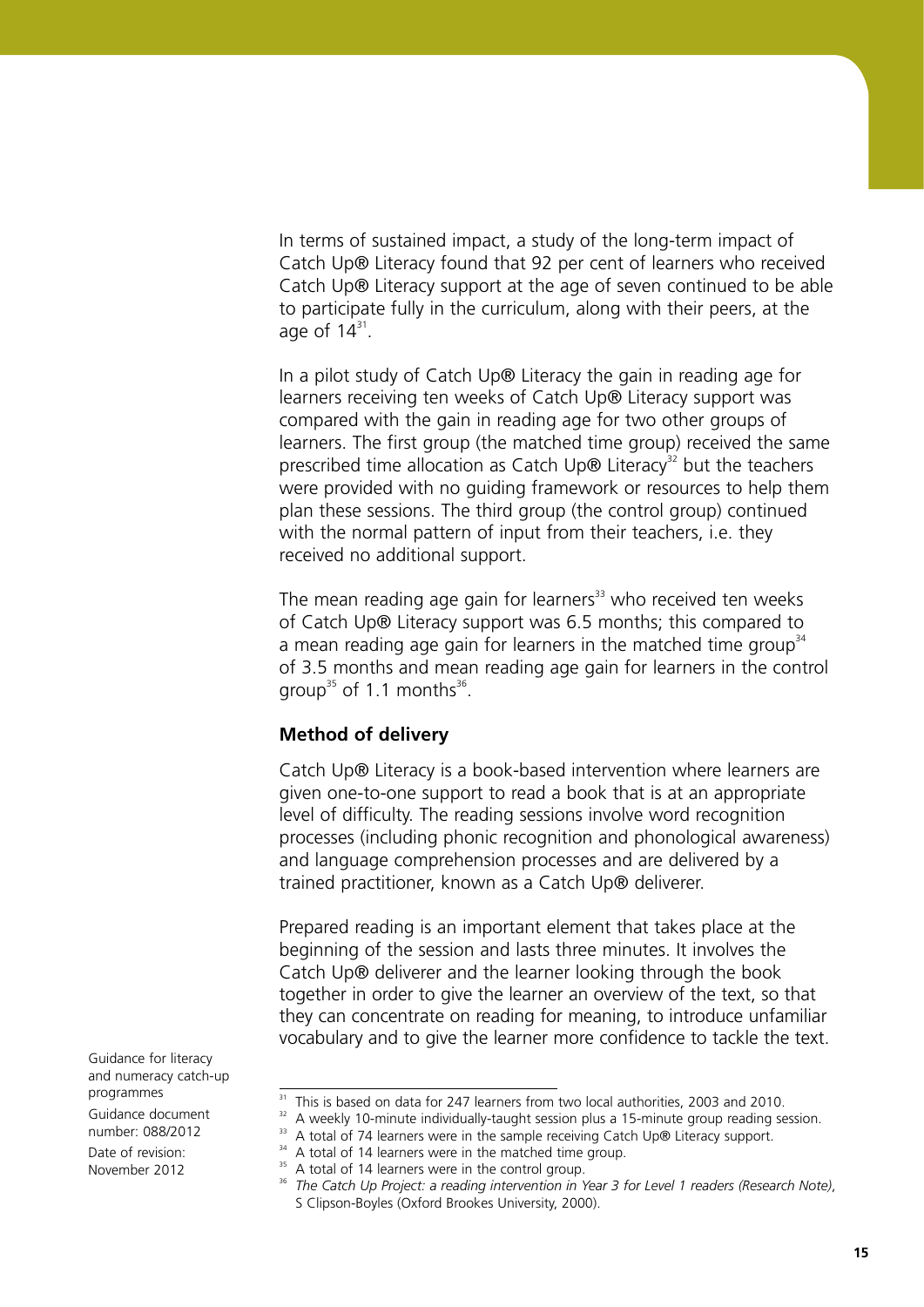#### **Four stages of delivering Catch Up® Literacy**

Stage 1 involves assessments for learning to set Catch Up® Literacy targets and identify the appropriate starting point for the intervention. The National Reading Tests for learners in Years 2 to 9, to be introduced in Wales in May 2013, will support this process of initial assessment.

At Stage 2 the deliverer chooses an appropriate book (in terms of chronological age, reading age and specific needs) for the learner to read during Catch Up® Literacy sessions. The Catch Up® Literacy online booklist is a regularly updated database of over 8,000 books (in English and Welsh) that have been graded according to both Catch Up® Literacy levels and to chronological age and can be accessed free of charge to Catch Up® Literacy trained deliverers. Based on the results from the assessments for learning, deliverers select books that learners will be able to read with 90 per cent success.

Stage 3 is essentially the delivery of two 15-minute one-to-one sessions per week. Each session involves three minutes of prepared reading, six minutes when the learner reads and the text is discussed, and a final six minutes on a linked writing exercise.

Stage 4 involves ongoing monitoring, during which time the assessments for learning are revisited and Catch Up® Literacy targets are reviewed accordingly (see below).

#### **Assessment procedure**

Trained Catch Up® Literacy deliverers use the Catch Up® assessments for learning to assess learners' word, phonics, letter recognition and spelling knowledge, and to determine the needs of the individual learner at the start of the intervention. A standardised test $37$  is also used both before and after the intervention. The results from these assessments for learning are used to identify individual learner's reading age and standardised score<sup>38</sup> and in turn to set Catch Up® Literacy targets and identify the appropriate starting point for the intervention.

Guidance for literacy and numeracy catch-up programmes Guidance document number: 088/2012

<sup>37</sup> Typically the Salford Sentence Reading Test (Hodder).

<sup>38</sup> Standardised scores provide a means of understanding test scores more objectively than by using straight percentages. They take into account factors such as how difficult the test was, or how individuals' scores compare with the scores of other learners, or against wider benchmark data.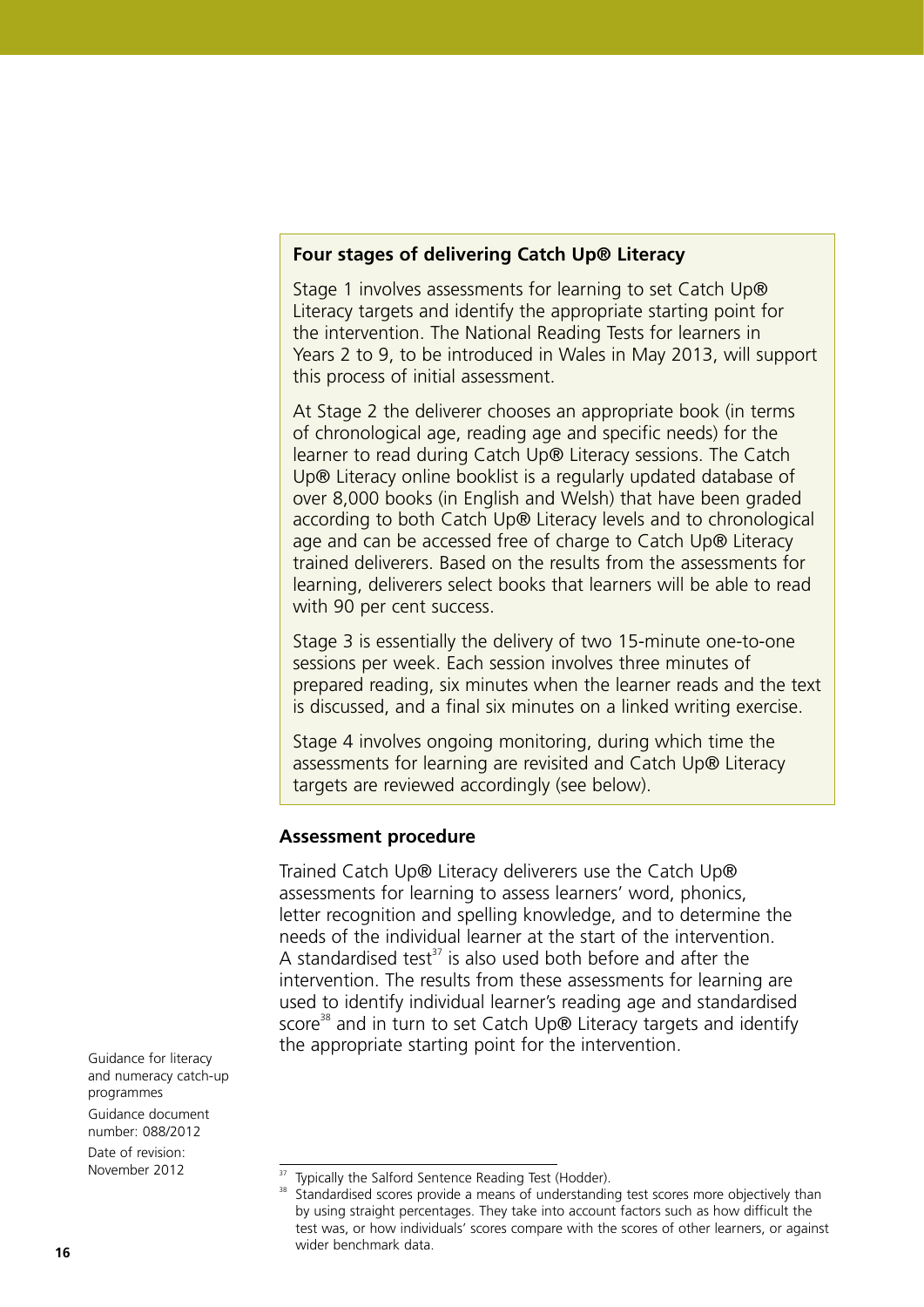Catch Up® recommend that the Catch Up® assessments for learning are undertaken at the beginning, mid-point and end of the intervention and similarly that there is pre- and post-intervention testing using a standardised assessment. Ongoing monitoring of progress takes place during individual sessions.

### **Timescale for delivery of intervention**

Catch Up® Literacy sessions last 15 minutes each and are delivered twice a week by a trained Catch Up® Literacy deliverer.

# **Cost and resource requirements**

Catch Up® Literacy is delivered on a one-to-one basis although the number of learners that each trained deliverer supports varies in individual schools.

The average cost for delivering Catch Up® Literacy has been calculated by Catch Up® and is based upon Catch Up® Literacy training costs and the costs for delivery in terms of staff time. Over a four-year period, the costs associated with practitioner training and implementing and delivering Catch Up® Literacy in a typical school is on average £130 per learner. A proforma is available on the homepage of the Catch Up® website and can be amended in terms of the number of deliverers trained, the number of trained deliverers per learner per year, and staff costs.

# **Practitioner training**

The Catch Up® Literacy intervention is only available as part of a comprehensive training and resource package, and training is delivered by Catch Up® Literacy approved trainers to teachers and teaching assistants. Practitioners can book onto a scheduled training event (subject to availability). Additional Catch Up® Literacy training sessions can be organised for a minimum of ten members of staff from individual schools, from clusters of schools or from other settings. Catch Up® Literacy training costs £350 per trainee, and includes:

- the training itself, and OCN accreditation fees
- a file and a unique username and password for the Catch Up® website, providing access to all the guidance and proformas necessary to deliver and manage the intervention
- membership of the Catch Up® Community and lifetime support

Guidance for literacy and numeracy catch-up programmes Guidance document number: 088/2012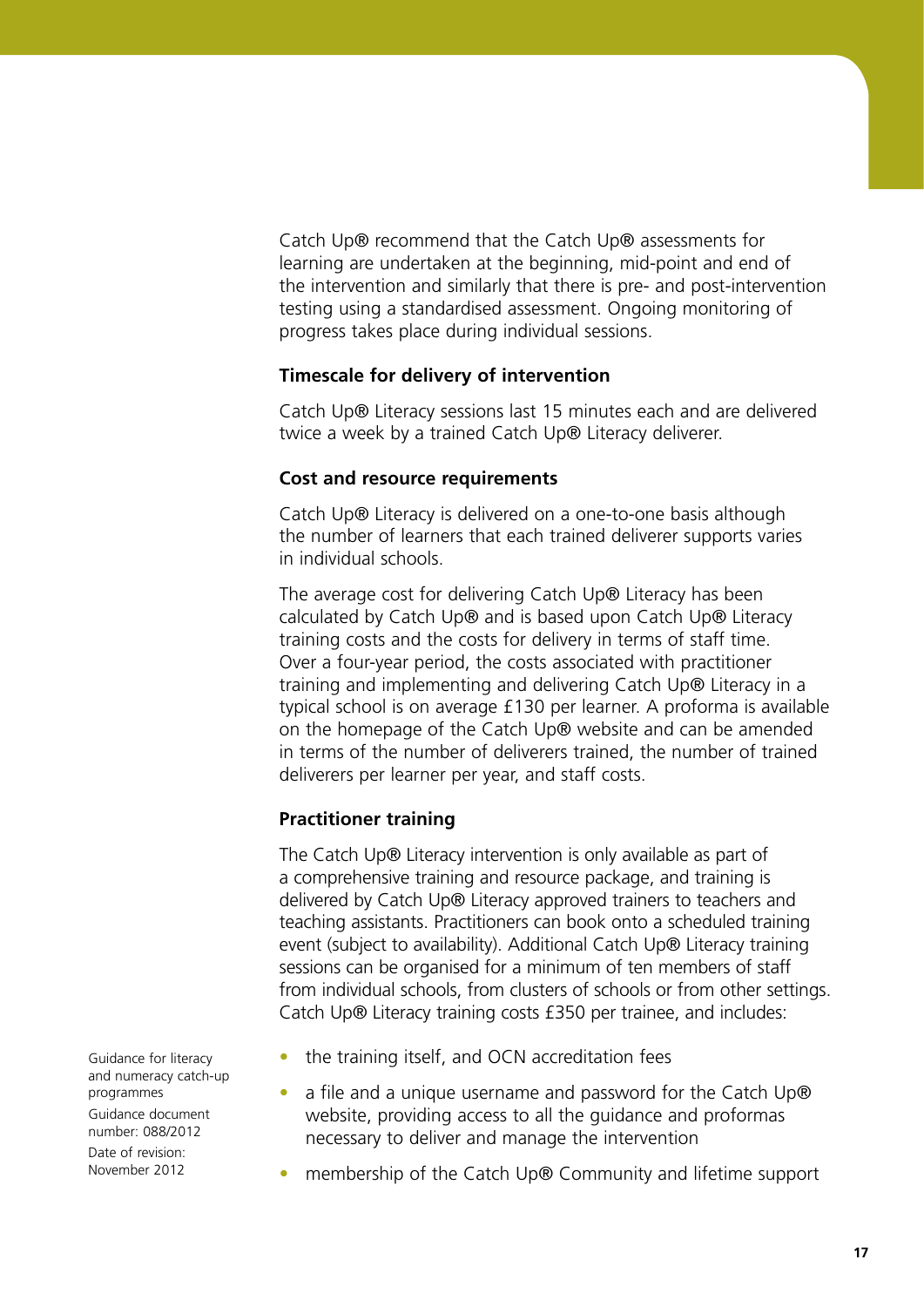- three credits towards Catch Up® Literacy digital games
- the opportunity to submit for the Catch Up® Excellence Awards.

#### **Four elements of Catch Up® Literacy training**

Part 1 (L1) is 'Introducing Catch Up® Literacy' and provides an overview of Catch Up® Literacy and information on the implementation and management of the intervention. L1 is for senior managers and members of staff who will manage the intervention. The session lasts 90 minutes and is free of charge.

Part 2 (L2) is 'Delivering Catch Up® Literacy' and is for staff who will deliver Catch Up® Literacy and those who will manage the intervention. L2 involves three half-day sessions (with follow-up tasks) and the sessions cover the background to Catch Up® Literacy, literacy skills assessment, delivering the Catch Up® Literacy individual session and ongoing monitoring.

Part 3 (L3) is 'Managing Catch Up® Literacy' and is for members of staff who will manage the intervention. This hour session focuses on effective management of the intervention.

Part 4 (L4) is 'Review and next steps' and is for staff who will deliver Catch Up® Literacy and those who will manage the intervention. The half-day course reviews the delivery of Catch Up<sup>®</sup> Literacy, and gives further guidance to trainees. Catch Up<sup>®</sup> Literacy training is accredited by the OCN Eastern Region and trainees may submit for accreditation at no additional cost.

Although Catch Up® Literacy training is available in both English-medium and Welsh-medium, some deliverers who deliver Llythrennedd Dyfal Donc sessions receive training in English<sup>39</sup>.

#### **Additional teaching resources and practitioner support**

Catch Up® Literacy digital games are available at an additional cost to teachers and parents/carers and can be used to complement Catch Up® Literacy or as a stand-alone resource (e.g. for use in the home)<sup>40</sup>; the games can also be used as part of an exit strategy for learners who have completed the structured Catch Up® Literacy sessions.

Guidance for literacy and numeracy catch-up programmes Guidance document number: 088/2012

<sup>&</sup>lt;sup>39</sup> Catch Up® does recognise that it is a significant advantage if practitioner training is delivered in the same language that the Catch Up Literacy® sessions will be delivered. <sup>40</sup> Digital games can be purchased from

<www.catchup.org.uk/Resources/CatchUpLiteracydigitalgames.aspx>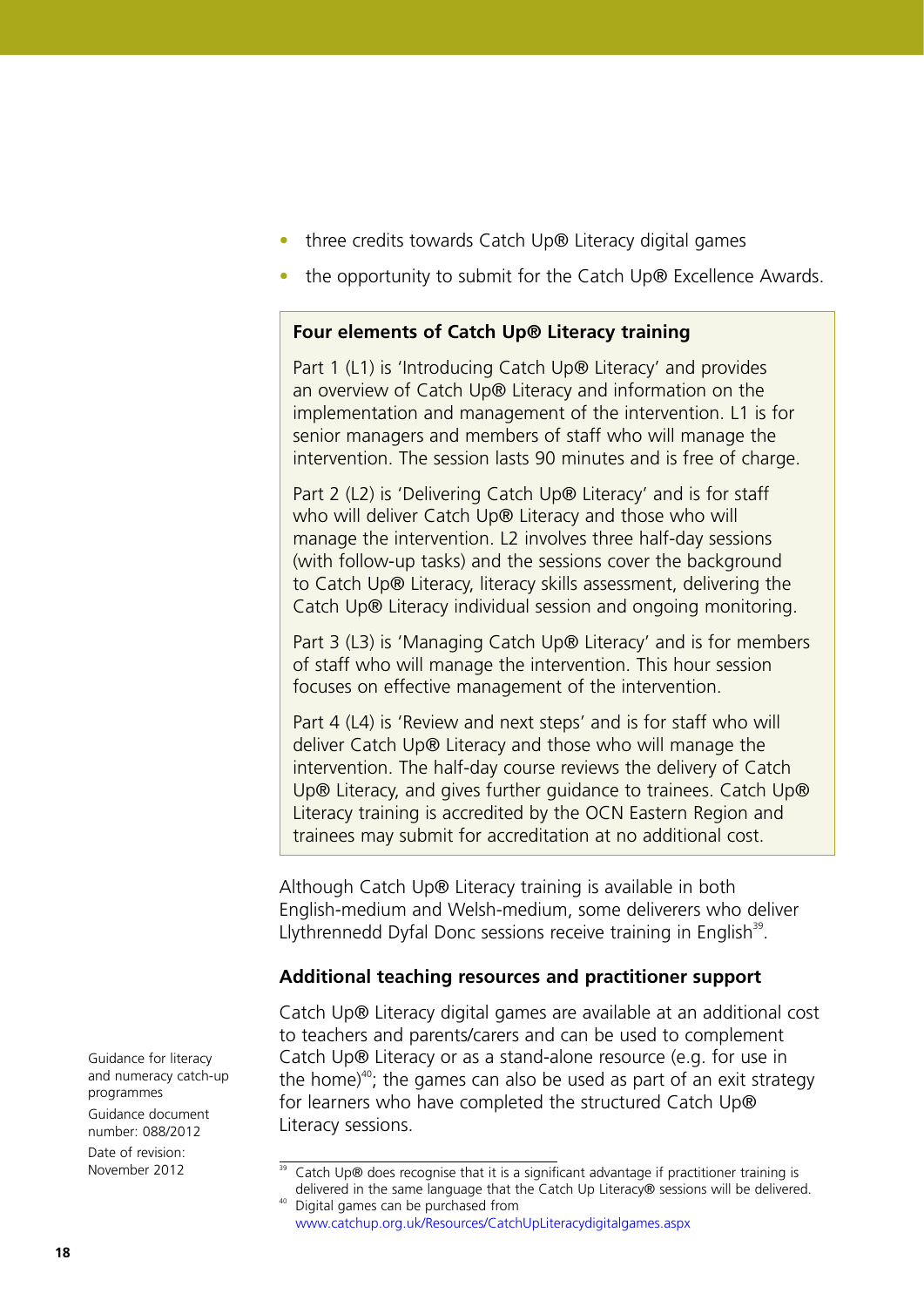#### **Additional practitioner support**

- Leaflets on communicating with parents/carers.
- Catch Up® Coordinator Action Plan.
- Checklists and quidance on timetabling, communication with parents/carers and staff, managing and supporting the intervention; monitoring the delivery, data collection and celebrating achievement.
- Lifetime support from the Catch Up® Community.
- Catch Up® local authority/consortia coordinators meetings facilitated by Catch Up® twice a year.
- Opportunity for practitioners to recommend books for grading and to be added to the Catch Up® booklist at no additional cost.

#### **Further information**

Further information is available at<www.catchup.org>

Alternatively, e-mail info@catchup.org

Guidance for literacy and numeracy catch-up programmes Guidance document number: 088/2012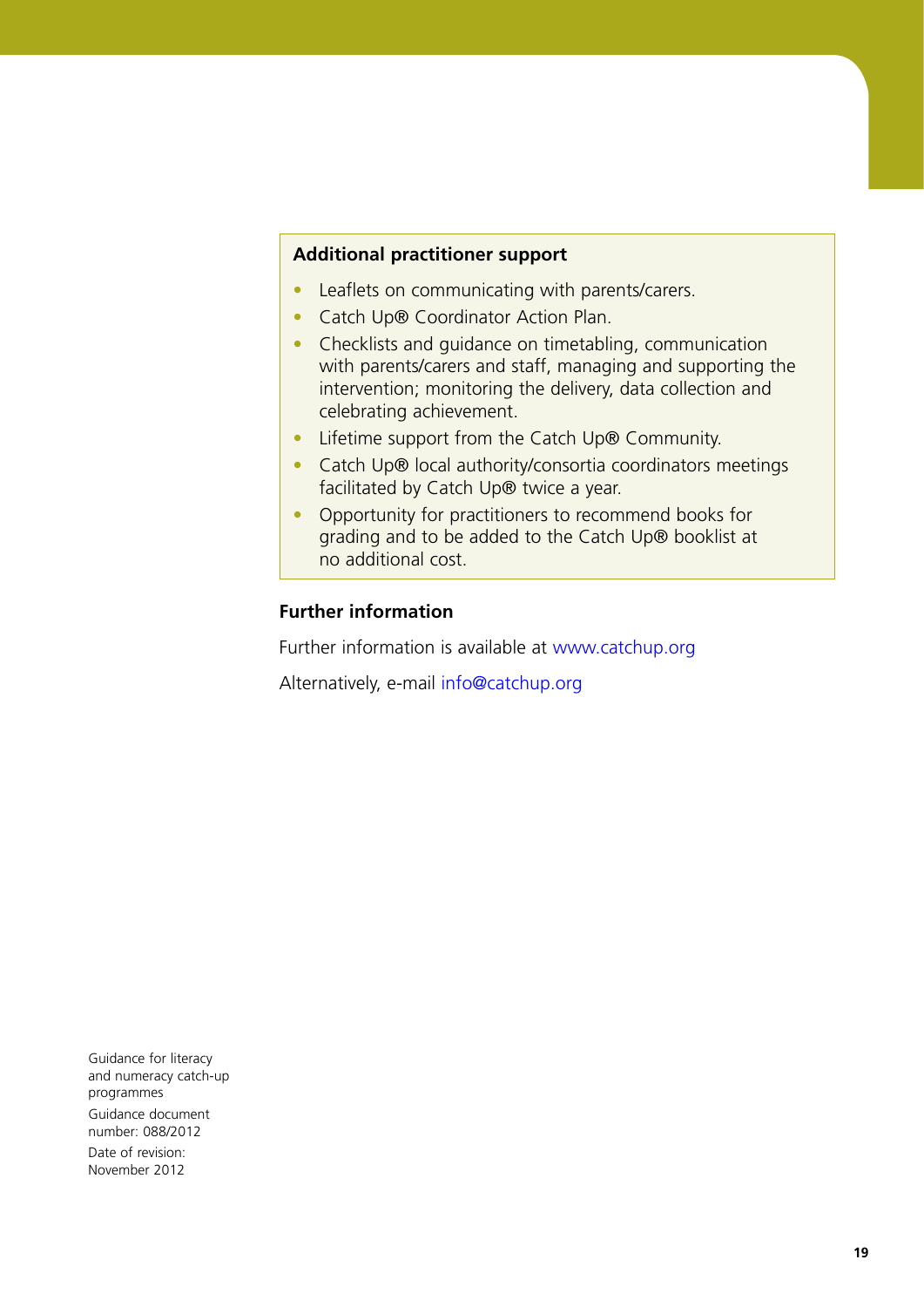# **Fischer Family Trust Wave 3**

| <b>Summary</b>              |                                                                                                                                                                                                                              |
|-----------------------------|------------------------------------------------------------------------------------------------------------------------------------------------------------------------------------------------------------------------------|
| <b>Target audience</b>      | Learners aged six and seven who are reading and writing at a low<br>Level 1 or below <sup>41</sup> .                                                                                                                         |
| <b>Evidence of impact</b>   | On average learners going through the programme make gains<br>of four key stage national average points scores <sup>42</sup> (APS) in both<br>reading and writing moving from a low Level 1 to a secure<br>Level $1B^{43}$ . |
| <b>Method of delivery</b>   | Daily sessions lasting between 15 and 20 minutes delivered on<br>a one-to-one basis by a trained teaching assistant over a period<br>of between ten and twenty weeks depending on individual level<br>of need.               |
| <b>Practitioner support</b> | Three-day training for teaching assistants and support teachers.<br>Three-day training for trainers.                                                                                                                         |

#### **Overview of intervention**

Fischer Family Trust Wave  $3^{44}$  (FFT Wave 3) is an intervention for learners in Years 1 and 2 who do not have the skills to access Early Literacy Support Programmes<sup>45</sup> and who are reading and writing at a low Level 1 or below<sup>46</sup>. The intervention was developed by The Fischer Family Trust<sup>47</sup> and targets those with general learning difficulties; the programme encompasses reading and writing. Although typically targeted in Year 1 FFT Wave 3 has also been used successfully with older children at a similar level of literacy.

<sup>43</sup> Results based on learners in England.

Guidance for literacy and numeracy catch-up programmes

Guidance document number: 088/2012

<sup>&</sup>lt;sup>41</sup> Please note that the level descriptions are based on the curriculum in England.

<sup>&</sup>lt;sup>42</sup> APS provides a fuller picture of the attainment of learners of all abilities and is calculated by totalling a learner's scores gained in English, mathematics and science and dividing this total by the number of relevant scores.

<sup>&</sup>lt;sup>44</sup> Effective and inclusive provision for literacy and numeracy was summarised (in England) in the National Strategies' Waves model and was designed to minimise underachievement for all learners via 3 Waves. Wave 3 refers to the most intensive form of support from a specialist teacher, highly-trained teaching assistant, or academic mentor delivered one-to-one or to small groups to support learners towards the achievement of very specific targets.

<sup>&</sup>lt;sup>45</sup> Early Literacy Support is an intervention strategy to support children in Year 1 who are not working at the level expected for their age. It consists of a 12-week programme which aims to boost the children to age appropriate attainment by the end of the second term in Year 1.

<sup>&</sup>lt;sup>46</sup> Please note that this level is based on the curriculum in England.

<sup>&</sup>lt;sup>47</sup> The Fischer Family Trust is an independent, non-profit organisation which is primarily involved in undertaking and supporting projects addressing the development of education in the UK. The Fischer Family Trust is a registered charity, No. 1075453.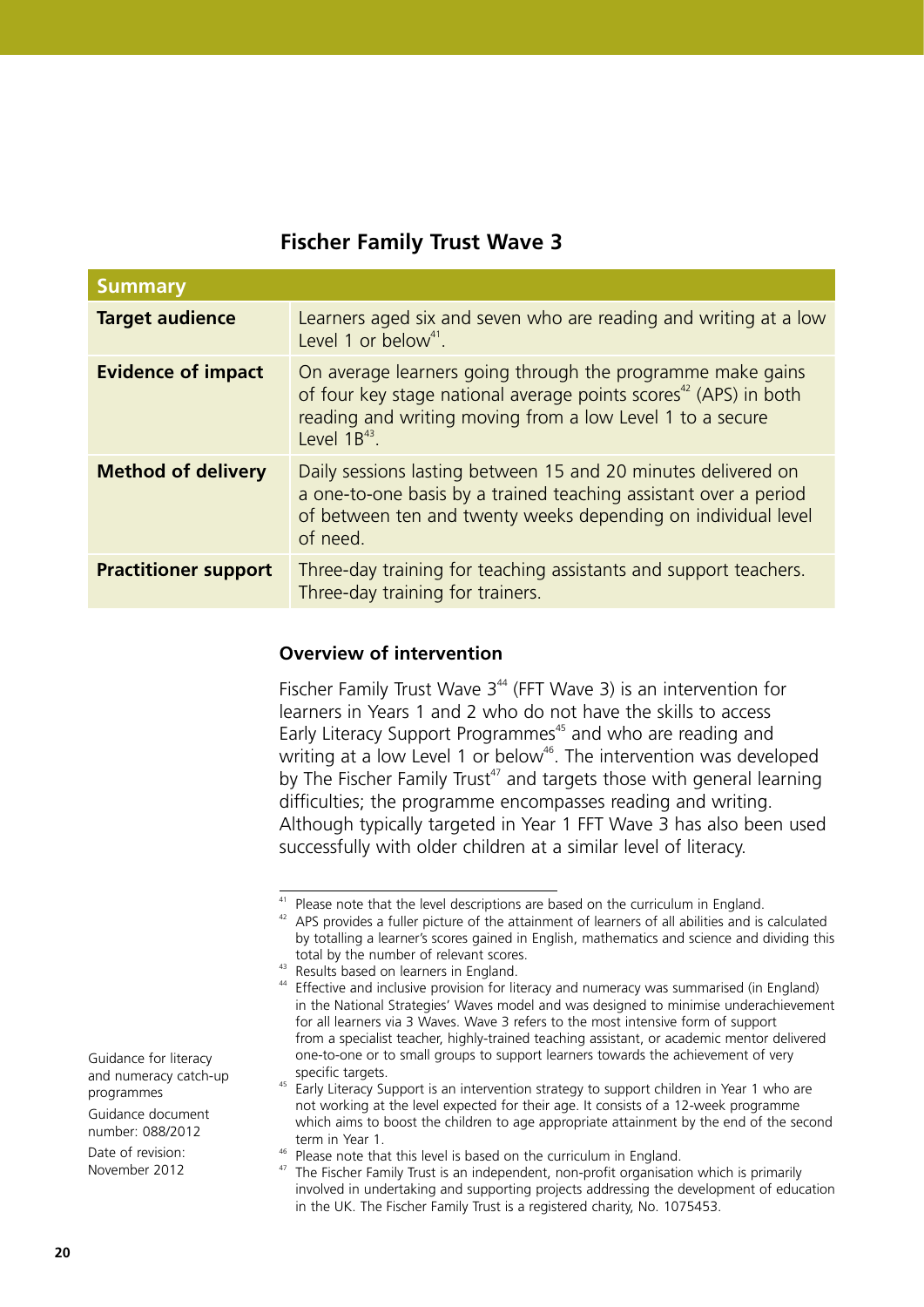FFT Wave 3 was developed in 2003 and a pilot report, based on 67 learners<sup>48</sup>, was published in 2004. FFT Wave 3 is one of several interventions recommended by Every Child a Reader (ECaR)<sup>49</sup>.

The intervention materials and training are not currently available in Welsh but training to deliver the intervention in English is available to practitioners in Wales.

#### **Target audience**

FFT Wave 3 is intended for learners who require more than a Wave 2-type group-based intervention<sup>50</sup>, but for whom intensive teacher-delivered programmes (e.g. Reading Recovery<sup>51</sup>) may not yet be appropriate or available in the school. The intervention is not appropriate for learners working above a low Level  $2^{52}$  in writing.

#### **Impact evidence base**

There is evidence data available based on the results from 255 learners in Years 1 to 5 from nine local authorities in England who completed a full programme with initial and final book levels $53$ . The average gain in Reading Recovery Book Levels<sup>54</sup> was 9.9 or approximately four Book Bands. The Mean Book Level at the start of the programme was 3.8 (Reading Recovery Book Band 2:  $\text{Red}^{55}$ ) and at the end 13.7 (Reading Recovery Book Band 5: Green<sup>56</sup>). On average learners made gains of four key stage National Average Points scores (APS) in both reading and writing moving from a low Level 1 to a secure Level  $1B^{57}$ .

Guidance for literacy and numeracy catch-up programmes

Guidance document number: 088/2012

<sup>&</sup>lt;sup>48</sup> In England.

<sup>&</sup>lt;sup>49</sup> ECaR is a school-wide early literacy strategy for raising attainment in Key Stage 1 in schools in England.

<sup>&</sup>lt;sup>50</sup> Wave 2 provision is designed to increase rates of progress and secure learning for groups of learners that puts them back on course to meet or exceed national expectations. This usually takes the form of a tight, structured programme of small-group support that is carefully targeted according to analysis of need and is delivered by teachers or teaching assistants. This support can occur outside (but in addition to) whole-class lessons, or be built into mainstream lessons as part of guided work.

<sup>&</sup>lt;sup>51</sup> Please see the separate summary for Reading Recovery.

 $52$  This is based on level descriptions within the curriculum in England.

<sup>53</sup> *FFT Wave 3 Report 2009*, J Canning (Fischer Education Project Ltd, May 2009). Available from [www.fischertrust.org/downloads/lit/Wave3/FFT\\_Wave\\_3\\_Report\\_2009.pdf](www.fischertrust.org/downloads/lit/Wave3/FFT_Wave_3_Report_2009.pdf)

<sup>&</sup>lt;sup>54</sup> This is a system of grouping books in bands of colour to represent different levels of reading difficulty developed by Reading Recovery.

<sup>&</sup>lt;sup>55</sup> This aligns to a reading age of between 4.5 and 5 years (between 54 and 60 months).

<sup>&</sup>lt;sup>56</sup> This aligns to a reading age of between 6 and 6.5 years (between 72 and 78 months).

 $57$  This is based on national average point scores within the curriculum in England.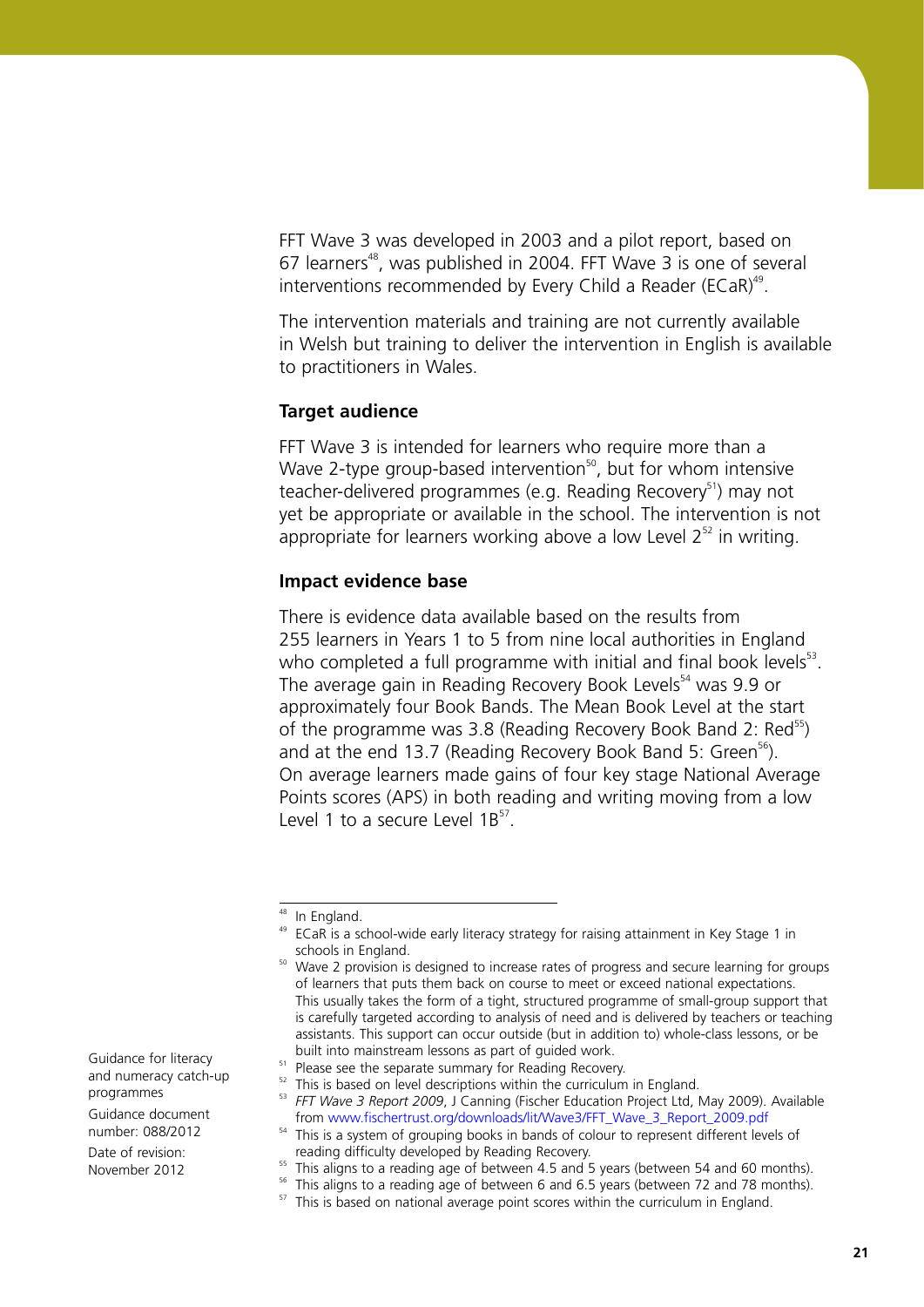There is no official data based on a comparison group who did not receive support at all or who received support of an alternative nature, and no follow-up data based on the sample group has been collected.

### **Method of delivery**

FFT Wave 3 sessions are delivered on a one-to-one basis by a trained teaching assistant and supported by a qualified teacher. The scheme has been described as a programme *'aimed at children in Year 1 and above who are working within or below* [Reading Recovery] *Book Band 2. Designed to be delivered by experienced teaching assistants, it consists of a rolling programme of a reading day, writing day, reading day, writing day, etc., taking place for 15–20 minutes daily on a one-to-one basis.'* 58

Each FFT Wave 3 programme is tailored to the literacy needs of the individual learner and addresses skills and knowledge at word, sentence and text level with the objective of helping the learner to develop a range of independent reading and writing strategies.

FFT Wave 3 is delivered as a two-day rolling programme alternately focussing on reading and writing. During the reading day the learner rereads a familiar book and subsequently carries out three associated activities; the learner then reads a new book following a book introduction and subsequently reconstructs a sentence that has been taken from the book and reordered by the teaching assistant; the session concludes with the learner learning a new word from the book.

The writing day starts with the learner rereading the new book from the previous (reading) day and the practitioner takes a weekly Running Record<sup>59</sup>; the learner then revises a word or words that were previously learned. The main part of the session is the composition and writing of one or more sentences based on a picture or stimulus from the book they have just read. The learner then reconstructs the sentence they have just written and learns to spell a commonly-used word from the sentence.

Guidance for literacy and numeracy catch-up programmes Guidance document

number: 088/2012

<sup>58</sup> Canning (2004), cited in *What Works for pupils with literacy difficulties? The effectiveness of intervention schemes* (Third Edition), G Brooks (Department for Children, Schools and Families, 2007), p.52.

<sup>&</sup>lt;sup>59</sup> A Running Record is a method of assessing a learner's reading level by examining both accuracy and the types of errors they make.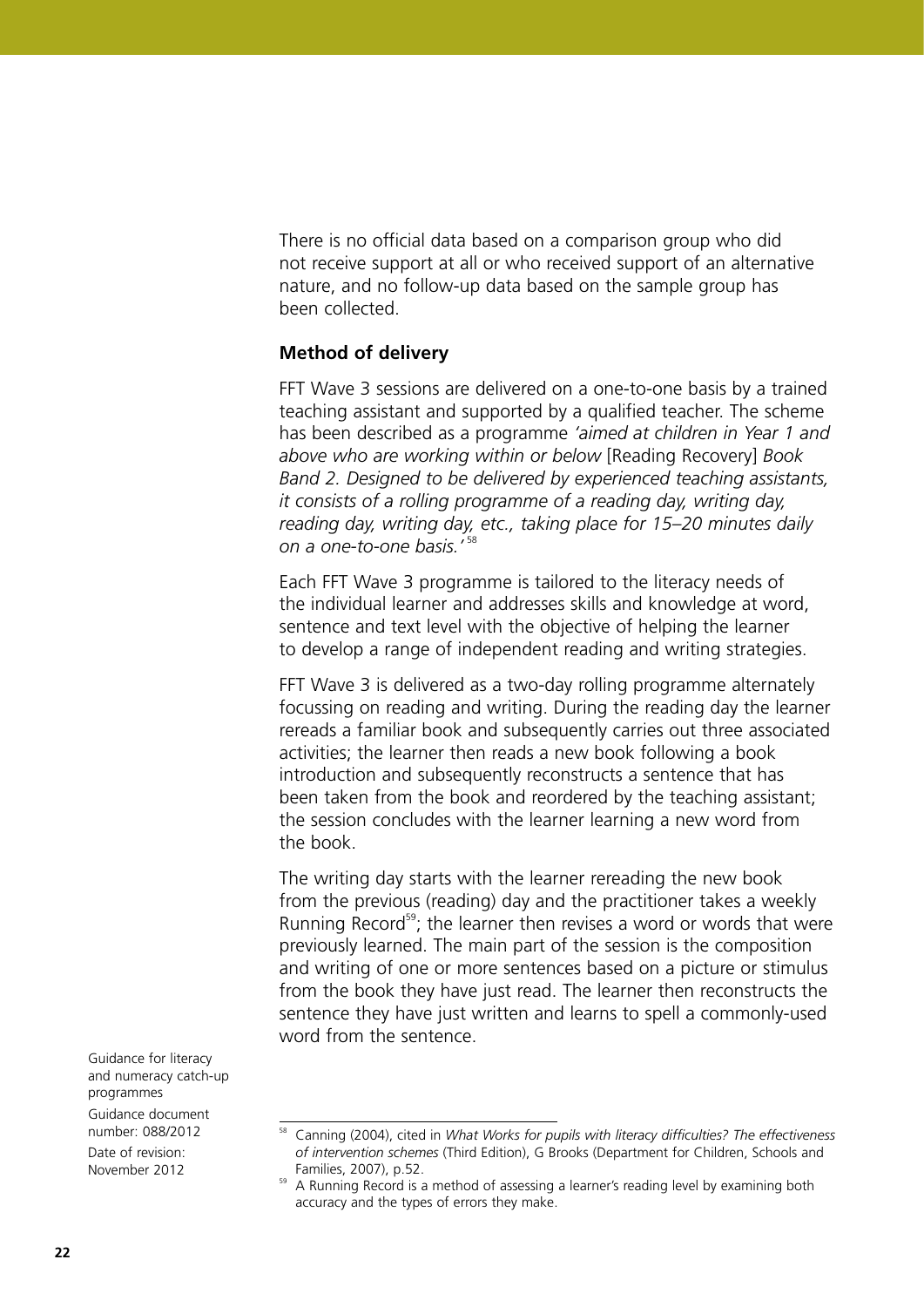#### **Assessment procedure**

Each FFT Wave 3 programme is based on an initial assessment of the individual learner using a range of early reading and writing assessments. The recommended assessment is based around the Reading Recovery Observation Survey $60$  and assesses each learner's abilities against Reading Recovery book levels.

Running Records are also used to measure progress. The British Ability Scales Word Reading Test can also be used to assess learners and to track progress but only by trained Reading Recovery teachers. Learners' reading ages are not formally tested on the grounds that they are starting from such a low baseline; however it is possible to align an approximate reading age to each Reading Recovery book level.

The National Reading Tests for learners in Years 2 to 9, to be introduced in Wales in May 2013, will support this process of initial assessment.

#### **Timescale for delivery of intervention**

Learners typically attend daily sessions lasting between 15 and 20 minutes. The intervention is delivered over a period of between ten and twenty weeks, depending on the learner's needs.

#### **Cost and resource requirements**

Fischer Family Trust offers two types of training. Trainer training is delivered over three consecutive days at the cost of  $£650<sup>61</sup>$  per trainee per day, which includes all the materials necessary to deliver the training to others.

Training for teaching assistants to deliver the intervention and teachers to support delivery also costs  $£650<sup>62</sup>$  per day, but the cost is split across all the trainees attending from a cluster of schools. In addition at least one<sup>63</sup> FFT Wave 3 file is needed for each school,

Guidance for literacy and numeracy catch-up programmes

Guidance document number: 088/2012

<sup>&</sup>lt;sup>60</sup> The Reading Recovery Observation Survey (specifically An Observation Survey of Early *Literacy Achievement* Clay, 2002, 2006) is a teacher-administered standardised assessment that provides a systematic way of capturing early reading and writing behaviours.

<sup>&</sup>lt;sup>61</sup> Plus VAT and expenses.

<sup>&</sup>lt;sup>62</sup> Plus VAT and expenses.

 $63$  One file per school is sufficient if only one teacher and one teaching assistant receives training; however, if more than one teaching assistant is trained, additional files for each teaching assistant are required.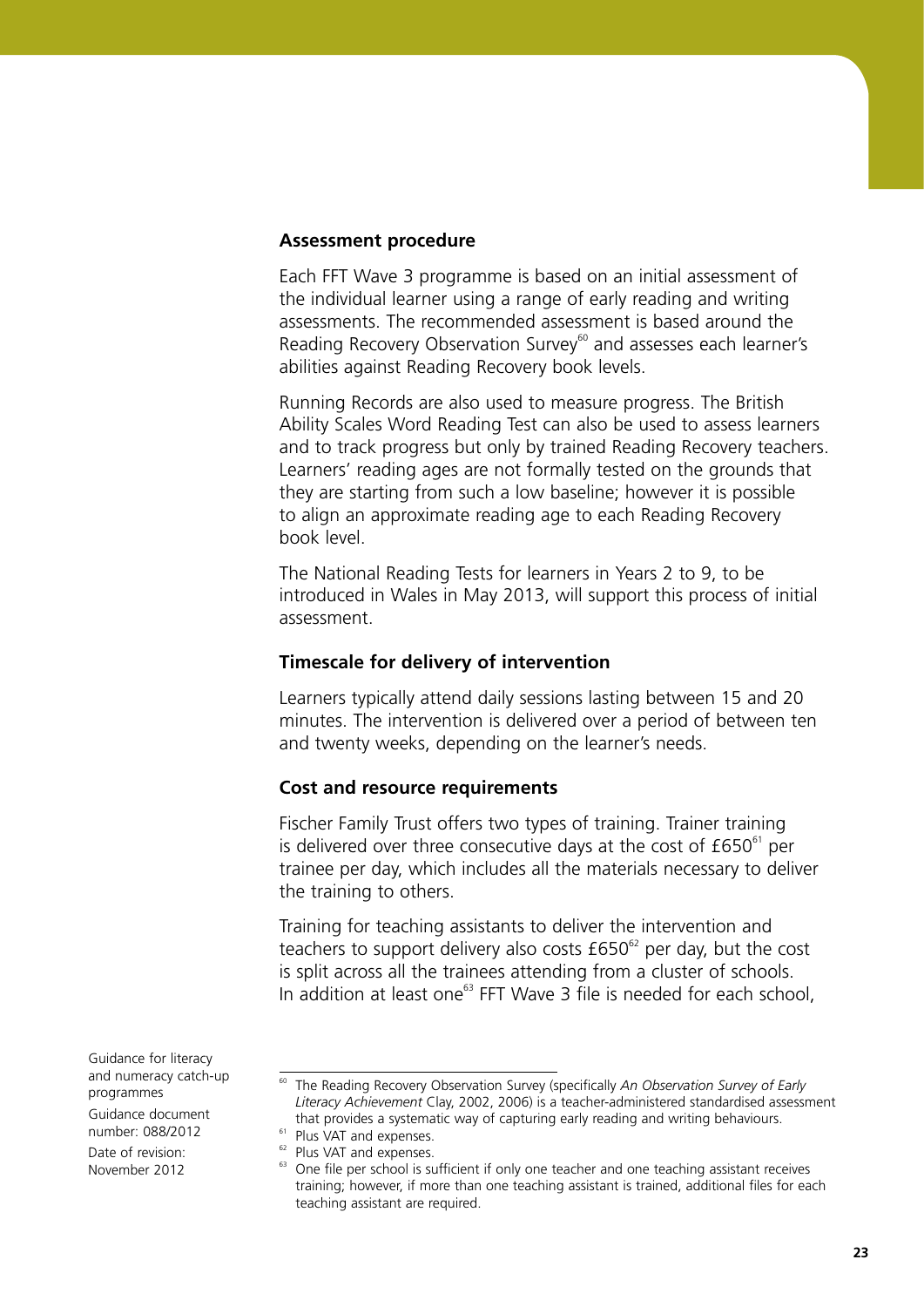at the cost of  $f75^{64}$ . Training is spread out over three weeks to allow for practice and consolidation between sessions.

Additional resource is needed to fund the practitioner time for delivering the intervention. This cost will vary depending on local circumstances.

### **Practitioner training**

Trainer training can be delivered to groups of no more than 12 practitioners. Practitioners receiving trainer training should already have an in-depth knowledge of early literacy skills and should be effective trainers in schools or a member of staff within a local authority. Once training is completed and trainers have delivered and monitored the impact of the intervention in schools, trainers may apply for a (non-academic) professional trainer accreditation which would list them as approved trainers with Fischer Education Project Ltd<sup>65</sup>. Academic accreditation is available through Edge Hill University.

Training for teachers and teaching assistants to deliver the intervention directly to learners is also delivered over three days. It is typically delivered to a cluster of schools with a teacher and one or more teaching assistants attending from each school. On completion of the training, teachers and teaching assistants can apply for academic accreditation (through Edge Hill University), based on their work in school. The qualification level they receive depends on the academic level they have attained previously, and not on their position in the school.

All accreditation is based on the delivery of the intervention in school, or within a cluster of schools. Attendance at training does not result automatically in accreditation.

#### **Content of the FFT Wave 3 training**

- Day 1 Assessment procedures for early literacy including Running Records.
- Day  $2$  The reading process.
- Day  $3$  The writing process.

Guidance for literacy and numeracy catch-up programmes Guidance document

number: 088/2012 Date of revision:

November 2012

<sup>64</sup> Plus VAT.

<sup>&</sup>lt;sup>65</sup> The Fischer Education Project administers funding for projects provided by the Fischer Family Trust or through external funding from other sources.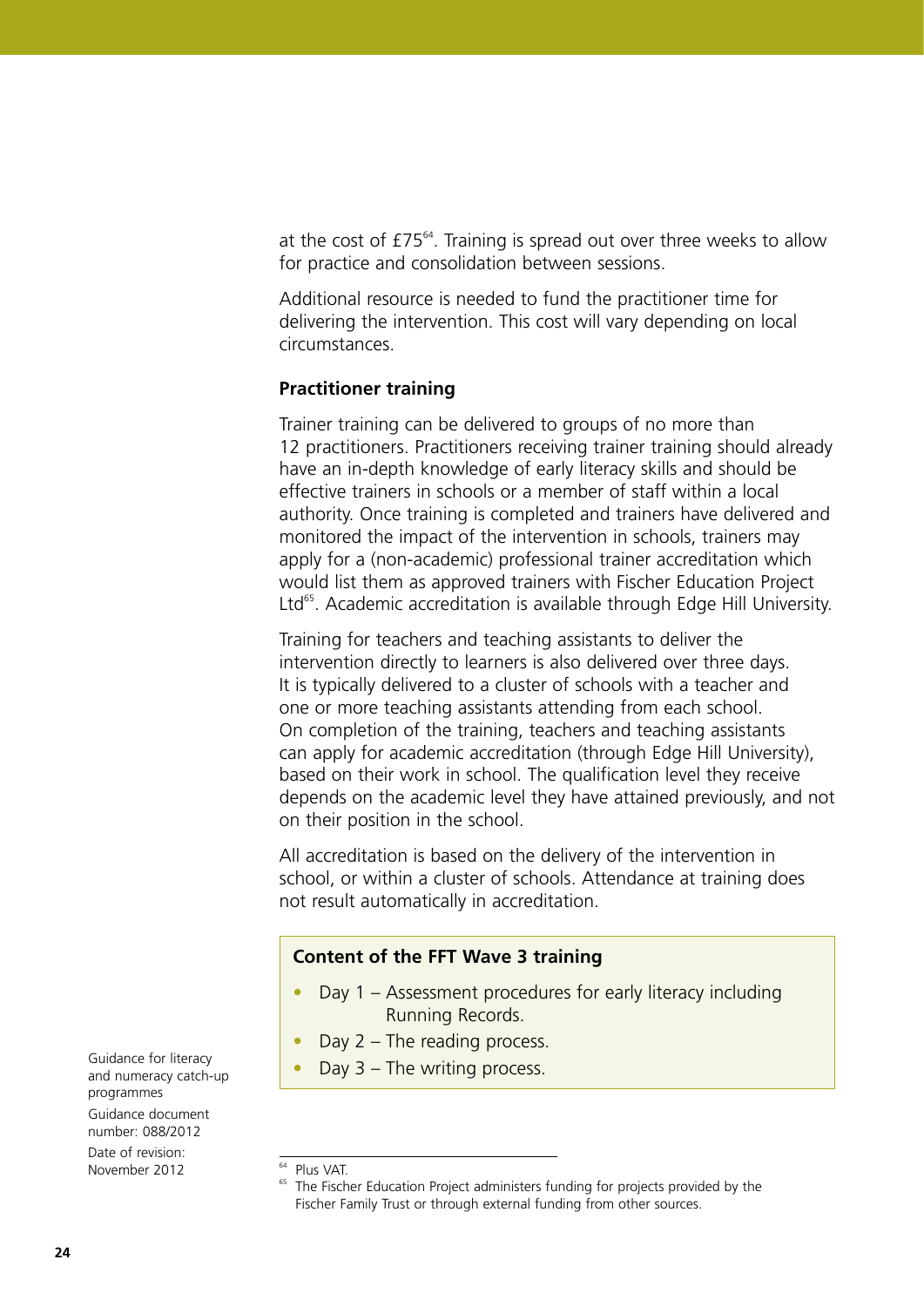#### **Additional teaching resources and practitioner support**

In response to issues raised during lesson observations, and the need for continued professional development and quality control, Fischer Education Project Ltd have produced a *Continuing Professional Development Pack* which comprises a set of six sessions covering a variety of topics for trainers to use in follow-up sessions. Topics include: book introductions, guidance on when to move learners onto the next book level and analysing Running Records.

In addition a *Supporting Schools – Parent Pack* has been developed for schools.

Both resource packs are available for an extra cost.

### **Further information**

Further information on the FFT Wave 3 programme is available at <www.fischertrust.org/default.aspx>

Guidance for literacy and numeracy catch-up programmes Guidance document number: 088/2012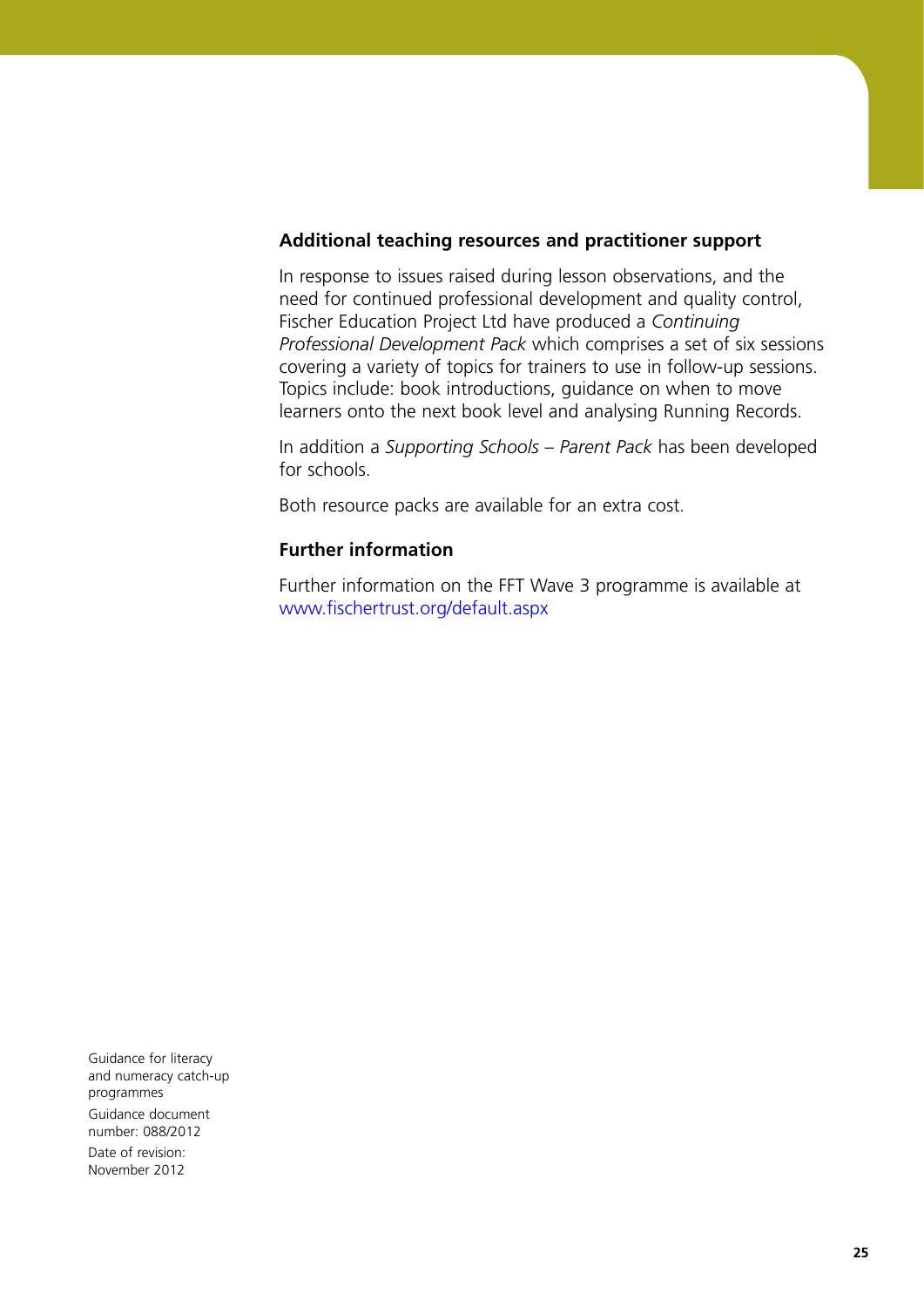### **Reading Recovery**

| <b>Summary</b>              |                                                                                                                                                                                                                              |
|-----------------------------|------------------------------------------------------------------------------------------------------------------------------------------------------------------------------------------------------------------------------|
| <b>Target audience</b>      | Effective evidence-based intervention for learners aged five and<br>six, who are the lowest literacy achievers amongst their peers<br>after their first year of school.                                                      |
| <b>Evidence of impact</b>   | Robust impact evidence on the effectiveness and long-lasting<br>impact of the intervention. Learners make an average gain in<br>reading age of 24 months over a period of between four and<br>five months.                   |
| <b>Method of delivery</b>   | One-to-one sessions delivered daily for 30 minutes by highly<br>skilled Reading Recovery teachers <sup>66</sup> .                                                                                                            |
| <b>Practitioner support</b> | High-quality, year-long professional development course,<br>registration with the Institute of Education as a qualified<br>Reading Recovery teacher and further professional development<br>after the initial training year. |

#### **Overview of intervention**

Reading Recovery is a highly intensive short-term literacy intervention for primary school learners of approximately six years old who are struggling with reading and writing after their first year of school. Reading Recovery was originally developed in New Zealand and adopted as a government initiative for New Zealand schools in 1983. It was first introduced in the UK in 1990 and is now the foundation intervention for Every Child a Reader (ECaR) $67$ .

The intervention focuses on helping learners to comprehend information from reading and to compose messages through writing, and to learn how to understand detail without losing focus on overall meaning.

The intervention materials and training are not currently available in Welsh but training to deliver the intervention in English is available to practitioners in Wales.

Guidance for literacy and numeracy catch-up programmes Guidance document

number: 088/2012

<sup>&</sup>lt;sup>66</sup> In order to train and work as a Reading Recovery teacher, practitioners are required to have qualified teacher status (as recognised in the country in which Reading Recovery is being implemented).

 $67$  ECaR is a school-wide early literacy strategy for raising attainment in Key Stage 1 in schools in England.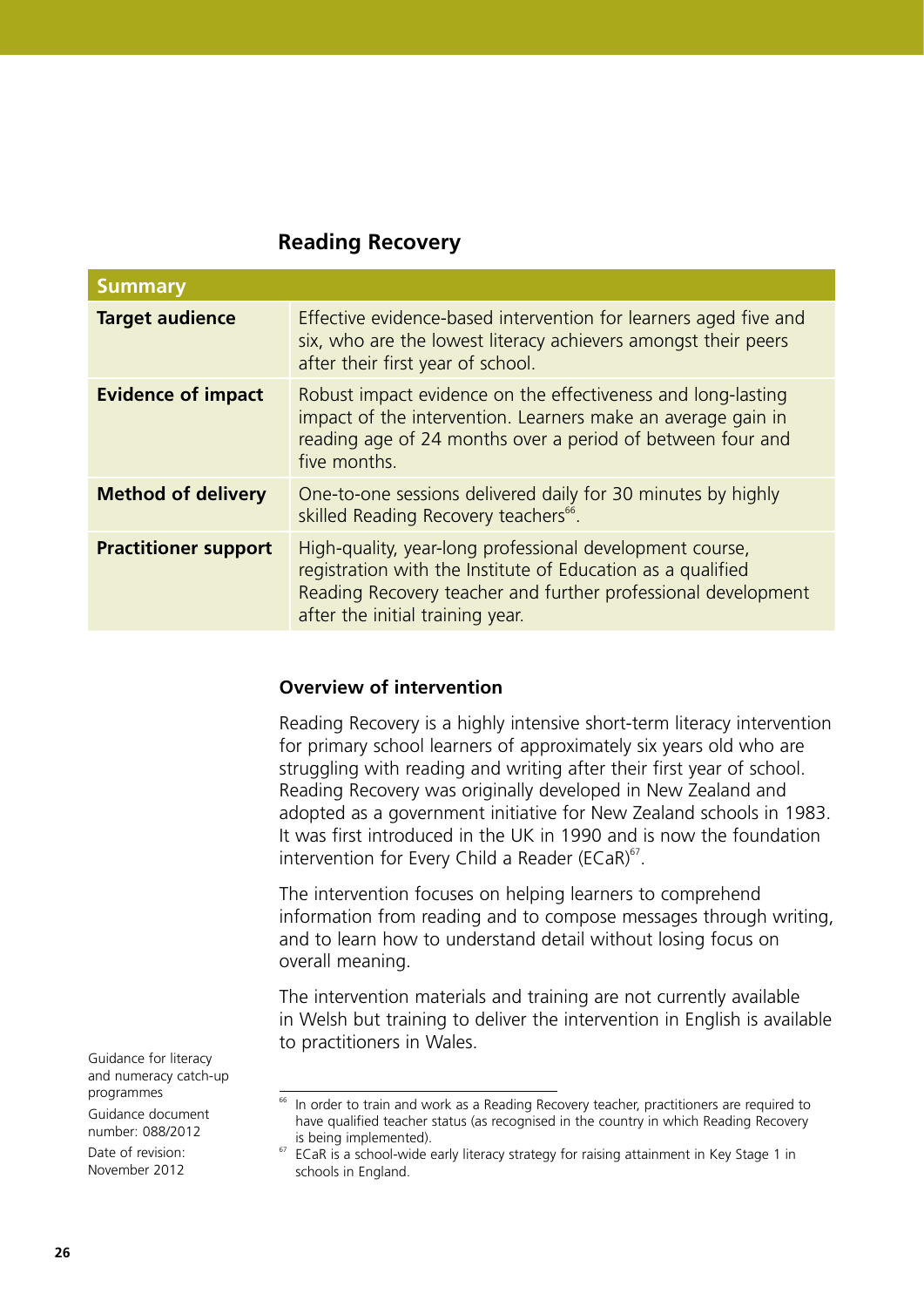#### **Target audience**

The intervention is designed for learners between 5 years 9 months and 6 years 3 months who are among the lowest literacy achievers after their first year of school. According to Reading Recovery Europe the intervention is targeted at learners who *'are often not able to read the simplest of books or even write their own name before the intervention.*' 68

#### **Impact evidence base**

Out of 21,038 learners in the UK and Ireland who received Reading Recovery lessons during the academic year 2010/11, after 18 weeks (an average of 36 hours of one-to-one tuition) 79 per cent of learners had caught up with their classmates. In the same period the learners had on average progressed from a reading age of 4 years 10 months, to a reading age of 6 years 10 months; this translates to an average gain of 24 months over a period of between four and five months, which is around five times the normal rate of progress $<sup>69</sup>$ .</sup>

In the six months following the end of their series of lessons, without further individual teaching, learners who had successfully completed the Reading Recovery Programme not only maintained the gains they had made during their lessons, but continued to make steady progress, gaining six months in reading age in six months.

#### **Method of delivery**

Reading Recovery involves intensive one-to-one sessions with a trained Reading Recovery teacher for half an hour every day.

#### **Assessment procedure**

Reading Recovery teachers are trained to administer and analyse a range of diagnostic assessments in order to identify the specific needs of the individual learner initially and subsequently to measure programme gains. The Observation Survey of Early Literacy Achievement<sup>70</sup> assesses early reading and writing behaviours in a systematic way; this assessment and the British Ability Scales Word Reading Test are the primary assessment tools used in Reading

Guidance for literacy and numeracy catch-up programmes

Guidance document number: 088/2012

<sup>&</sup>lt;sup>68</sup> Quotation from the Reading Recovery Europe website at <http://readingrecovery.ioe.ac.uk/about.html>

<sup>&</sup>lt;sup>69</sup> See Every Child a Reader(ECaR) Annual Report 2010–11 (European Centre for Reading Recovery, Institute of Education, University of London) available at [http://readingrecovery.ioe.ac.uk/reports/documents/ECaR\\_annual\\_report\\_2010-11.pdf](http://readingrecovery.ioe.ac.uk/reports/documents/ECaR_annual_report_2010-11.pdf)

<sup>70</sup> *An observation survey of early literacy achievement*, M M Clay (Portsmouth, NH: Heinemann, 2002, 2006).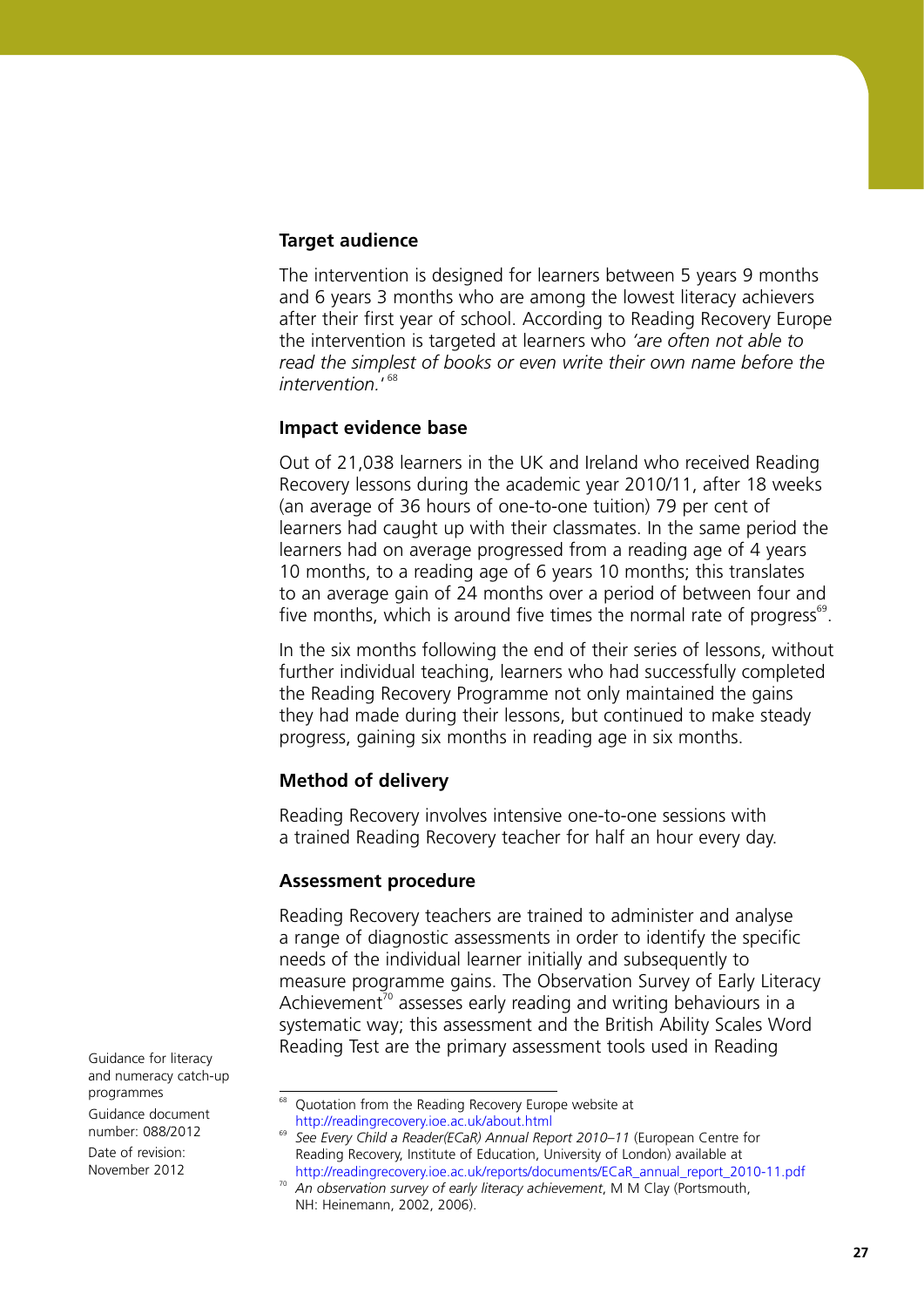Recovery. Teachers also typically use the Phonological Assessment Battery (PhAB)<sup>71</sup> and either the Writing Assessment Program (WrAP)<sup>72</sup> or something similar.

As part of their professional development Reading Recovery teachers are encouraged to increase the range of assessments they administer and to combine the assessment for learning techniques they have been formally trained to use with other standardised measures<sup>73</sup>.

The National Reading Tests for learners in Years 2 to 9, to be introduced in Wales in May 2013, will support this process of initial assessment.

#### **Timescale for delivery of intervention**

Learners typically stay on the Reading Recovery intervention for between 12 and 20 weeks.

#### **Cost and resource requirements**

Compared to other interventions to support literacy development, Reading Recovery is resource intensive given that it involves daily one-to-one sessions for half an hour and sessions need to be delivered by qualified teachers who have gone on to be trained as a Reading Recovery teacher, i.e. the intervention is **not** intended to be delivered by teaching assistants. Training costs to become a Reading Recovery teacher vary depending on the number of teachers being trained and local costs (e.g. venue hire, etc.) but on average the training costs between £1,200 and £1,400 per teacher.

#### **Practitioner training**

To become a Reading Recovery teacher, teachers attend a mandatory accredited Reading Recovery professional development programme taught by a qualified teacher leader. The training involves part-time attendance on an intensive programme for a full academic year. The box om page 29 sets out the main components of the training.

Guidance for literacy and numeracy catch-up programmes

Guidance document number: 088/2012

 $71$  PhAB consists of six assessments that are designed to assess phonological processing in individual children, and to compare this with typical performance of children of the same chronological age.

 $72$  WrAP is a word recognition and phonic skills assessment.

 $73$  For example, the British Ability Scales (BAS) Word Reading Test and the Record of Oral Language (Clay et al., 1987).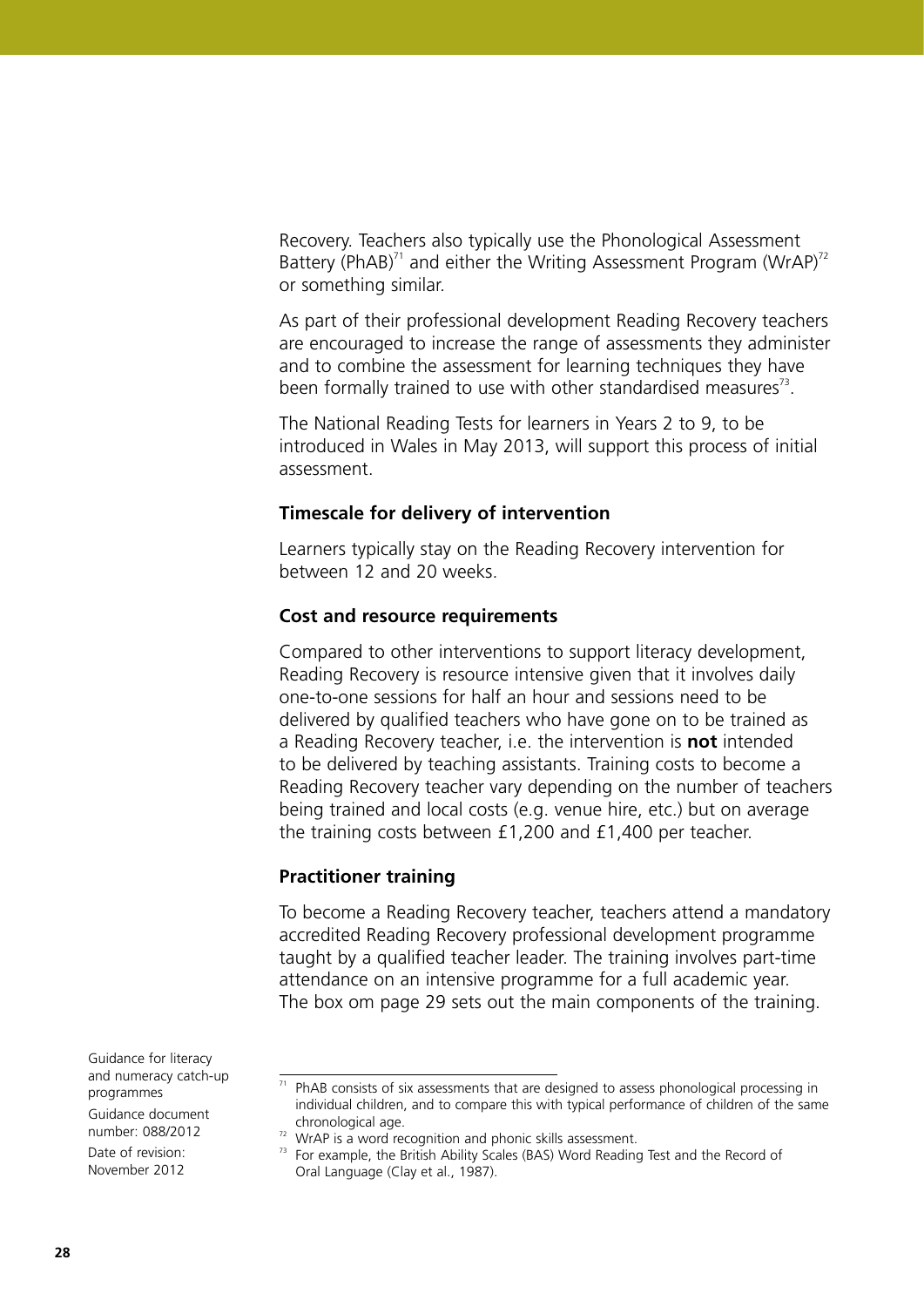#### **Requirements of the Reading Recovery Professional Development Programme**

- Attendance at 20 assessment training and initial professional development training sessions.
- Completion of a specified set of tasks.
- Teaching learners under the observation of colleagues behind a one-way screen during development sessions.
- Teaching a minimum number of learners during the training year in a school setting.
- Making and receiving a colleague visit and receiving school visits from a teacher leader for guidance and clarification of appropriate procedures.
- Communicating with school personnel and parents/carers of learners.
- Maintaining comprehensive records on each learner and submitting monitoring data as specified and requested.

The professional development programme is an internationally recognised qualification.

#### **Additional teaching resources and practitioner support**

Teachers typically use a large whiteboard and plastic letters during the word work and phonic elements of the teaching programme. Reading Recovery does not endorse a particular reading scheme, and teachers are encouraged to use good quality reading material designed for those learning to read from across a range of schemes.

On successful completion of the initial professional development programme, the teacher is registered at the Institute of Education $74$ as a qualified Reading Recovery teacher. Reading Recovery teachers receive further professional development after the training year, and as part of this they receive an annual school-based visit from their Teacher Leader. Qualified Reading Recovery teachers can also request more support if they have a particularly challenging learner or if the school requires help with managing or resourcing.

#### **Further information**

Further information is available at<http://readingrecovery.ioe.ac.uk>

Guidance for literacy and numeracy catch-up programmes Guidance document number: 088/2012

 $74$  The Institute of Education was founded in London in 1902 as a teacher training college and is now a research and teaching institution.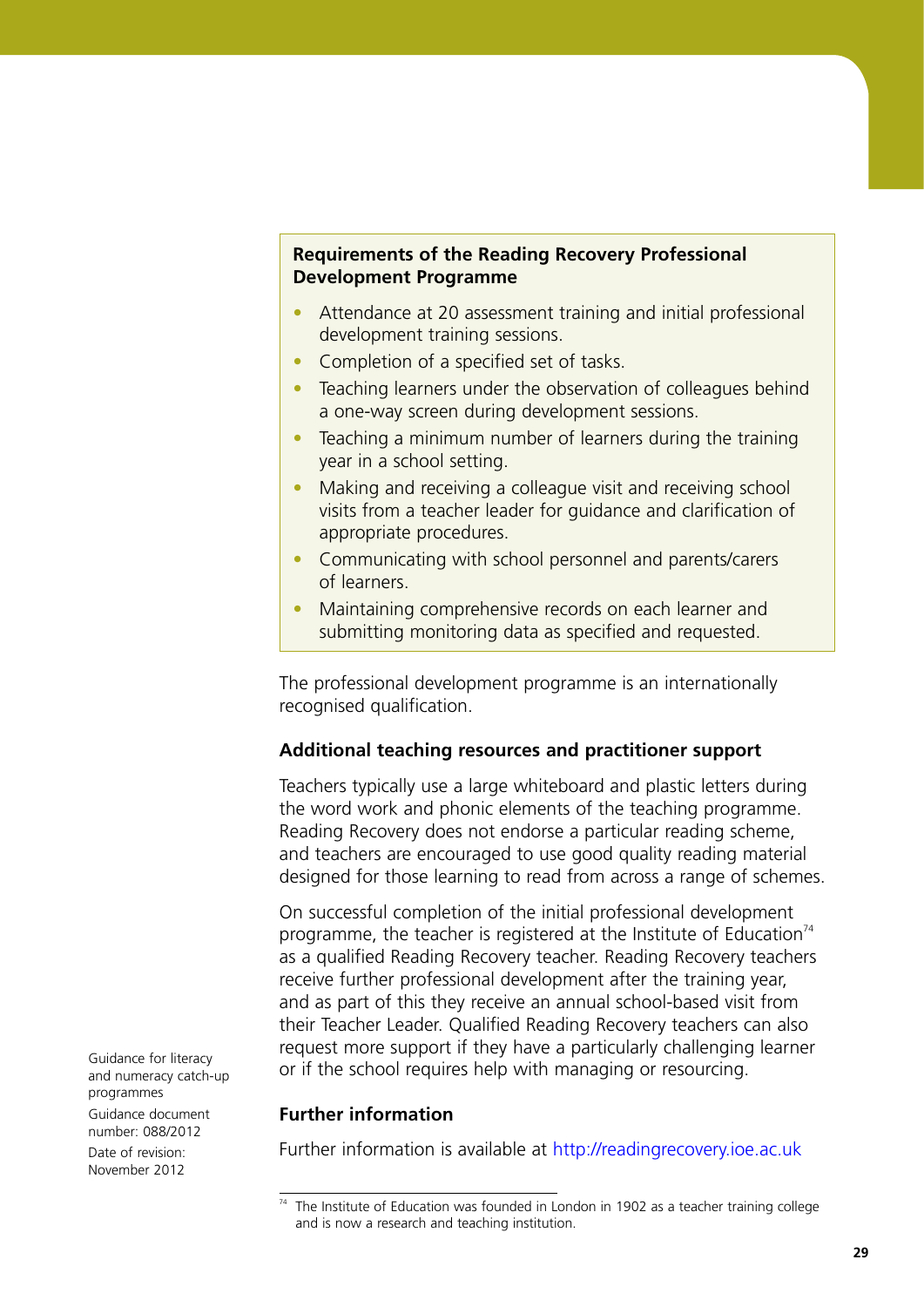# **Talking Partners**

| <b>Summary</b>              |                                                                                                                                                                                                                                                                                                   |
|-----------------------------|---------------------------------------------------------------------------------------------------------------------------------------------------------------------------------------------------------------------------------------------------------------------------------------------------|
| <b>Target audience</b>      | Learners of all abilities between the ages of 4 and 11 years,<br>ranging from special educational needs (SEN) to gifted and<br>talented learners; specifically those who lack confidence<br>and/or skills in speaking and listening.                                                              |
| <b>Evidence of impact</b>   | Based on progress data collected annually from schools <sup>75</sup><br>delivering the intervention, learners on the Talking Partners<br>Programme make an average gain of 18 months in terms<br>of grammar structure and vocabulary over the course of the<br>ten-week programme <sup>76</sup> . |
| <b>Method of delivery</b>   | 25-minute sessions delivered in small groups three times a week<br>by a trained teaching assistant over a ten-week period.                                                                                                                                                                        |
| <b>Practitioner support</b> | Two-day initial training for practitioners (partners) plus an<br>additional half day follow-on support; three-day training<br>for trainers.                                                                                                                                                       |

#### **Overview of intervention**

Talking Partners is a time-limited oral language intervention designed to help learners to develop their skills in speaking and listening, to learn to listen more actively and to talk effectively for a range of purposes. It is a comparatively short-term intervention with an emphasis on helping learners to become independent and skilful speakers and listeners.

Talking Partners was first piloted in Bradford in 1999 and is managed by Education Works Ltd, an educational consultancy specialising in school improvement, reading support, and speaking and listening.

Talking Partners is one of several interventions recommended by Every Child a Reader (ECaR)<sup>77</sup>.

The intervention materials and training are not currently available in Welsh but training to deliver the intervention in English is available to practitioners in Wales.

Guidance for literacy and numeracy catch-up programmes Guidance document

number: 088/2012

 $75$  In England.

<sup>&</sup>lt;sup>76</sup> Please note that this progress data is based on the curriculum in England.

 $77$  ECaR is a school-wide early literacy strategy for raising attainment in Key Stage 1 in schools in England.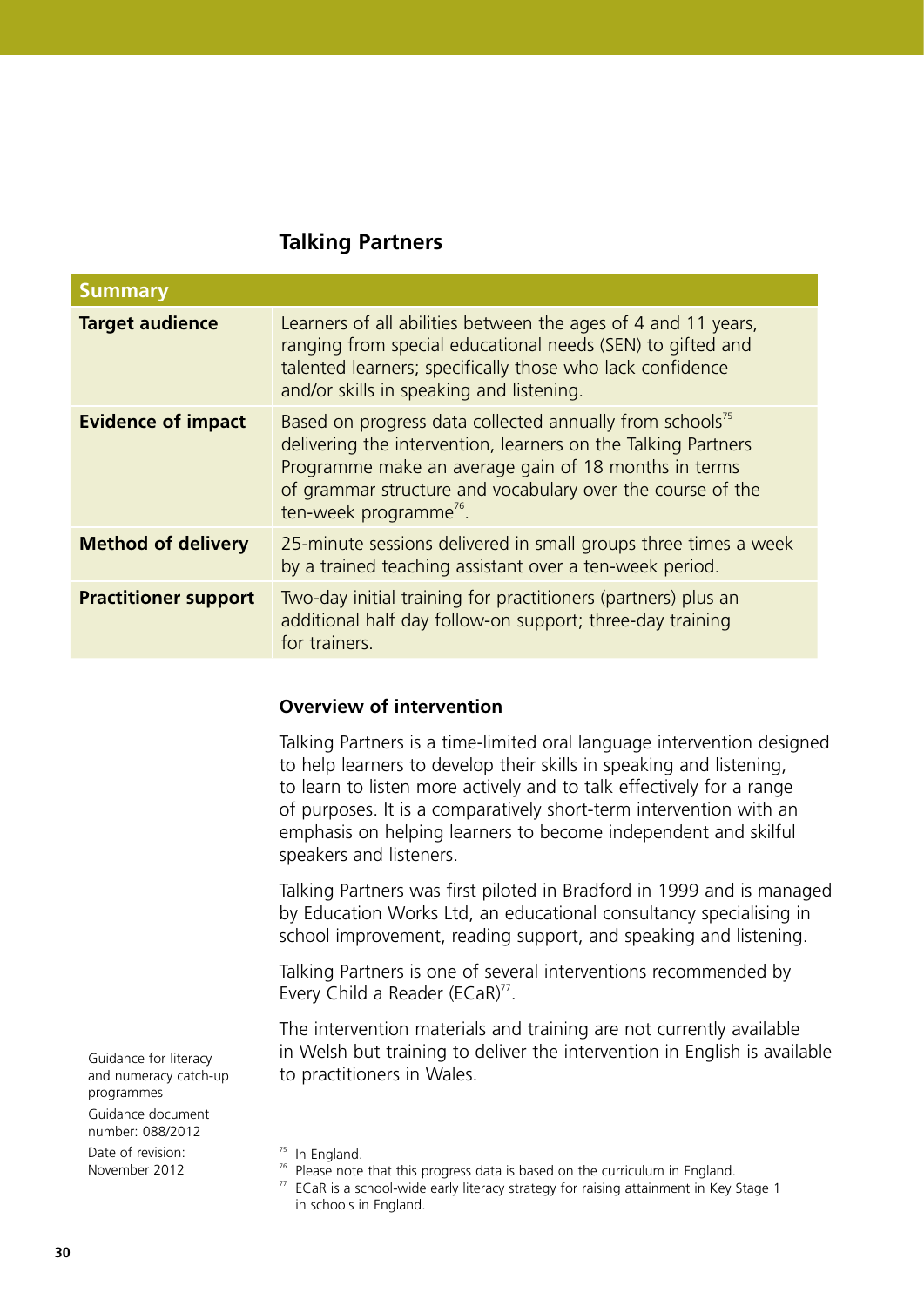#### **Target audience**

Talking Partners is appropriate for learners aged between 4 and 11 with a wide range of abilities including those who lack skills and confidence as speakers and listeners generally, learners who lack emotional literacy, learners with English as an additional language (EAL) and special educational needs (SEN) learners, learners with speech impediments or hearing loss or those with mild social, emotional or behavioural difficulties, as well as gifted and talented learners. The programme has also been adapted for use in Early Years Foundation Stage<sup>78</sup>.

#### **Impact evidence base**

Schools delivering Talking Partners are required to collect annual tracking data on learner progress and this is collated and analysed by Education Works Ltd. Based on this data, learners<sup>79</sup> going through the intervention make an average gain of 18 months in terms of grammar structure and vocabulary $\delta$ , over the course of the ten-week programme.

Apart from the original pilot research, there have been no further independent impact studies using a control group to measure impact and no follow-up data based on the sample group has been collected.

#### **Method of delivery**

The intervention is typically delivered to groups of three learners by an experienced (National Qualifications Framework (NQF) Level 3 and above) teaching assistant who has attended an intensive two-day training course. The sessions provide learners with the opportunity to practise and rehearse target language through a range of focused activities. The intervention draws particular attention to the links between oracy and literacy, enabling learners to be able to communicate orally with more independence and clarity. The objective is to deliver Talking Partners sessions that link to classroom learning, thereby enhancing the learners' understanding, engagement and confidence.

Guidance for literacy and numeracy catch-up programmes Guidance document

number: 088/2012

Please note that this adaptation of the programme is also appropriate for use in the Foundation Phase in Wales.

 $79$  In England.

<sup>&</sup>lt;sup>80</sup> Please note that this progress dat is based on the curriculum in England.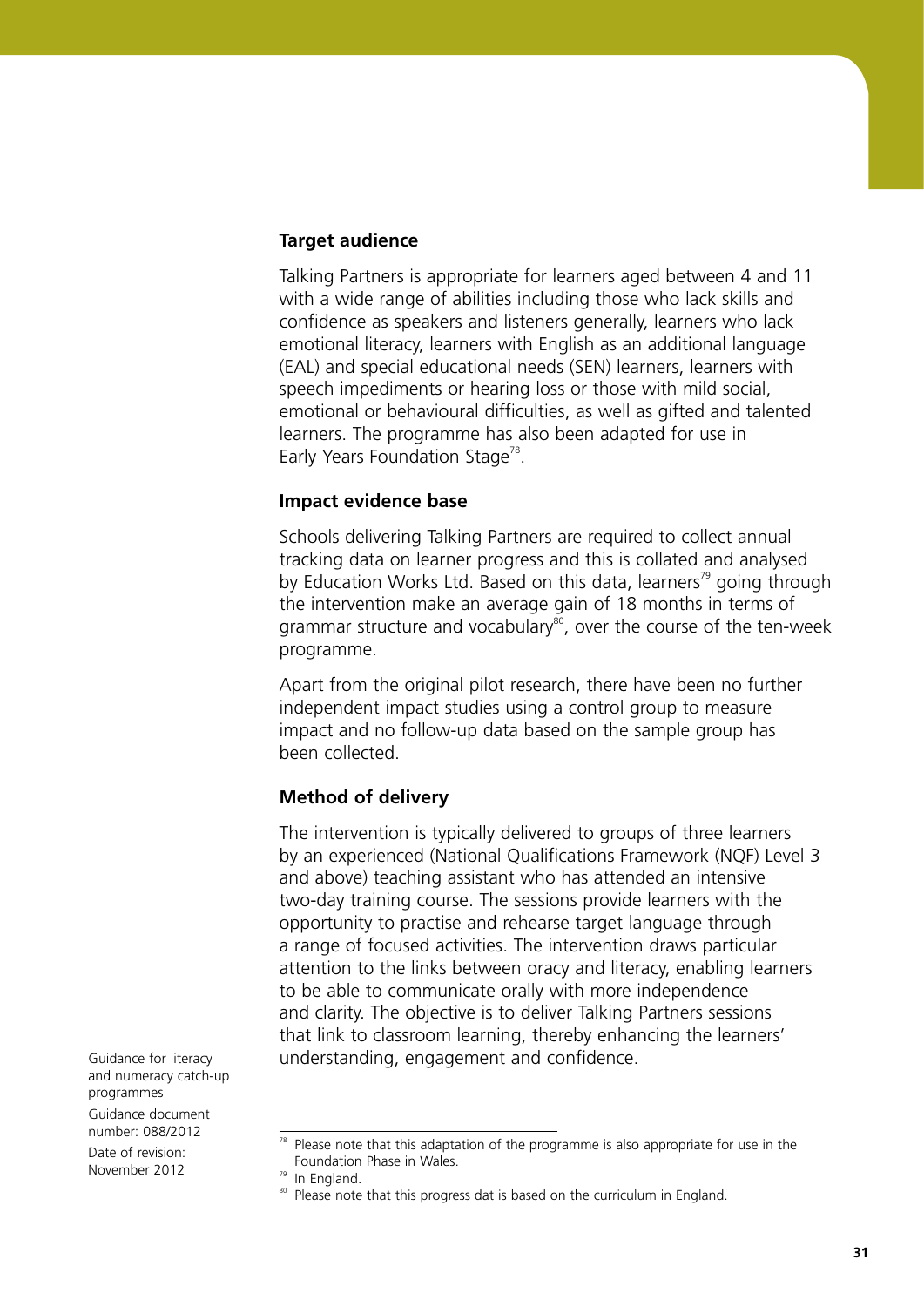The programme ethos is based on the Vygotskian principle $81$  of how people learn; the teaching assistant ('partner') therefore models good speaking and listening behaviours, in terms of sentence structures and vocabulary in the early stages of the programme. The learners progressively become more independent speakers over the course of the ten weeks, with some positive input from the partner where necessary.

The programme is managed by a school-based coordinator, typically a member of the senior management team (SMT), who will be in a position to maintain the profile of the initiative within the school by collating evidence of impact and supporting the partner(s).

#### **Assessment procedure**

Partners are provided with guidance on assessment and progress monitoring during training to deliver Talking Partners. They are advised to use a range of indicators including their own personal knowledge of the learner; a Talking Partners observation sheet, a self-evaluation form and a summary of the learner as an active speaker and listener; the Renfrew Action Picture Test<sup>82</sup>; speaking and listening levels in primary curriculum; assessing pupils' progress<sup>83</sup> materials; audio and visual recordings; learners' writing samples and reading assessments and confidence scales.

In terms of selecting learners to participate in Talking Partners sessions, partners are also encouraged to consider the dynamics of the group, e.g. ensuring the group does not consist of only diffident speakers or only learners who are exceptionally domineering in class.

In terms of progress monitoring, the Renfrew Action Picture Test provides an age-related score on speaking and listening ability and is used pre- and post- intervention to measure progress. Partners will also look at speaking and listening and reading and writing levels in primary curriculum<sup>84</sup> (obtained from the learner's class teacher) when assessing progress.

Guidance for literacy and numeracy catch-up programmes

Guidance document number: 088/2012

<sup>&</sup>lt;sup>81</sup> Lev Vygotsky (1896–1934) was a Russian psychologist and educator, who believed that social interaction plays a fundamental role in the development of cognition (remembering, problem solving, planning and abstract thinking) and that language is the most important psychological tool that influences children's cognitive development.

<sup>82</sup> The Renfrew Action Picture Test required children between the ages of three and eight to describe a picture with a single sentence, and subsequently assesses the length and

complexity of the spoken sentence structure. 83 Assessing pupils' progress is a nationally developed and standardised approach to assessment which seeks to provide a framework within which teachers can make judgements about the standard of learners' work and plan future learning activities.

<sup>&</sup>lt;sup>84</sup> Please note that primary curriculum levels cited here refer to the curriculum in England.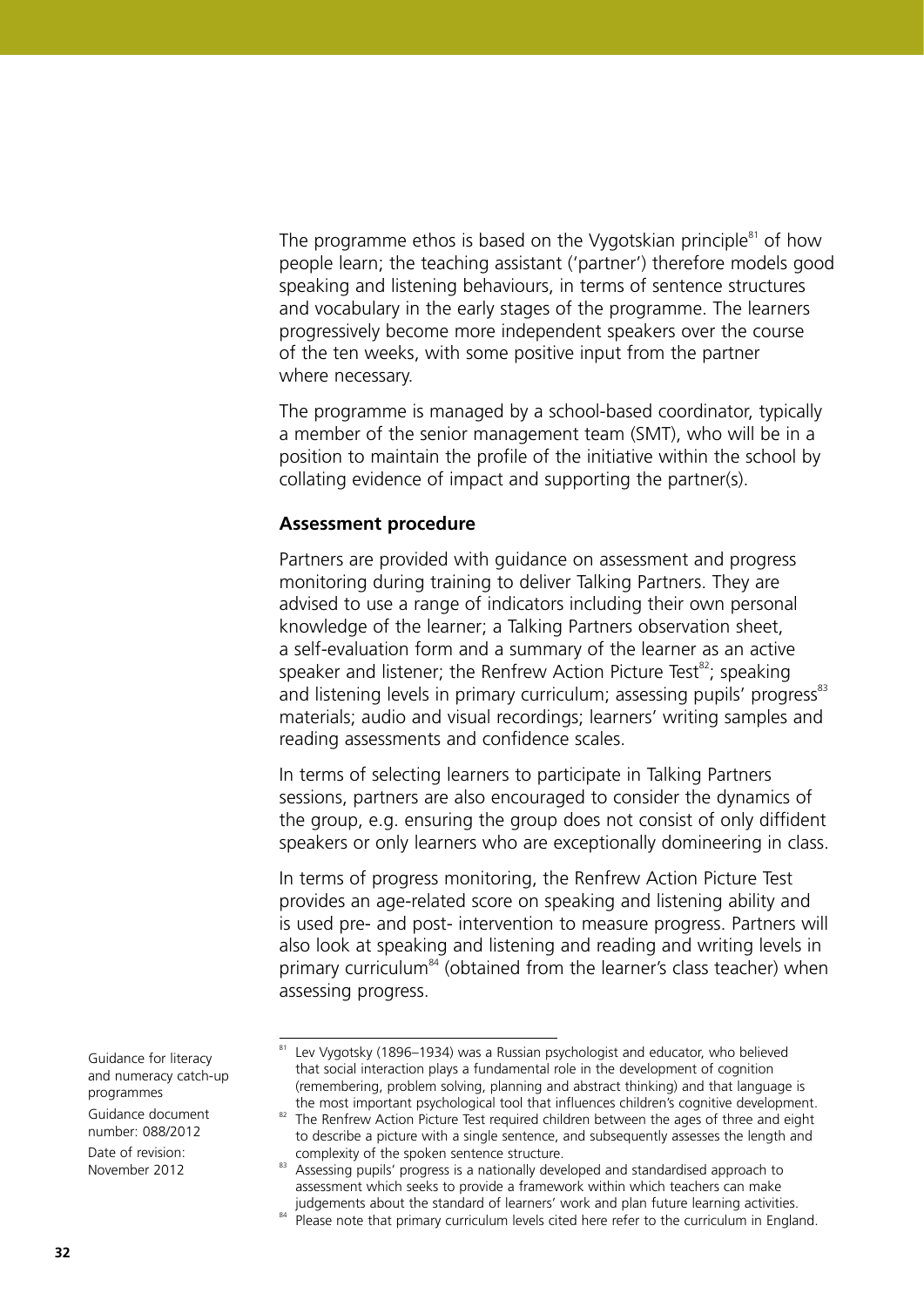#### **Timescale for delivery of intervention**

Learners typically attend 25-minute sessions three times a week and the intervention is delivered over a ten-week period. Talking Partners has also been adapted for use in Early Years Foundation Stage<sup>85</sup> where the intervention would be delivered in shorter, more frequent sessions (i.e. 15-minute sessions five days per week).

#### **Cost and resource requirements**

The two-day training for partners is delivered by a Talking Partners trainer $^{86}$  in school and costs  $£600^{87}$  per day for a group session (20 is the approximate maximum). It is also necessary for each trained partner to purchase a file with proformas for recording progress and other resources necessary to deliver the intervention at a further cost of  $£57.50<sup>88</sup>$ .

The three-day trainer training costs  $£750$  per day<sup>89</sup>. The PowerPoint DVD with trainer notes and teaching sessions, the coordinators' CD, the two-day training file and the resource pack to deliver Talking Partners training to other practitioners cost an additional £167.50 per person, and these are supplied from Education Works Ltd and are given out during the training course. Further two-day resources can be ordered through Education Works Ltd as and when required, either by the trainer or directly by the school receiving the training.

Additional resource is needed to fund the teaching assistant's time for delivery. This will include the time for the sessions themselves, as well as additional time to analyse progress records, plan sessions and liaise with the class teacher and school Talking Partners coordinator.

#### **Practitioner training**

Training in Talking Partners has been developed Education Works Ltd. Experienced (National Qualification Framework (NQF) Level 3 and above) or higher level teaching assistants attend two days of intensive training, delivered by Education Works Ltd or someone who has been trained as a trainer by Education Works Ltd. The teacher

Guidance for literacy and numeracy catch-up programmes

Guidance document number: 088/2012

<sup>&</sup>lt;sup>85</sup> Please note that this adaptation of the programme is also appropriate for use in the Foundation Phase in Wales.

<sup>&</sup>lt;sup>86</sup> This can be a consultant from Education Works Ltd or someone who has been trained as a trainer by Education Works Ltd. 87

<sup>&</sup>lt;sup>87</sup> Plus expenses and VAT.

<sup>88</sup> Plus VAT and postage and packaging.

<sup>89</sup> Plus expenses and VAT.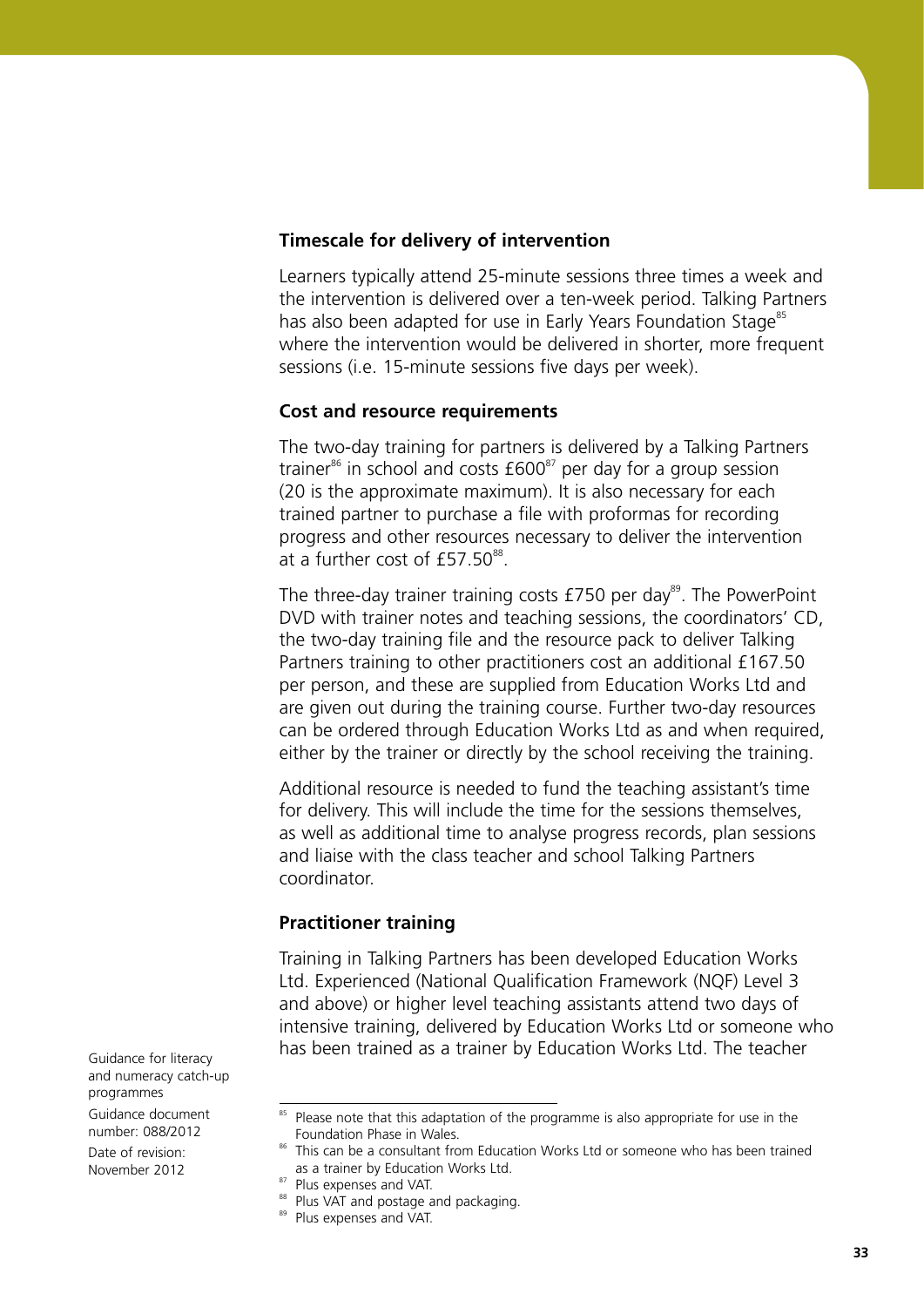who will act as the school coordinator is also expected to attend the training; in ECaR schools in England or schools that are also delivering Reading Recovery<sup>90</sup>, this is typically the Reading Recovery teacher. All trained practitioners receive a training pack, which contains full descriptions of activities, frameworks for teaching and assessment materials to support delivery and measure impact. Talking Partners trainers may be consultants, headteachers, Reading Recovery teacher leaders or other senior educational professionals.

#### **Content of the Talking Partners two-day training course**

- Observation of two lessons.
- Information on the importance of talking.
- Developing questioning skills.
- Practical activities
- Assessment tools.
- Planning and record keeping.

Talking Partners trainers are able to apply for a Gold Standard (non-academic) Accreditation set up in partnership by Education Works Ltd and the Institute of Education<sup>91</sup>.

A National Qualifications Framework (NQF) Level 4 qualification will soon be available for trained partners (through Edge Hill University) which will count as 30 credits towards a degree.

#### **Additional teaching resources and practitioner support**

A coordinators' CD file to support the establishment and maintenance of Talking Partners costs  $£25<sup>92</sup>$  and includes information on best practice; one file is needed in every school delivering Talking Partners.

There is an optional start-up Talking Partners resource pack that can be shared between trained partners with pictures, diagrams, grids and maps and costs  $£35<sup>93</sup>$ .

Schools are also able to receive general training on speaking and listening for all staff that is tailored to the individual school; the size of the staff base and specific requirements of the school would

Guidance for literacy and numeracy catch-up programmes

Guidance document number: 088/2012

<sup>&</sup>lt;sup>90</sup> Please see separate summary of Reading Recovery.

<sup>&</sup>lt;sup>91</sup> The Institute of Education was founded in London in 1902 as a teacher training college and is now a research and teaching institution.

<sup>&</sup>lt;sup>92</sup> Plus VAT and postage and packaging.

<sup>&</sup>lt;sup>93</sup> Plus VAT and postage and packaging.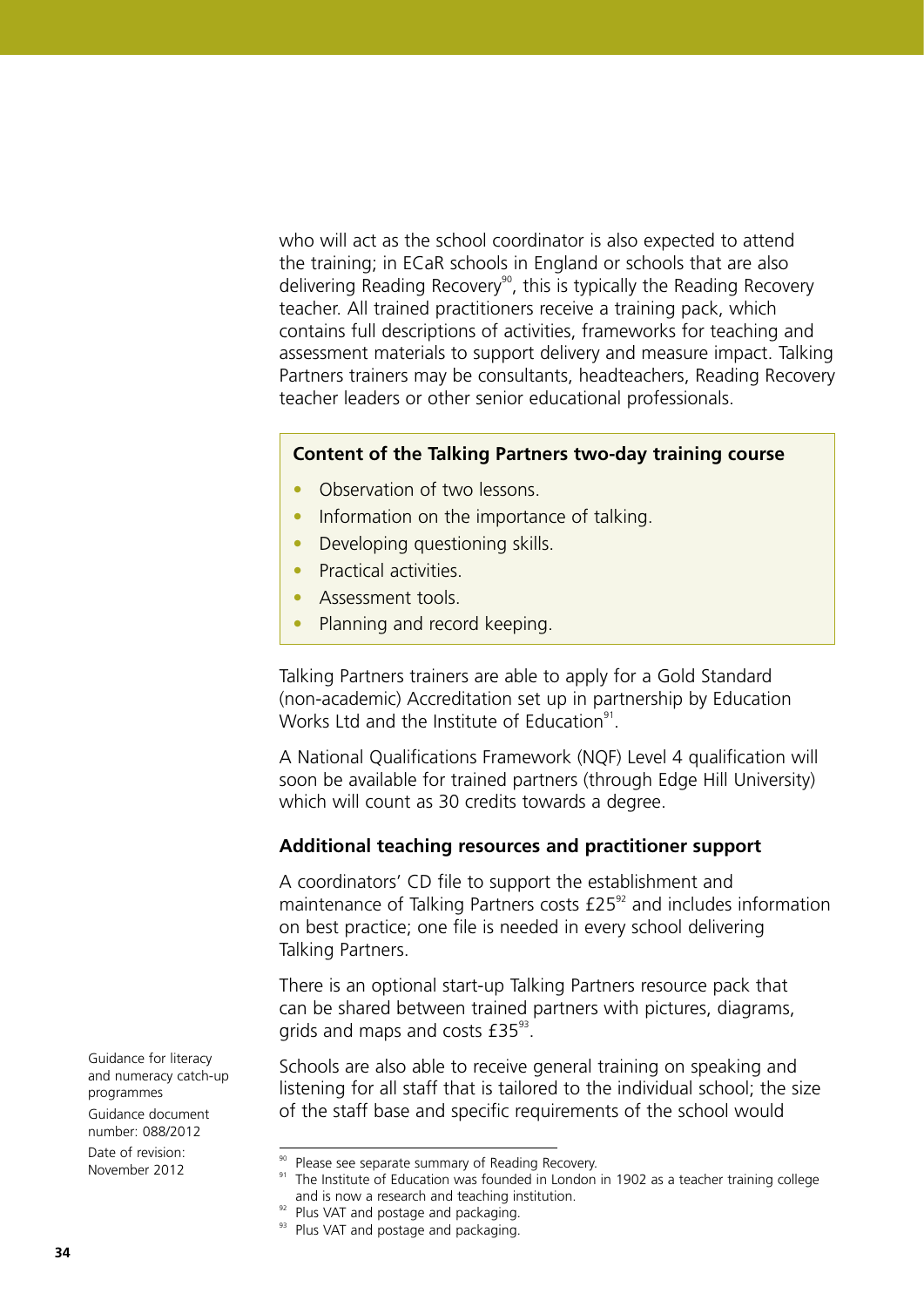reflect the nature of the training in terms of content and timescales and in turn costs for the training. Schools are also encouraged to carry out a school-wide audit on speaking and listening to provide information when planning the details of the project. An audit is typically delivered **before** the Talking Partners training to ensure whole-class practice is effective prior to introducing an intervention programme.

# **Further information**

Further information is available at [www.educationworks.org.uk/what-we-do/speaking-and-listening/](www.educationworks.org.uk/what-we-do/speaking-and-listening/talking-partners.html) [talking-partners.html](www.educationworks.org.uk/what-we-do/speaking-and-listening/talking-partners.html)

Guidance for literacy and numeracy catch-up programmes Guidance document number: 088/2012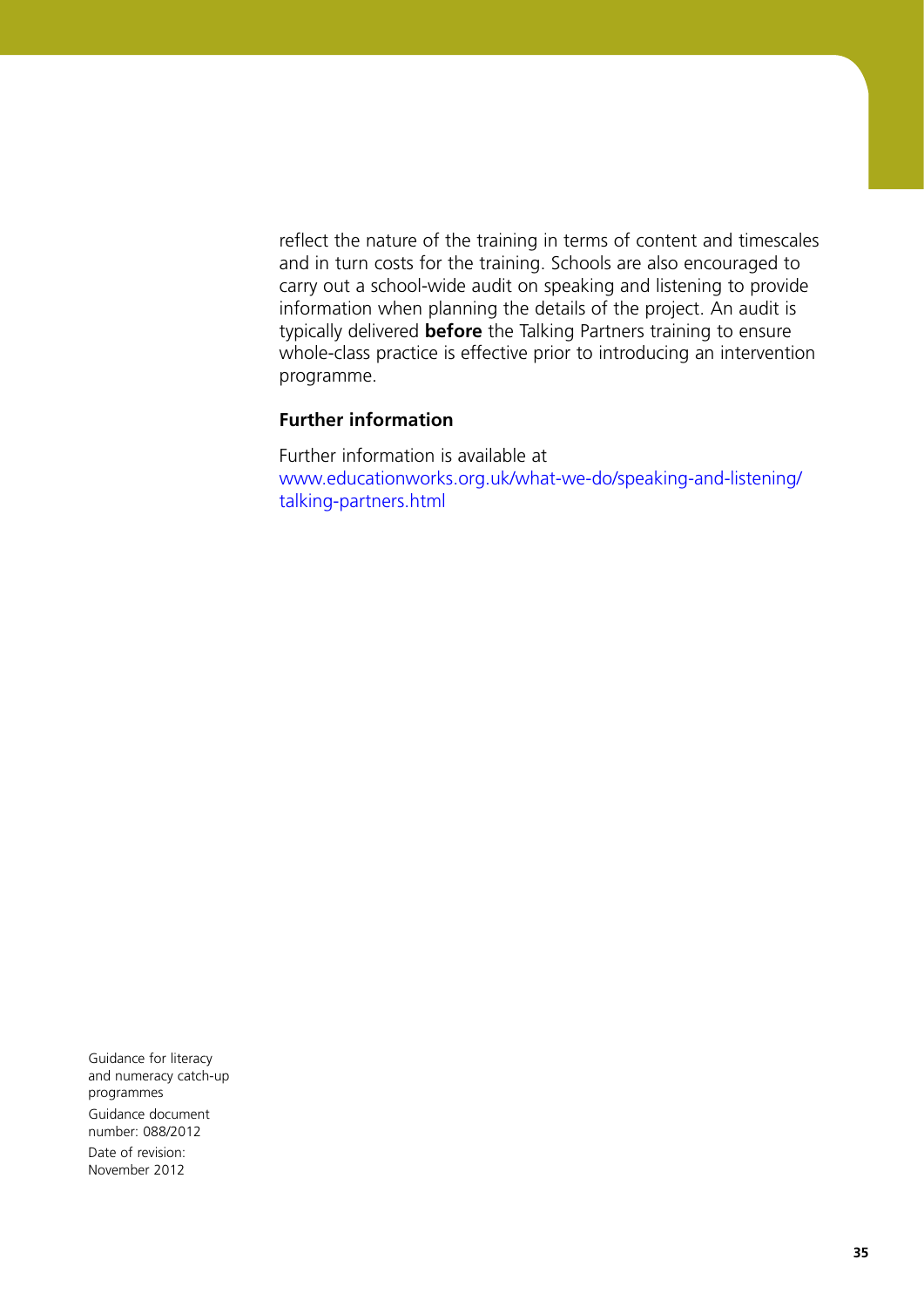#### **Text***Now***®**

| <b>Summary</b>              |                                                                                                                                                                                                                                                            |
|-----------------------------|------------------------------------------------------------------------------------------------------------------------------------------------------------------------------------------------------------------------------------------------------------|
| <b>Target audience</b>      | Young people aged 11–19 who lack skills and/or confidence in<br>reading. It is particularly appropriate for young people who are<br>at risk of detachment from education.                                                                                  |
| <b>Evidence of impact</b>   | Based on data collected from 425 young people in mainstream<br>schools <sup>94</sup> who completed TextNow® over the period 2008 to<br>2011, the average reading age gain was 20.1 months which<br>translated to a ratio gain <sup>95</sup> of 5.7 months. |
| <b>Method of delivery</b>   | One-to-one reading sessions of 20 minutes, delivered daily by<br>trained coaches for a period of ten weeks.                                                                                                                                                |
| <b>Practitioner support</b> | Non-accredited training to use TextNow® is accessed online and<br>takes approximately half a day to complete.                                                                                                                                              |

#### **Overview of intervention**

Text*Now*® is a motivational reading programme that aims to help young people to become more confident and able readers, through regular and focused one-to-one support. Text*Now*® was developed in 2008 by Unitas<sup>96</sup> and the specific objectives<sup>97</sup> of the programme are to:

- motivate young people to read, increasing their enjoyment of reading and thereby improving their reading skills
- help young people to choose appropriate reading material and to make sense of it through discussion and other activities
- raise confidence and self-esteem in reading by encouraging young people to explore different reading materials, read alone and navigate available services such as libraries and online bookstores.

Text*Now*® has been used by schools, colleges, short-stay schools and other alternative education provision, training providers, youth offending teams, local authorities and other organisations that work with young people.

Guidance for literacy and numeracy catch-up programmes Guidance document

number: 088/2012

<sup>&</sup>lt;sup>94</sup> In England and in Wales.

<sup>&</sup>lt;sup>95</sup> A ratio gain is the programme group's mean gain in reading age in months divided by the time between pre- and post-test in months.

<sup>&</sup>lt;sup>96</sup> Unitas is a national charity that helps young people access, participate and progress in mainstream education and training.

<sup>97</sup> *TextNow Evaluation Report 2008–11*, G Brooks and R Tarling (Unitas, 2012), p.4.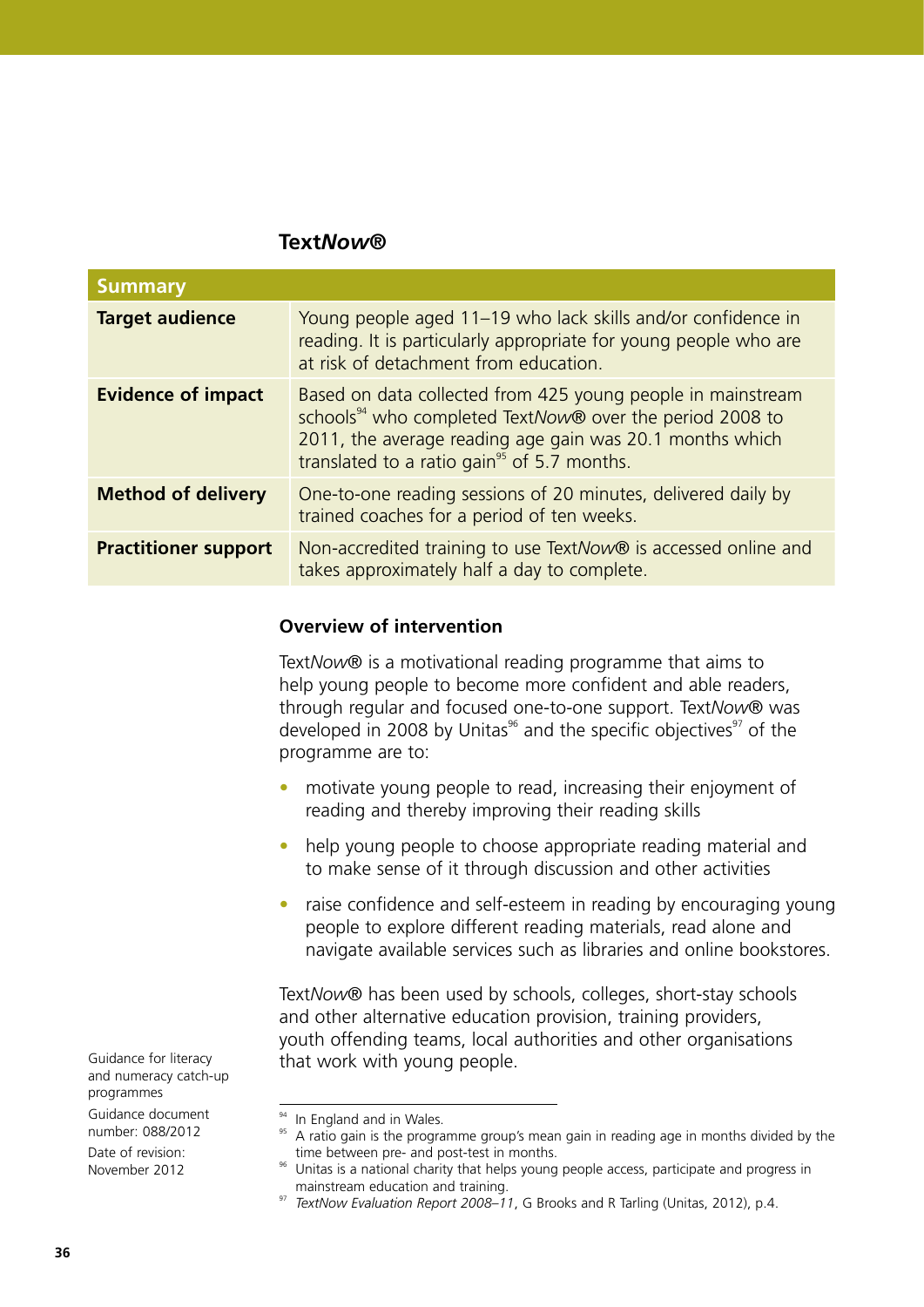The intervention materials and online training are not currently available in Welsh but the online training to deliver the intervention in English is available to practitioners in Wales.

#### **Target audience**

Text*Now*® is intended for young people aged between 11 and 19 who lack skills and/or confidence in reading or who demonstrate a lack of interest in or enjoyment of reading. It is particularly appropriate for young people who are at risk of detachment from education and is also commonly used with young offenders and looked after children.

Text*Now*® is typically used with learners in Key Stage 3, although it has been used with individuals over the age of 19, and as a transition tool delivered during summer schools to learners coming into Year 7 the following September.

#### **Impact evidence base**

Since the launch of the intervention in 2008, data has been gathered and analysed, both by Unitas and Greg Brooks<sup>98</sup>. Data has been collected from 696 young people<sup>99</sup> of predominantly secondary school age100, who completed the Text*Now*® Programmes in 2008–09, 2009–10 and 2010–11. Based on data for the whole sample, the average gain in reading age over a ten-week programme was 18.7 months. The average gain in reading age per month on the programme (known as the ratio gain) was 5.5 months.

For learners in mainstream schools **only**, over the period 2008–11, the average reading age gain was 20.1 months and the ratio gain was 5.7 months.

There is no official data based on a comparison group who did not receive support at all or who received support of an alternative nature, and no follow-up data based on the sample group.

Guidance for literacy and numeracy catch-up programmes Guidance document

number: 088/2012

Greg Brooks is Professor Emeritus of Education at Sheffield University.

<sup>99</sup> In England and in Wales.

<sup>&</sup>lt;sup>100</sup> Others in the sample included learners in special schools, young offenders, learners in pupil referral units and looked after children.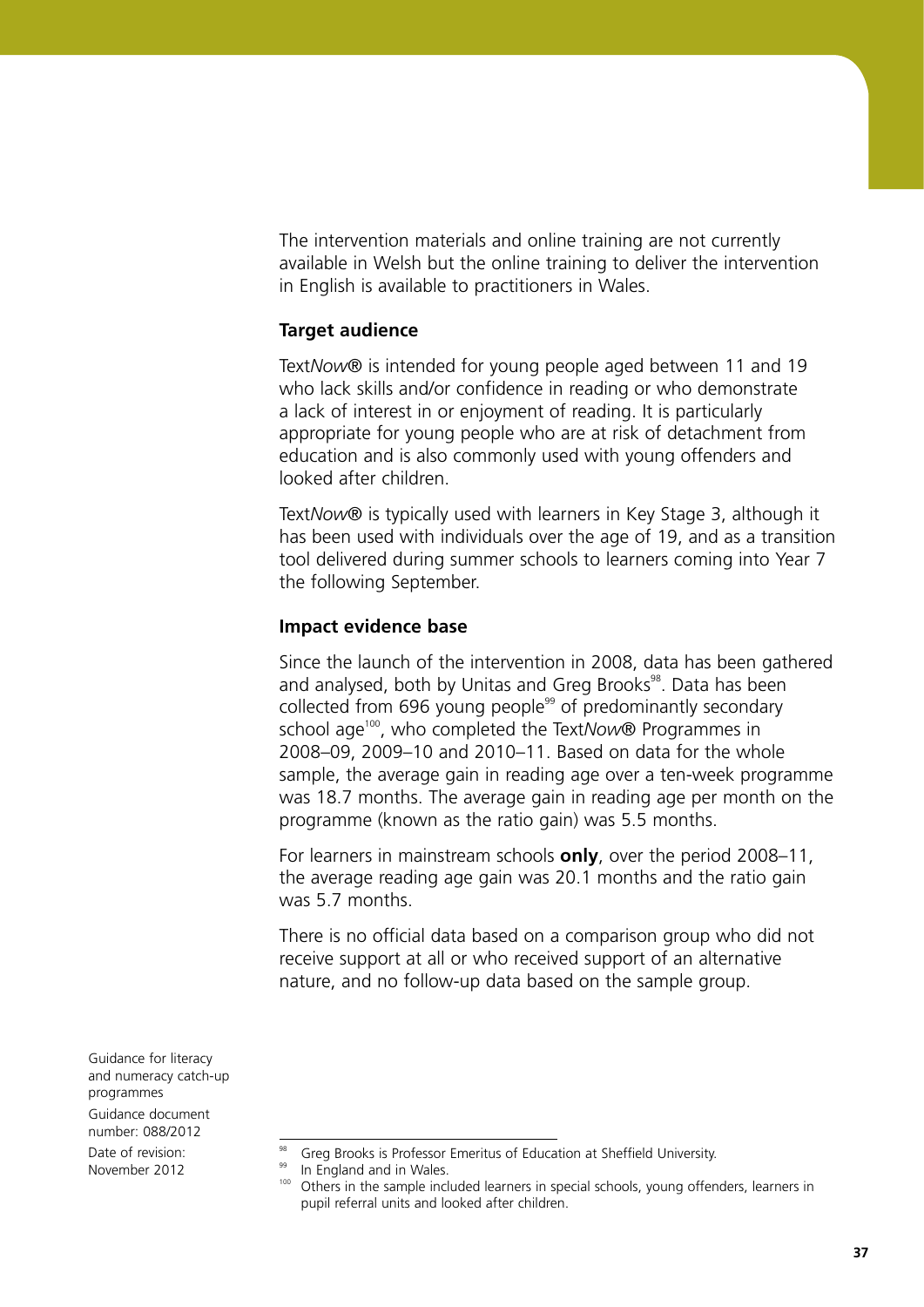#### **Method of delivery**

Young people attend 20-minute sessions delivered five days a week on a one-to-one basis by a trained coach. Coaches can be teachers, teaching assistants, volunteers or older learners in the school who act as peer mentors. A designated project coordinator manages the delivery of the programme at each site.

Text*Now*® is not a skills-based intervention, and focuses on enjoyment rather than the mechanics of reading. During the practitioner training however, coaches will be given strategies for providing word-level intervention support.

Coaches can adapt the approach to suit the young person and the nature of the sessions can therefore vary. Sessions may start with the coach asking the young person how they choose a book and what kind of books they like. The sessions could involve shared reading and subsequent discussion of the text. The key object is to help young people to enjoy reading more.

The programme has been designed to encourage reluctant readers and a key motivational mechanism for this is the Awards Scheme. Young people are rewarded for participating on the programme by receiving credits of up to £25 towards books from the MyChoice! online system. The online bookstore offers a range of over 3,000 books of varying genres and from a variety of publishers. Young people are able to access the online bookstore and view information on books they are interested in, including a guide to reading difficulty, a synopsis of the content, the print type, a sample page and the book cover, in order for them to select the most appropriate book.

Unitas are currently in the development stage of introducing Welsh-language books into the online bookstore.

#### **Assessment procedure**

At the start and completion of the intervention young people are assessed using the NFER Single Word Reading Test 6–16; they also complete an attitudinal questionnaire at the start and end of the programme which investigates young people's attitudes towards reading. The results from the assessment and survey are uploaded onto the Text*Now*® site, and Unitas provide schools with an overall report showing progress of individual learners in the school and how this compares against national averages for young people going through Text*Now*®.

Guidance for literacy and numeracy catch-up programmes Guidance document number: 088/2012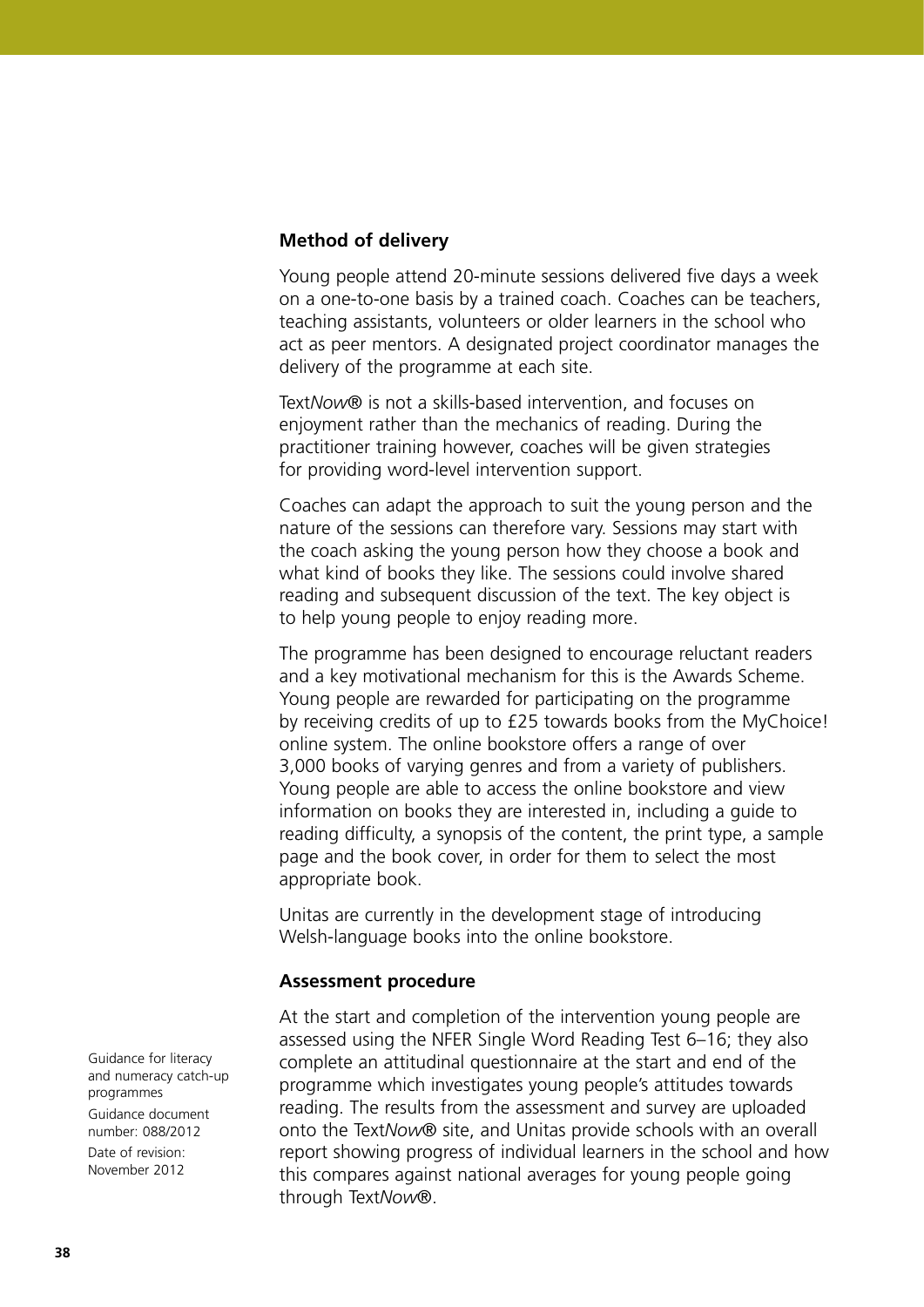#### **Timescale for delivery intervention**

Text*Now*® is delivered in 20-minute sessions for a period of ten weeks.

#### **Cost and resource requirements**

It costs £35 per young person going through the course and a minimum of ten young people need to participate per cohort. This is the entire outlay needed to train the coaches and access all the materials necessary to deliver the intervention. It also covers the cost for the £25 worth of credits for each young person to purchase books from the Text*Now*® online bookstore. When schools initially sign up to Text*Now*®, they receive £100 in credit for the MyChoice! online bookstore, to establish a starter library. They also receive the NFER Single Word Reading Test 6–16 at no additional cost.

#### **Practitioner training**

Non-accredited training to use Text*Now*® is accessed online and therefore practitioners can complete it in stages, at a rate to suit themselves. In total it takes about half a day to complete the training.

The training is not accredited, but a certificate is available to download upon completion, and the cost is included in what schools pay per learner (see section above on 'Cost and resource requirements').

#### **Further information**

Further information is available at<www.unitas.uk.net/TextNow>

Guidance for literacy and numeracy catch-up programmes Guidance document number: 088/2012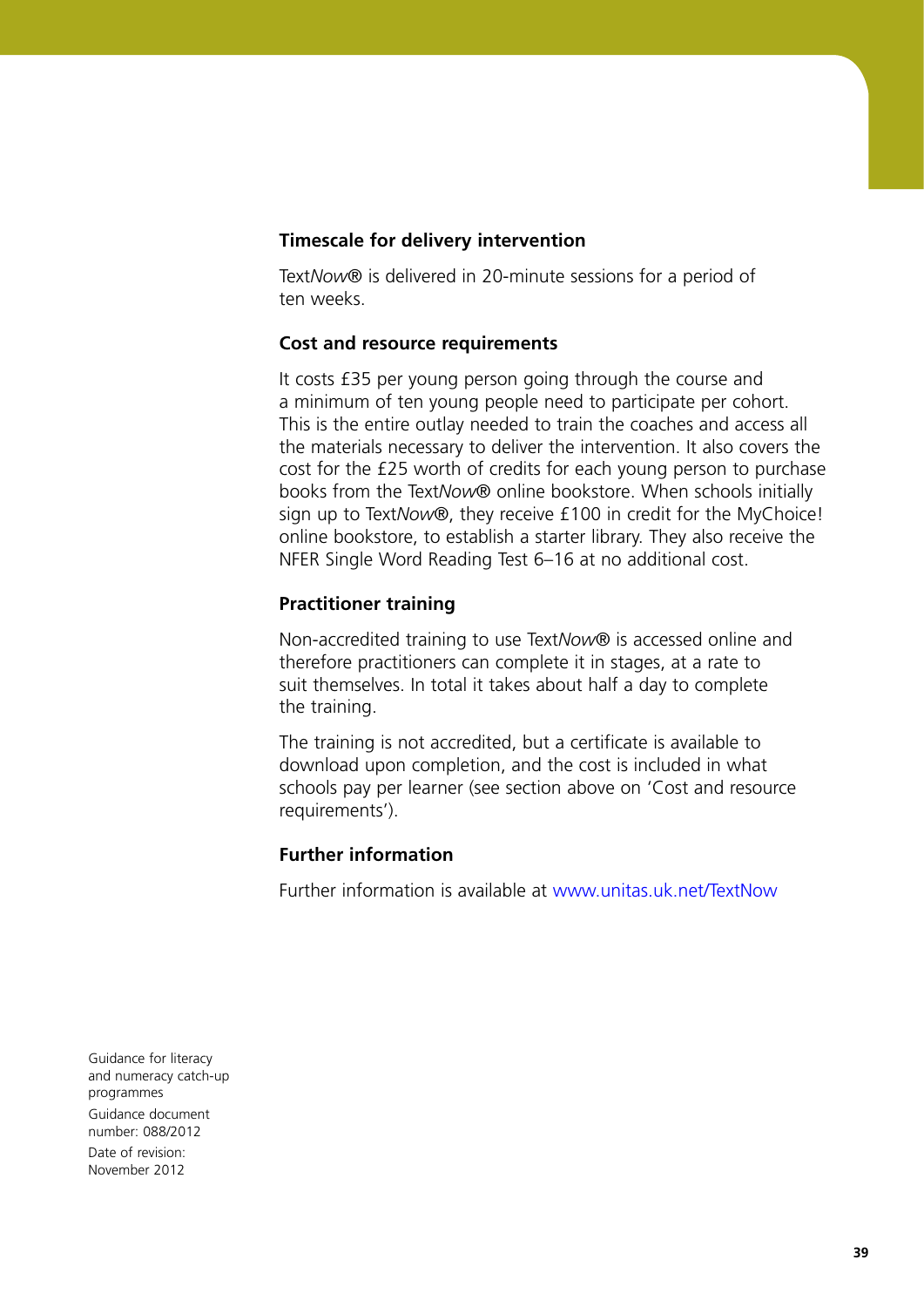# Numeracy catch-up programmes

# **Catch Up®101 Numeracy/Rhifedd Dyfal Donc (Catch Up® Numeracy in the medium of Welsh)**

| <b>Summary</b>              |                                                                                                                                                                                                                                                          |
|-----------------------------|----------------------------------------------------------------------------------------------------------------------------------------------------------------------------------------------------------------------------------------------------------|
| <b>Target audience</b>      | Effective evidence-based intervention for struggling learners<br>aged 6 to 14.                                                                                                                                                                           |
| <b>Evidence of impact</b>   | Robust impact evidence on the effectiveness of the intervention<br>in terms of both academic and behavioural improvements in<br>learners; over an average period of 4.7 months learners achieved<br>average number/mathematics age gains of 10.2 months. |
| <b>Method of delivery</b>   | Structured intervention that is available in English and in Welsh<br>and is delivered twice a week in 15-minute, one-to-one sessions<br>by teachers or teaching assistants <sup>102</sup> .                                                              |
| <b>Practitioner support</b> | High-quality and accredited practitioner training with lifelong<br>support through the Catch Up® Community.                                                                                                                                              |

#### **Overview of intervention**

Catch Up® Numeracy is a numeracy intervention originally developed by Catch Up®<sup>103</sup>, a not-for-profit UK registered<sup>104</sup> charity with researchers from the University of Oxford in 2008<sup>105</sup>. Catch Up® Numeracy is described as *'an intervention which enables learners who struggle with numeracy achieve more than double the progress*  of typically developing learners.<sup>'106</sup> Catch Up® Numeracy addresses the core components of numeracy, including: counting; number comparison; tens and units; ordinal numbers; word problems; estimation; remembered facts; and derived facts.

Guidance document number: 088/2012

<sup>101</sup> Catch Up® is a registered trademark (2563819) of The Caxton Trust (working name Catch Up®).

<sup>&</sup>lt;sup>102</sup> Based on Catch Up® training records trainees are one-third teachers and two-thirds teaching assistants.

 $103$  Catch Up $\odot$  is a not-for-profit charity which aims to address the problem of underachievement that has its roots in literacy and numeracy difficulties. The development was part funded by the Esmée Fairbairn Foundation.

<sup>&</sup>lt;sup>104</sup> Charity Number: 1072425.

<sup>&</sup>lt;sup>105</sup> All copyright and legal ownership for the intervention is owned solely by The Caxton Trust/Catch Up®.

<sup>&</sup>lt;sup>106</sup> Quoted from the Catch Up™ brochure, available at <www.catchup.org.uk/CatchUpNumeracy/IntroducingCatchUpNumeracy.aspx>

Guidance for literacy and numeracy catch-up programmes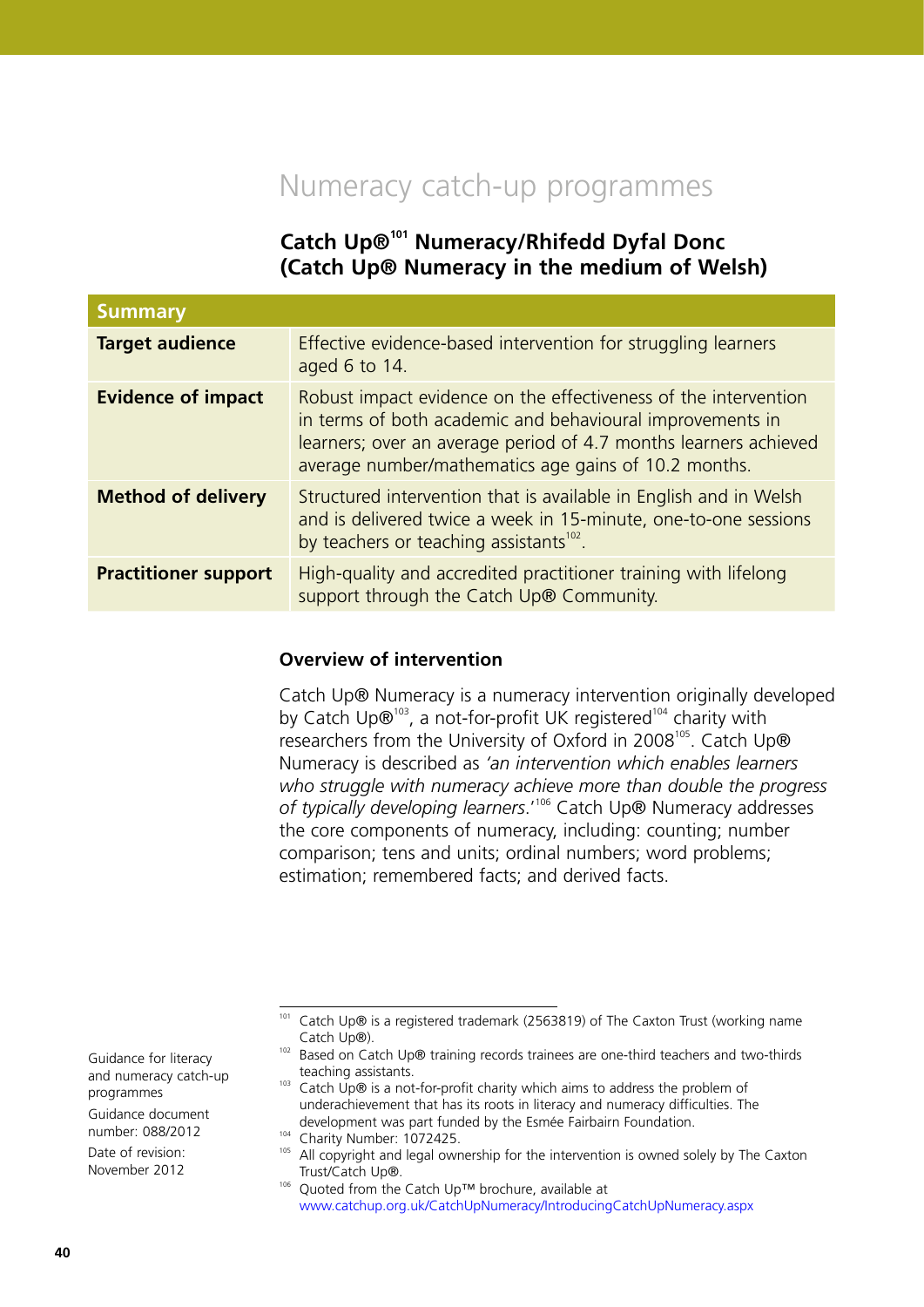Rhifedd Dyfal Donc is the Welsh-medium version of Catch Up® Numeracy. For the purpose of this guidance document, the term 'Catch Up® Numeracy' is used; however, unless otherwise specified, the information given applies to both the English-medium and the Welsh-medium versions of the numeracy intervention.

The intervention materials and training are available in English and Welsh and are available to practitioners in Wales.

#### **Target audience**

Catch Up® Numeracy is designed for struggling learners between the ages of 6 and 14. The intervention is however typically delivered in Years 2 and 3 only. The main target audience is learners who are under-attaining and need additional support to progress to the level of their peers. The intervention is appropriate for learners whose number/mathematics age is significantly below their chronological age. Catch Up® Numeracy is designed for individuals who struggle with numeracy rather than learners beginning to learn numeracy.

#### **Impact evidence base**

Catch Up® Numeracy has been extensively evaluated and has been proven in schools and other settings across the UK as an effective intervention for struggling learners. Data is available from Catch Up $\mathcal{B}^{107}$  as well as other sources<sup>108</sup>.

In most recent research $109$  a sample of 358 primary school learners from 15 local authorities<sup>110</sup> who received Catch Up® Numeracy for an average period of 4.9 months achieved average number/mathematics age gains of 11.3 months; equating to a mean ratio gain of  $2.2<sup>111</sup>$ . The study included the use of two control groups, and changes in number/mathematics age were assessed over roughly the same period of time; among the 50 learners who received individualised mathematics work<sup>112</sup> for the same amount of time per week as those on the Catch Up® Numeracy for an average

Guidance document number: 088/2012

Guidance for literacy and numeracy catch-up programmes

<sup>107</sup> <www.catchup.org/Sharingsuccess/Researchbibliography.aspx>

<sup>108</sup> For example, *What Works for Children with Mathematical Difficulties? The effectiveness of intervention schemes*, A Dowker (University of Oxford, 2009).

<sup>&</sup>lt;sup>109</sup> Between 2008 and 2011.

<sup>&</sup>lt;sup>110</sup> In England and in Wales.

<sup>111</sup> *Applications of neuroscience to mathematics interventions*, A Dowker, RC Kadosh and W Holmes (University of Oxford, 2011).

 $112$  Individualised mathematics work usually involved reviewing work done in the school lessons and was not specifically targeted to assess strengths and areas for improvement.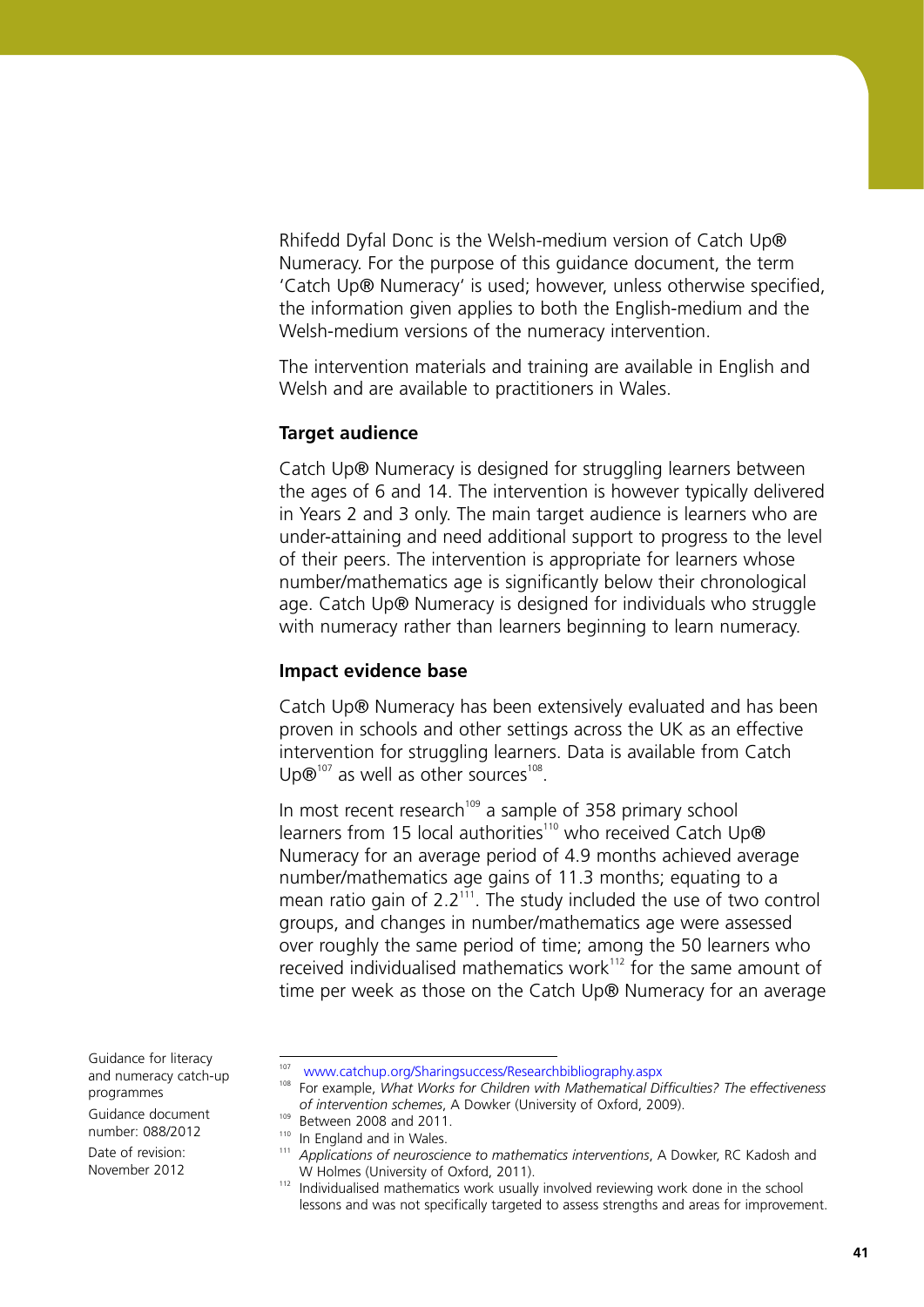period of 4.6 months the average number/mathematics age gain was 7 months. Among the 42 learners who received no intervention for an average period of 4.6 months the average number/mathematics age gain was 6.3 months. No follow-up data based on the sample group has been collected.

In a study<sup>113</sup> of Catch Up® Numeracy the ratio gain in number/mathematics age<sup>114</sup> for learners receiving Catch Up® Numeracy support were compared with the ratio gain for two other groups of learners. The first group (the matched time group) received the same prescribed time allocation as Catch Up® Numeracy in the form of non-targeted individualised mathematics work. The third group (the control group) continued with the normal pattern of input from their teachers, i.e. they received no additional support. Both samples consisted of learners who had been identified by their teachers as having difficulties with arithmetic.

The learners<sup>115</sup> who received Catch Up® Numeracy support achieved a mean number/mathematics age<sup>116</sup> ratio gain of 2.2; this compared to a mean ratio gain for learners in the matched time group<sup>117</sup> of 1.47 and mean ratio gain for learners in the control group<sup>118</sup> of 1.25.

#### **Method of delivery**

Catch Up® Numeracy is a structured intervention involving one-to-one teaching sessions which include explanation, modelling, activity, discussion, questioning and recording.

Guidance document number: 088/2012

Guidance for literacy and numeracy catch-up programmes

<sup>&</sup>lt;sup>113</sup> Targeted interventions for children with arithmetical difficulties, A Dowker and G Sigley (The British Psychological Society, 2010).

<sup>&</sup>lt;sup>114</sup> The ratio gain equates to the months gained in mathematics age divided by the number of months between initial and final testing.

 $115$  A total of 154 learners between the ages of 6 and 10 were in the sample receiving Catch Up® Numeracy support.

<sup>&</sup>lt;sup>116</sup> Learners' number/mathematics age was calculated using the Gillham and Hesse Number Screening Test.

 $117$  A total of 50 learners between the ages of 6 and 10 were in the matched time group.

 $118$  A total of 42 learners between the ages of 6 and 10 were in the control group.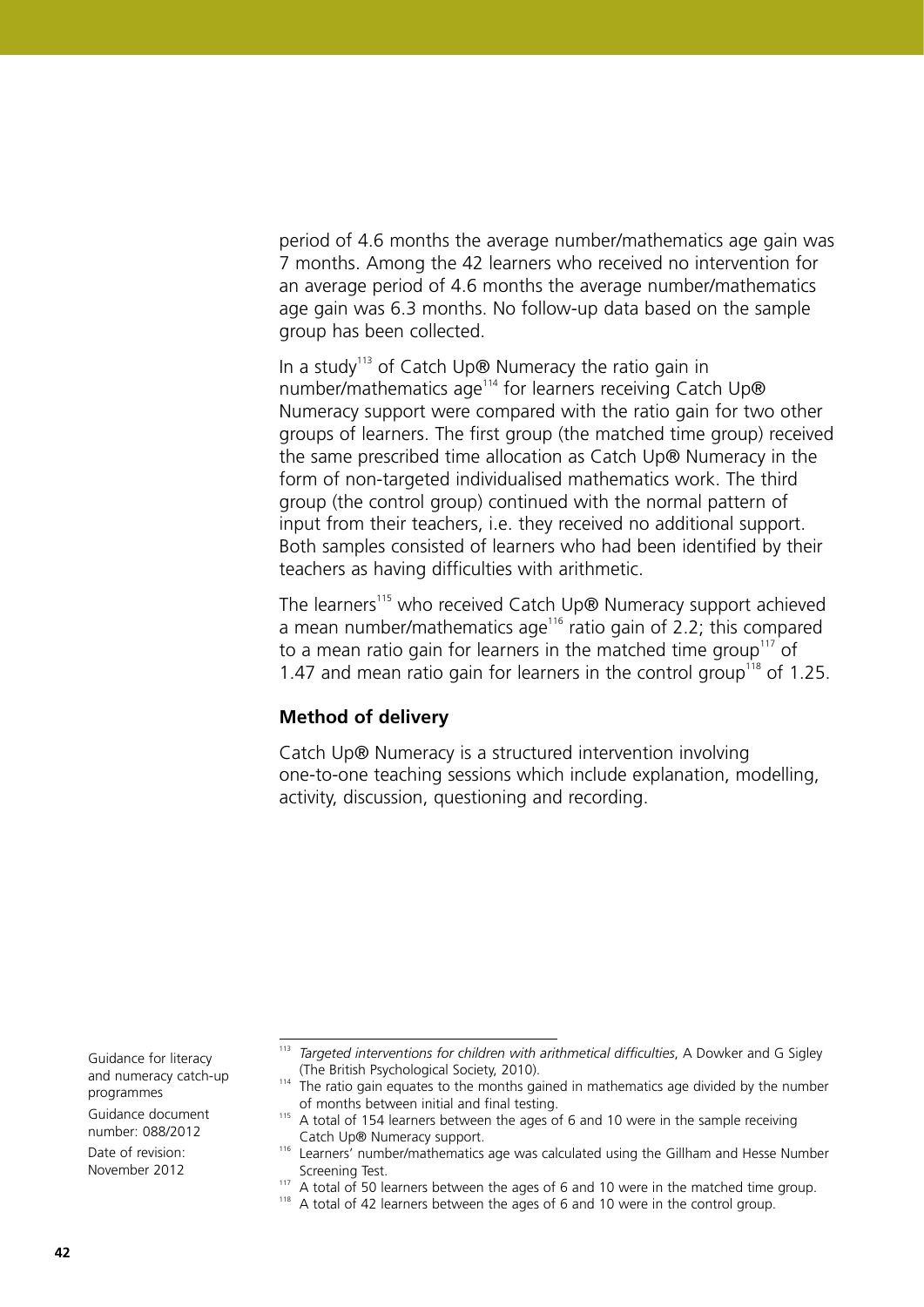#### **Four stages of delivering Catch Up® Numeracy**

Stage 1 involves assessments for learning to set targets and identify the appropriate starting point for the intervention. The National Numeracy Tests for learners in Years 2 to 9, to be introduced in Wales in May 2013, will support this process of initial assessment.

At Stage 2 the practitioner identifies an appropriate focus for the numeracy intervention. The results from the numeracy assessments are used to create a Catch Up® Numeracy learner profile and to select appropriate numeracy activities. Catch Up® Numeracy trained practitioners have access to a range of activities on the Catch Up® Numeracy online database of activities covering the ten key components of numeracy and graded to Catch Up® Numeracy levels. The database includes Wave 3 materials from the former Numeracy Strategy for England as well as others that have been developed by Catch Up®. Schools may develop their own resources or use commercial materials.

Stage 3 is essentially the delivery of two 15-minute one-to-one sessions per week. Each session involves three minutes of review and introduction, six minutes on a numeracy activity and a final six minutes on a linked recording exercise.

Stage 4 involves ongoing monitoring, during which time the assessments for learning are revisited and Catch Up® Numeracy targets are reviewed accordingly.

#### **Assessment procedure**

Trained Catch Up® Numeracy practitioners have access to a bank of easy-to-administer assessments to assess learners' performance in the core components of numeracy and to determine the needs of the individual learner. The results from these assessments for learning are used to set Catch Up® Numeracy targets and identify the appropriate starting point for the intervention.

#### **Timescale for delivery of intervention**

Catch Up® Numeracy sessions last 15 minutes each and are delivered twice a week by a trained Catch Up® Numeracy practitioner.

Guidance for literacy and numeracy catch-up programmes Guidance document number: 088/2012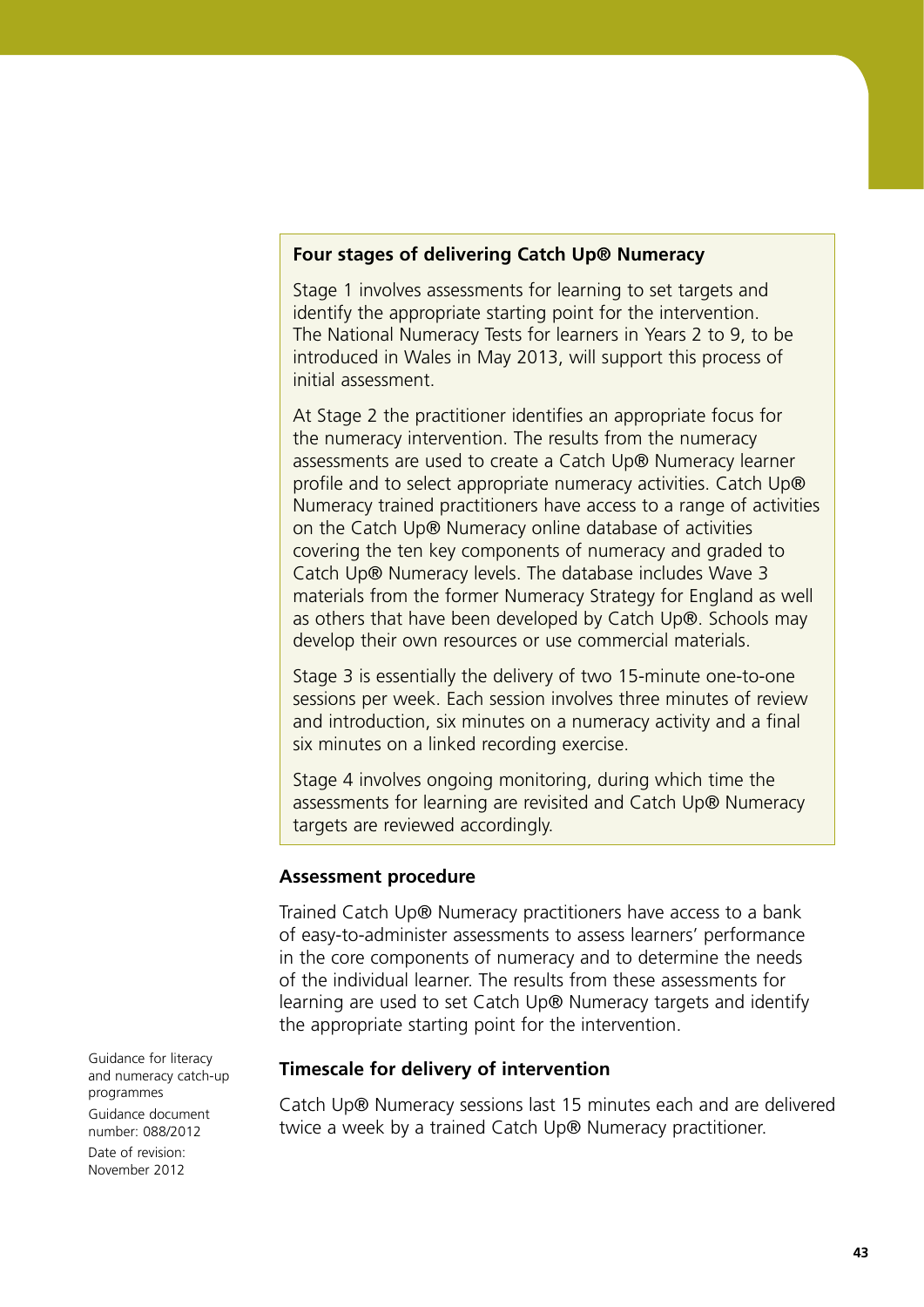#### **Cost and resource requirements**

Catch Up® Numeracy is delivered on a one-to-one basis although the number of learners each trained practitioner supports varies in individual schools.

The average cost for delivering Catch Up® Numeracy has been calculated by the Catch Up® charity and is based upon practitioner training costs and the costs for delivery in terms of staff time. Over a four-year period, the costs associated with implementing and delivering Catch Up® Numeracy in a typical school comes to less than £130 per struggling learner. A proforma is available on the Catch Up® website and can be amended in terms of the number of practitioners trained, the number of trained practitioners per learner per year, and staff costs.

### **Practitioner training**

The Catch Up® Numeracy intervention is only available as part of a comprehensive training and resource package, and training is delivered by Catch Up® Numeracy approved trainers. Practitioners (including teachers and teaching assistants or learning support assistants) can book onto a scheduled training event (subject to availability). Additional Catch Up® Numeracy training sessions can be organised for a minimum of ten members of staff from individual schools, from clusters of schools or from other settings.

Catch Up® Numeracy training costs £350 per trainee, and includes:

- the training itself and OCN accreditation fees
- a file and a unique username and password for the Catch Up® Numeracy website, providing access to all the guidance and proformas necessary to deliver and manage the intervention
- membership of the Catch Up® Community and lifetime support
- three credits towards Catch Up® digital games
- the opportunity to submit for the Catch Up® Excellence Awards.

Guidance for literacy and numeracy catch-up programmes Guidance document number: 088/2012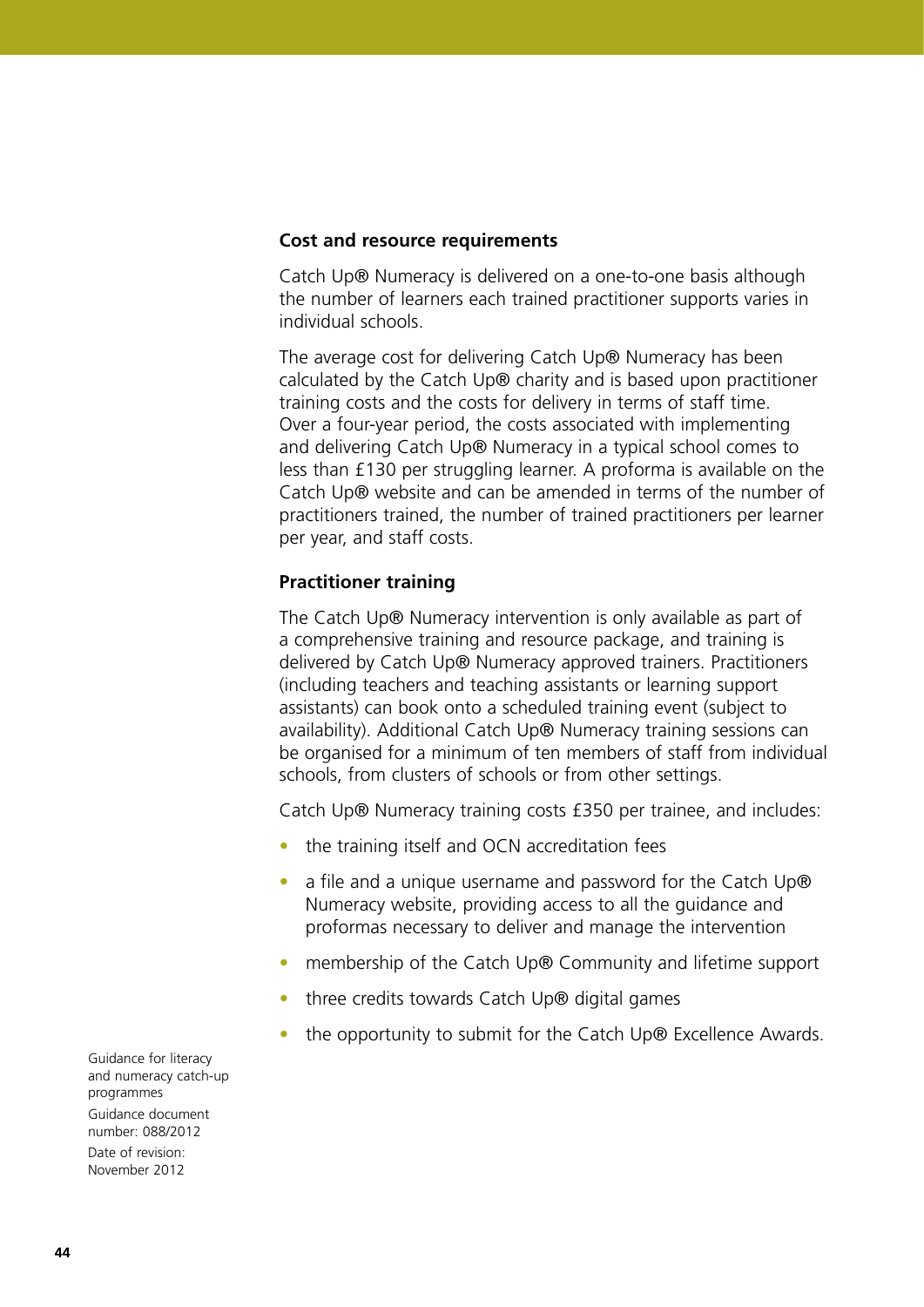#### **Four elements of Catch Up® Numeracy training**

Part 1 (N1) is 'Introducing Catch Up® Numeracy' and provides an overview of Catch Up® Numeracy and implementation and management of the intervention. N1 is for senior managers and members of staff who will manage the intervention. The session lasts 90 minutes and is free of charge.

Part 2 (N2) is 'Delivering Catch Up® Numeracy' and is for staff who will deliver Catch Up® Numeracy and members of staff who will manage the intervention. N2 involves three half-day sessions (with follow-up tasks) and the sessions cover the background to Catch Up® Numeracy, numeracy skills assessment, delivering the individual sessions and ongoing monitoring.

Part 3 (N3) is 'Managing Catch Up® Numeracy' and is for members of staff who will manage the intervention. This hour session focuses on effective management of the intervention.

Part 4 (N4) is 'Review and next steps' and is for staff who will deliver Catch Up® Numeracy and staff who will manage the intervention. The half-day course reviews the delivery of Catch Up<sup>®</sup> Numeracy, and gives further guidance to trainees. Catch Up<sup>®</sup> Numeracy training is accredited by the OCN Eastern Region and trainees may submit for accreditation at no additional cost.

# **Additional teaching resources and practitioner support**

Catch Up® Numeracy digital games are currently in development and will be available from September 2012.

#### **Additional practitioner support**

- Leaflets on communicating with parents/carers.
- Catch Up® Coordinator Action Plan.
- Checklists and quidance on timetabling, communication with parents/carers and staff, managing and supporting the intervention; monitoring the delivery, data collection and celebrating achievement.
- Lifetime support from the Catch Up® Community.
- Catch Up® local authority/consortia coordinators meetings facilitated by Catch Up® twice a year.

#### **Further information**

Further information is available at<www.catchup.org>

Alternatively, e-mail info@catchup.org

Guidance for literacy and numeracy catch-up programmes Guidance document

number: 088/2012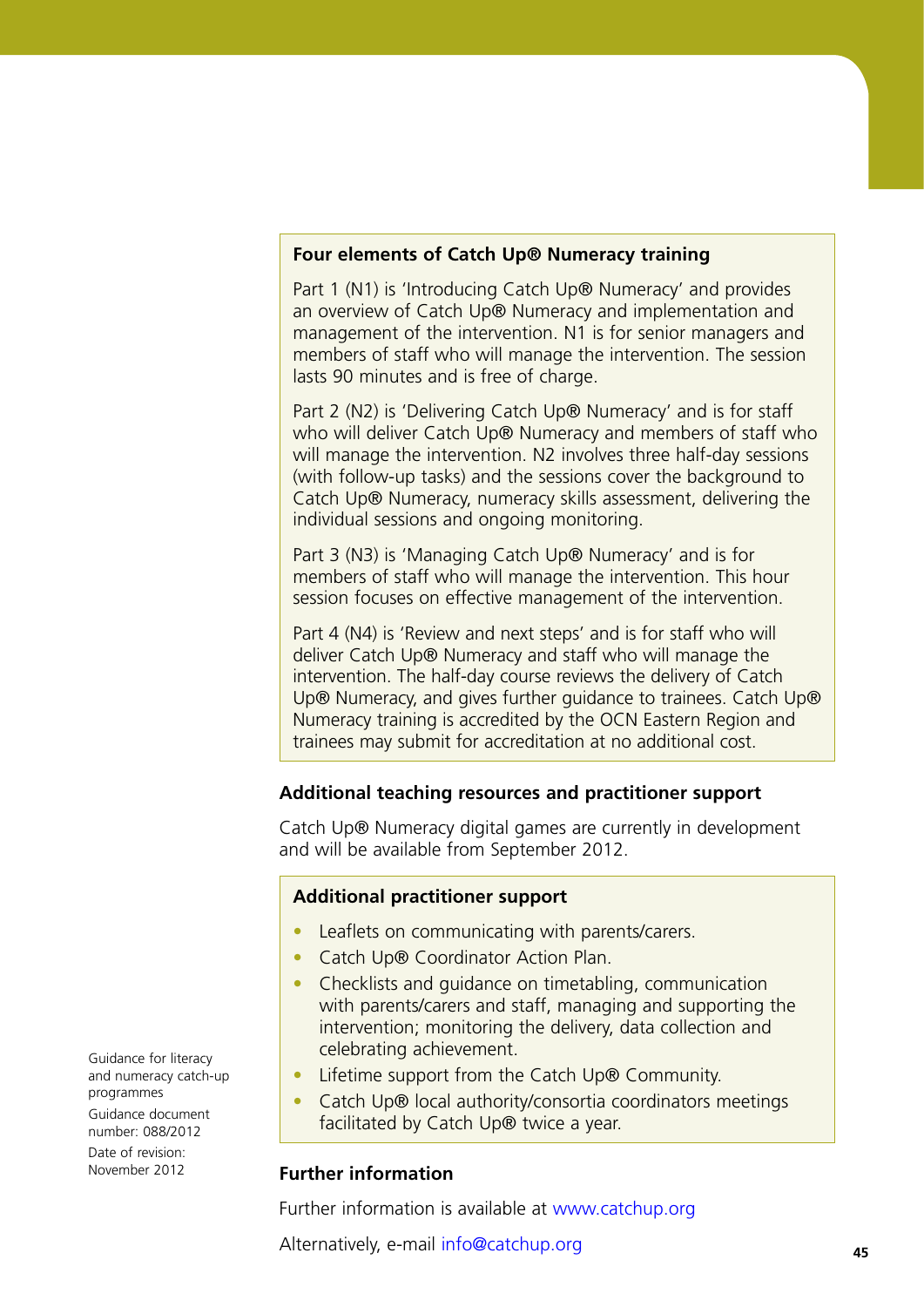# **1stClass@NumberTM**

| <b>Summary</b>                                                                                                                                                                                                         |                                                                                                                                                                                                                                                                                                                                                                                      |
|------------------------------------------------------------------------------------------------------------------------------------------------------------------------------------------------------------------------|--------------------------------------------------------------------------------------------------------------------------------------------------------------------------------------------------------------------------------------------------------------------------------------------------------------------------------------------------------------------------------------|
| <b>Target audience</b>                                                                                                                                                                                                 | Typically targeted at learners in Year 2 who are at about National<br>Curriculum Level 1C or learners in other year groups (up to<br>Year 4) working at a similar level who need support to move<br>towards Level $2^{119}$ .                                                                                                                                                        |
| <b>Evidence of impact</b>                                                                                                                                                                                              | In 2011/12 <sup>120</sup> , 995 learners in 175 schools <sup>121</sup> received 1stClass@<br>Number <sup>™</sup> support. Based on the results from a standardised<br>mathematics test pre- and post- intervention they had made<br>an average number age gain of 10.1 months after 23 lessons<br>in 2.2 months – over four times as much progress as would<br>normally be expected. |
| <b>Method of delivery</b>                                                                                                                                                                                              | A total of 24 sessions lasting approximately 30 to 40 minutes<br>delivered three days a week by trained teaching assistants to<br>small groups; learners attend 1stClass@Number™ sessions while<br>continuing to take part in their normal class mathematics lessons.                                                                                                                |
| <b>Practitioner support</b>                                                                                                                                                                                            | Intensive three days of training for teaching assistants; ongoing<br>support from a teacher in school who has attended an element<br>of the training course.                                                                                                                                                                                                                         |
|                                                                                                                                                                                                                        | <b>Overview of intervention</b>                                                                                                                                                                                                                                                                                                                                                      |
|                                                                                                                                                                                                                        | 1stClass@Number <sup>™</sup> was developed by Edge Hill University and was<br>first delivered in schools in 2011.                                                                                                                                                                                                                                                                    |
| The intervention is delivered by a trained teaching assistant to small<br>groups of learners; it is not targeted at the lowest achievers but at<br>learners 'who need a helping hand with mathematics <sup>122</sup> . |                                                                                                                                                                                                                                                                                                                                                                                      |
|                                                                                                                                                                                                                        | 1stClass@Number <sup>™</sup> is one intervention within the Every Child Counts<br>(ECC) initiative <sup>123</sup> . It is a Wave $2^{124}$ type initiative that is designed<br>both to complement Numbers Count™ 125 and to be stand-alone<br>intervention in a school that is not delivering Numbers Count <sup><math>m</math></sup> .                                              |
|                                                                                                                                                                                                                        | <sup>119</sup> Please note that the level descriptions are based on the curriculum in England.<br><sup>120</sup> This was the first year of development for 1stClass@Number <sup>™</sup> .                                                                                                                                                                                           |

<sup>&</sup>lt;sup>121</sup> Results based on learners in England.

mathematics in primary schools in England via three levels of support.  $124$  Effective and inclusive provision for literacy and numeracy was summarised

Guidance for literacy

number: 088/2012 Date of revision:

November 2012

<sup>&</sup>lt;sup>122</sup> <https://everychildcounts.edgehill.ac.uk/ecc-for-schools/what-is-1stclassnumber/> <sup>123</sup> Every Child Counts (ECC) is an early numeracy strategy for raising achievement in

<sup>(</sup>in England) in the National Strategies' Waves model and was designed to minimise underachievement for all learners via 3 Waves. Wave 2 provision is designed to increase rates of progress and secure learning for groups of learners that puts them back on course to meet or exceed national expectations. This usually takes the form of a tight, structured programme of small-group support that is carefully targeted according to analysis of need and is delivered by teachers or teaching assistants. This support can occur outside (but in addition to) whole-class lessons, or be built into mainstream lessons as part of guided work.

and numeracy catch-up programmes Guidance document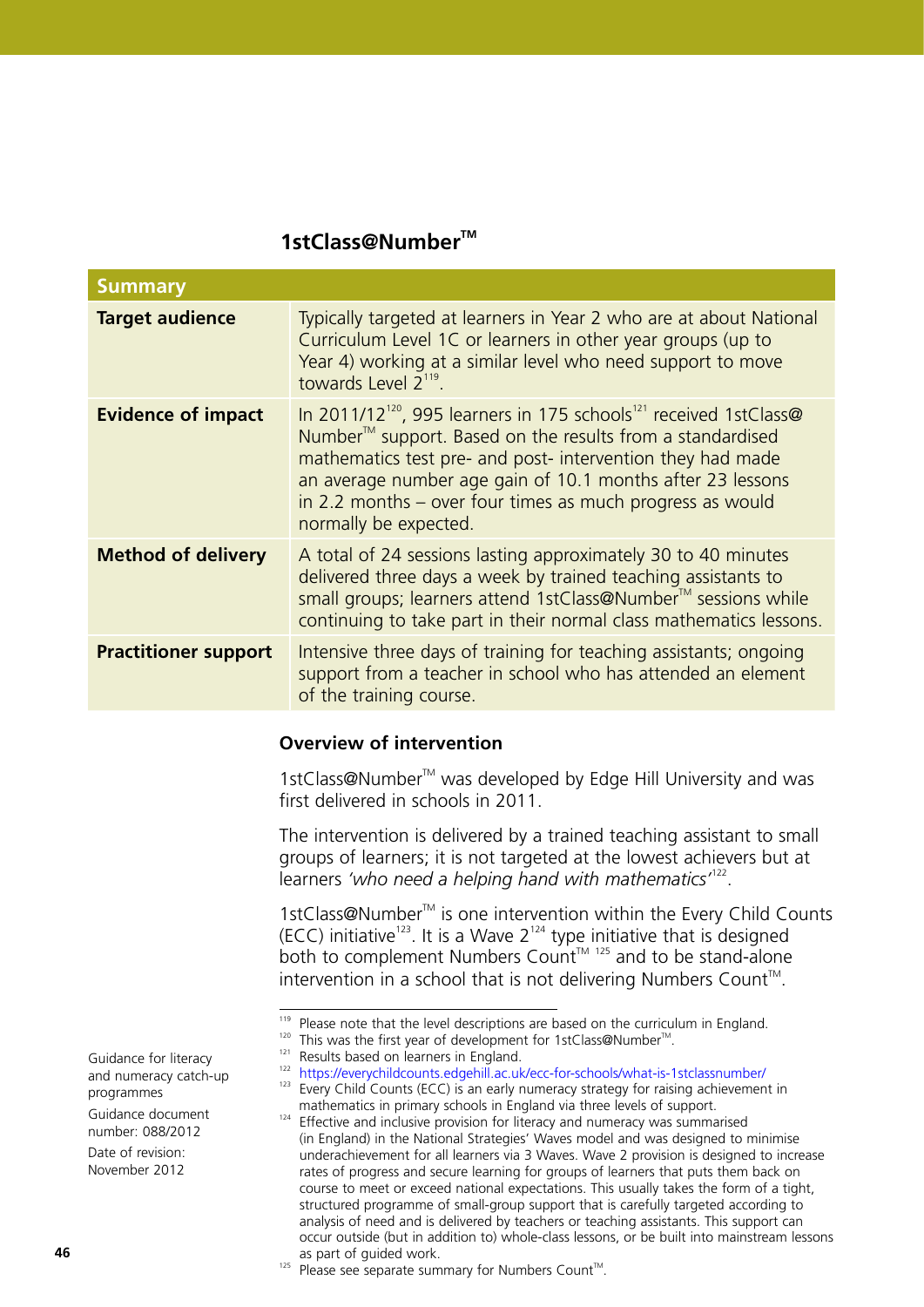The intervention materials and training are not currently available in Welsh but training to deliver the intervention in English is available to practitioners in Wales.

#### **Target audience**

1stClass@Number<sup>™</sup> is level-driven rather than being targeted at learners by age or year group. The intervention is typically targeted at learners in Year 2 who are at about National Curriculum Level 1C or learners in other year groups (up to Year 4) working at a similar level who need support to move towards Level  $2^{126}$ . However, 1stClass@Number<sup>™</sup> has been delivered throughout the primary age group.

1stClass@Number<sup>™</sup> 2 is currently under development and training will be available in September 2012. It will follow the same approach as 1stClass@Number<sup>™</sup> and will cater for learners in Year 3 who are at about National Curriculum Level 2C, or for learners in other year groups working at a similar level who need support to move towards Level 3.

#### **Impact evidence base**

In 2011/12 $^{127}$ , 995 learners across 175 schools in England received 1stClass@Number<sup>™</sup> support. Based on the results from a standardised mathematics assessment delivered pre- and post- intervention, learners had made an average number age gain of 10.1 months after 23 lessons in 2.2 months; this is over four times as much progress as would normally be expected.

There is no official data based on a comparison group who did not receive support at all or who received support of an alternative nature, and no follow-up data based on the sample group has been collected.

#### **Method of delivery**

1stClass@Number<sup>™</sup> sessions are delivered by a teaching assistant to a group of up to four learners. The lessons focus on number and calculation, on learners' numeracy and communication skills and on their mathematical thinking.

The sessions are based around a Post Office theme intended to be engaging and to develop learners' confidence in a practical way.

Guidance for literacy and numeracy catch-up programmes Guidance document number: 088/2012

<sup>&</sup>lt;sup>126</sup> Please note that the level descriptions are based on the curriculum in England.

 $127$  This was the first year of development for 1stClass@Number<sup>TM</sup>.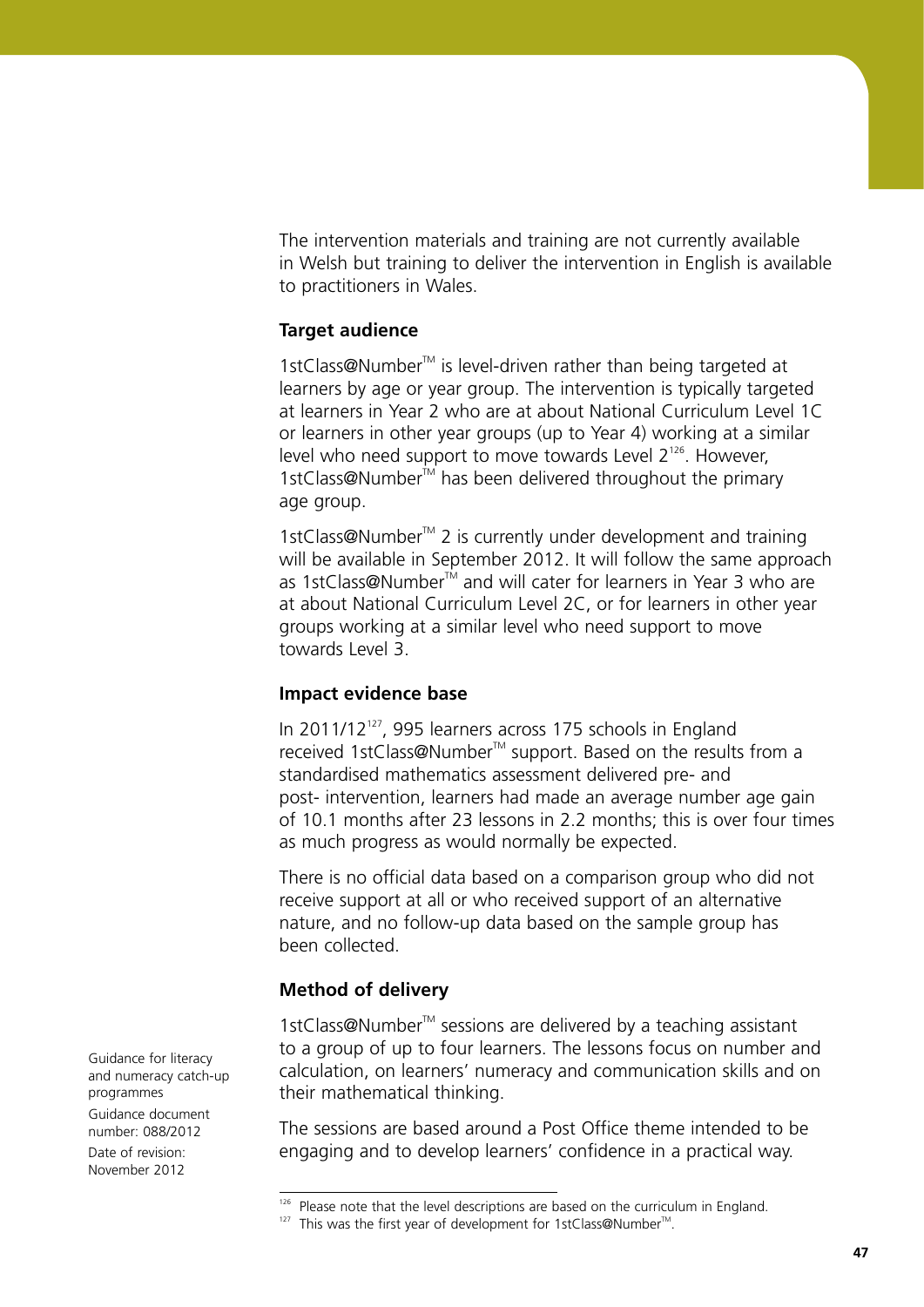During the final part of each session, the learners compose a group post card, that summaries the concepts that they have learnt in that particular session. The postcard is written by the teaching assistant on the grounds that the learners' ability to communicate the content of the numeracy session in written form could be undermined by literacy difficulties.

Teaching assistants follow detailed plans and extensive resources provided during the practitioner training sessions (see below).

Each unit of six lessons starts with a simple assessment that helps the teaching assistant to tailor the sessions to the group's needs. The 1stClass@Number<sup>™</sup> teaching assistant liaises closely with the learners' class teacher(s) to share knowledge about the learners and to plan together for the learners' progress. During the course of a 1stClass@Number<sup>™</sup> programme, learners continue to attend mainstream mathematics lessons.

#### **Assessment procedure**

The 1stClass@Number<sup>™</sup> intervention starts with a detailed diagnostic assessment of what each learner knows. The Sandwell Early Numeracy Test<sup>128</sup> is the tool recommended by Edge Hill University and is used pre- and post- intervention in order to measure progress, although alternative initial assessment tools (e.g. NFER) can also be used, particularly for learners in higher year groups (e.g. Year 4) where the Sandwell Early Numeracy Test is less appropriate.

The National Numeracy Tests for learners in Years 2 to 9, to be introduced in Wales in May 2013, will support this process of initial assessment.

#### **Timescale for delivery of intervention**

1stClass@Number<sup>™</sup> consists of 24 sessions of between 30 and 40 minutes delivered three times a week.

#### **Cost and resource requirements**

Costs for the training for teaching assistants vary in different local authorities; however, the average cost is £630 for the three-day training course.

Guidance for literacy and numeracy catch-up programmes Guidance document number: 088/2012

<sup>&</sup>lt;sup>128</sup> The Every Child Counts (ECC) Programme recommends the Sandwell Early Numeracy Test to schools in order to analyse skills and to monitor progress.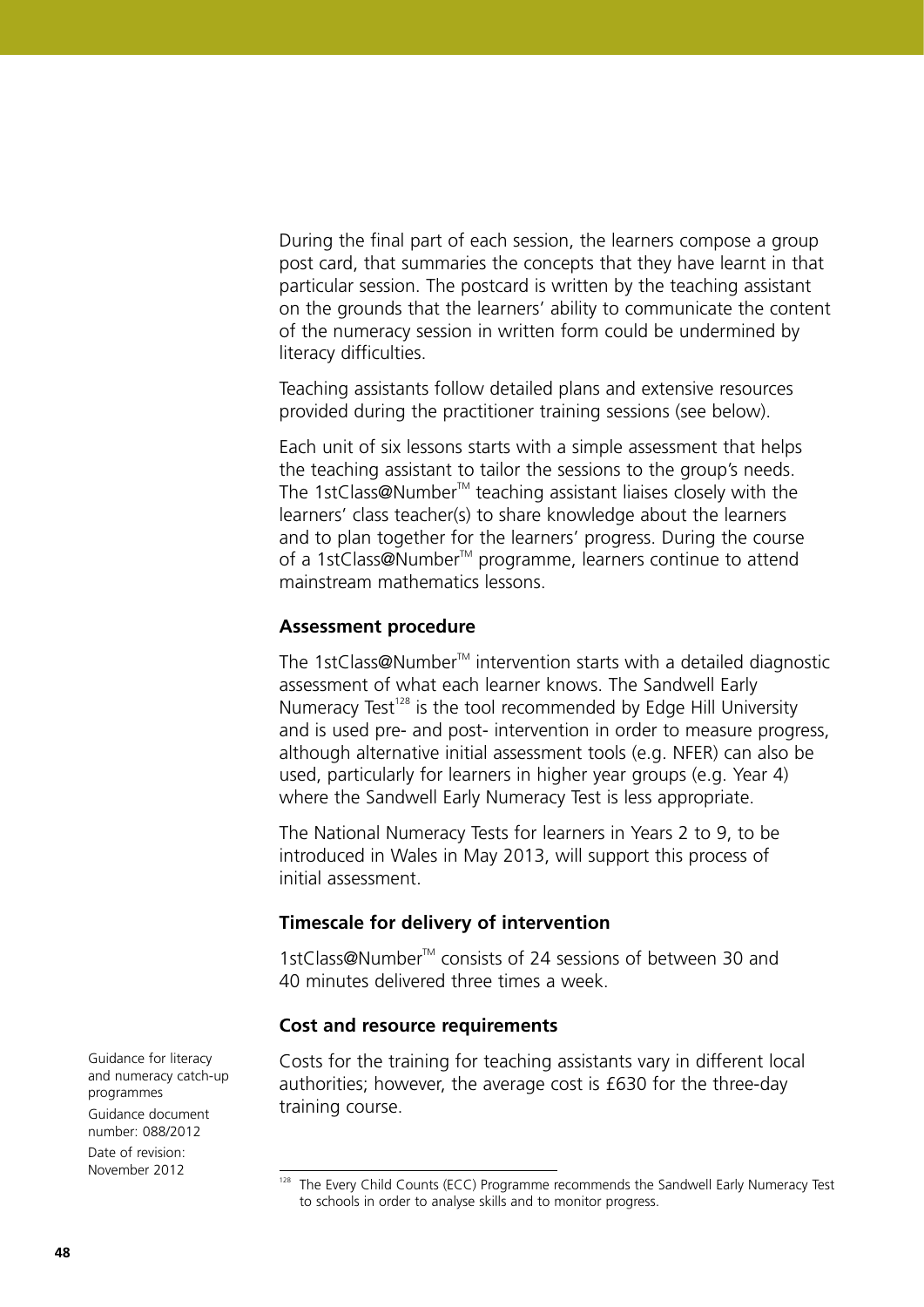Additional resource is needed to fund the practitioner time for delivering the intervention. This cost will vary depending on local circumstances. Edge Hill University recommend allowing an extra 45 minutes per week for teaching assistants to plan and prepare sessions and liaise with class teachers.

Schools also need to provide linking cubes, paper and some coins (in legal tender) $129$ .

# **Practitioner training**

Teaching assistants undertake a total of three days of training about the mathematics that underlies the 1stClass@Number<sup>™</sup> intervention. They receive ongoing support in school by a qualified teacher who needs to attend an element of the training course.

The 1stClass@Number<sup>™</sup> training programme is available for delivery in Wales to a viably-sized group of practitioners.

### **Further information**

Further information is available at <https://everychildcounts.edgehill.ac.uk/ecc-for-schools/>

Guidance for literacy and numeracy catch-up programmes Guidance document

number: 088/2012 Date of revision:

November 2012

<sup>129</sup> Edge Hill University recommend using real money on the grounds that it helps learners to distinguish between the different shapes, sizes, lettering and numbering on the coinage.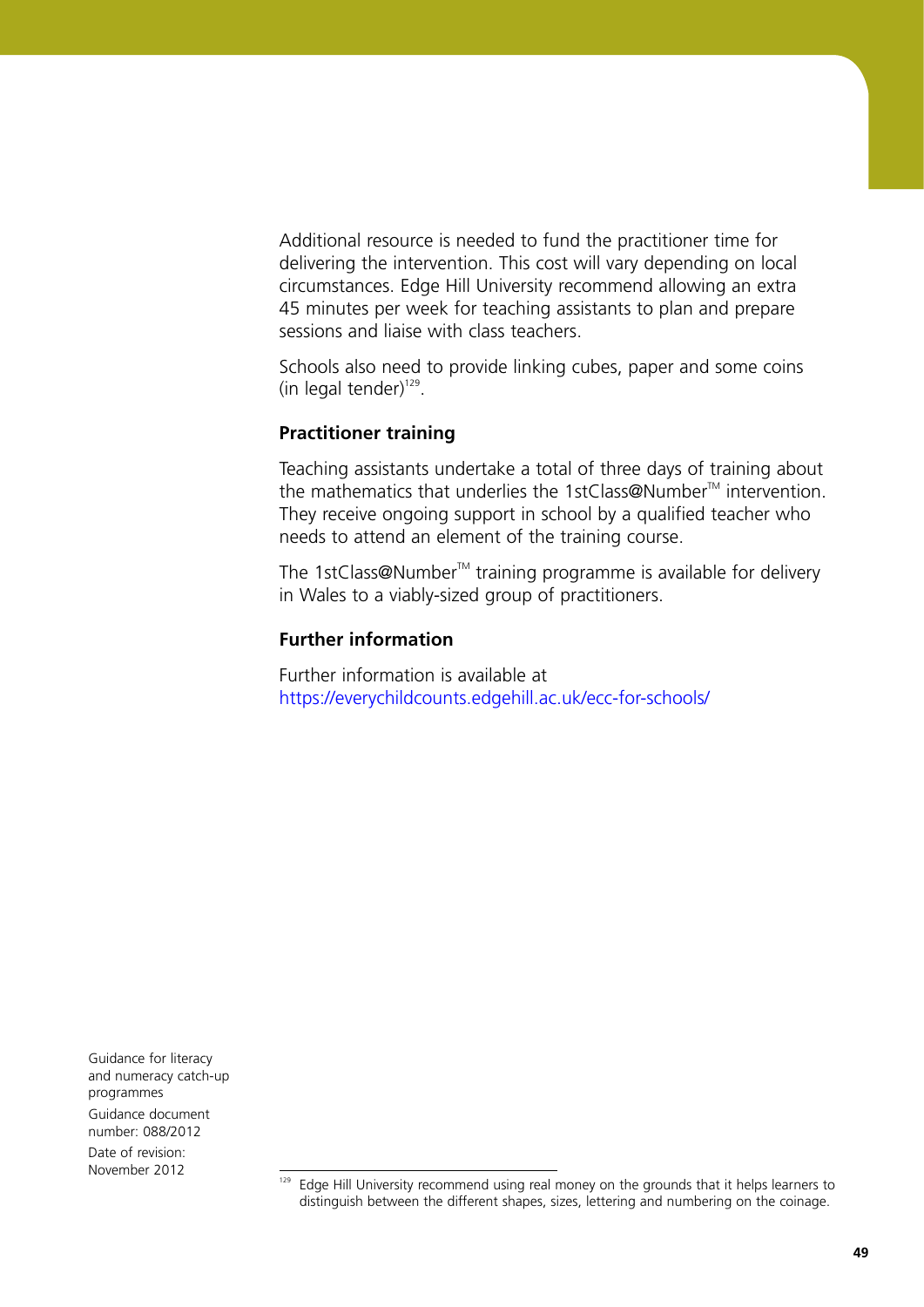# **Mathematics Recovery**

| <b>Summary</b>              |                                                                                                                                                                                                                                             |
|-----------------------------|---------------------------------------------------------------------------------------------------------------------------------------------------------------------------------------------------------------------------------------------|
| <b>Target audience</b>      | Low-attaining learners in Year 1 and above.                                                                                                                                                                                                 |
| <b>Evidence of impact</b>   | Over the course of 44 Mathematics Recovery lessons, Year 2<br>learners <sup>130</sup> achieved a mean gain in NFER standardised score <sup>131</sup> of<br>19.26, and a mean gain in national curriculum sublevels of 3.13 <sup>132</sup> . |
| <b>Method of delivery</b>   | 30-minute sessions of individualised instruction delivered by a<br>teacher or experienced teaching assistant four days a week over<br>a period of up to 12 weeks. The programme is also suitable for<br>small-group tuition.                |
| <b>Practitioner support</b> | Extensive professional development course and ongoing collegial<br>and leader support for Mathematics Recovery teachers.                                                                                                                    |

#### **Overview of intervention**

The Mathematics Recovery Programme was developed in Australia during the early 1990s. It was originally devised as an intensive, one-to-one programme for low-attaining learners. However, while maintaining its individualised focus, the programme has evolved over time and has also been used as a group-based and whole-class initiative for addressing numeracy gaps at a range of ages and ability levels $133$ .

The emphasis of the Mathematics Recovery Programme is upon ongoing assessment and observation, to determine learners' knowledge and to identify the strategies they use to tackle mathematical challenges, in order to support the development of their knowledge, ability and self-confidence in numeracy. The programme also involves teacher reflection through the use of videotape for both the assessment interviews and during the teaching sessions.

Guidance for literacy and numeracy catch-up programmes

Guidance document number: 088/2012

<sup>&</sup>lt;sup>130</sup> In schools in England.

<sup>&</sup>lt;sup>131</sup> Standardised scores provide a means of understanding test scores more objectively than by using straight percentages. They take into account factors such as how difficult the test was, or how an individual learner's scores compare with the scores of another learner, or against wider benchmark data.

 $132$  In the curriculum in England, Key Stages 1, 2, and 3 are accompanied by a series of eight levels that are used to measure learners' progress compared to learners of the same age across the country.

<sup>&</sup>lt;sup>133</sup> Please note that the purpose of this document is to provide guidance on delivering Mathematics Recovery as a catch-up intervention, on either in one-to-one or groupbased sessions and is not intended as guidance on a whole-school or whole-class approach.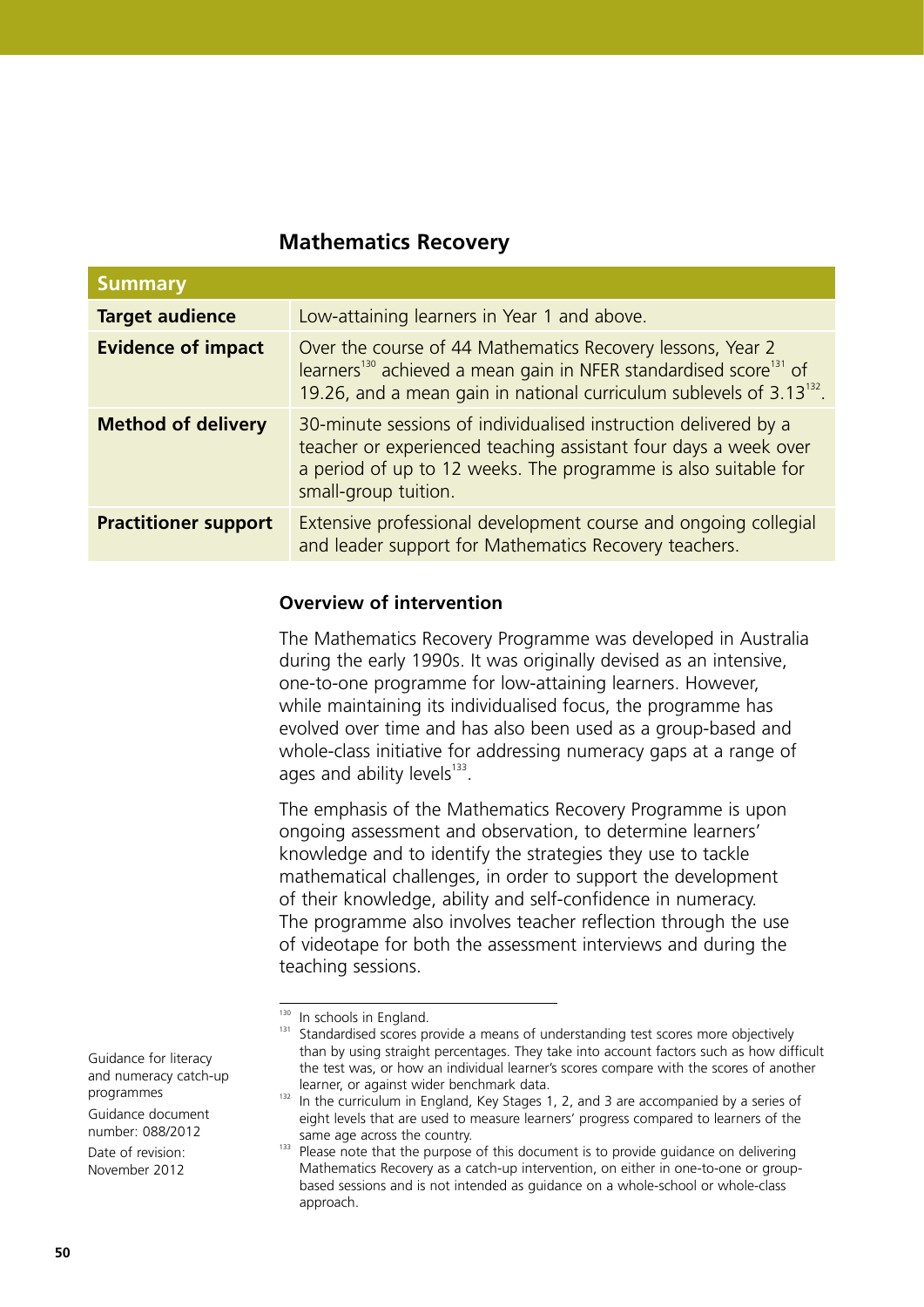The intervention materials and training are not currently available in Welsh but training to deliver the intervention in English is available to practitioners in Wales.

#### **Target audience**

The intervention is appropriate for learners in Year 1 and above who are 'struggling' with their mathematics. It is typically delivered to learners of six and seven years old, although it can also been used with learners in other age groups; despite the emphasis on early intervention for young learners, assessment and teaching materials and activities can be and are used for learners up to 12 years old.

There are no hard and fast criteria for selection for or exit from the programme.

#### **Impact evidence base**

Mathematics Recovery was one of the interventions trialled for seven-year-olds<sup>134</sup> with numeracy difficulties in the research carried out during the summer term of 2008 by the Every Child Counts  $(ECC)$  initiative<sup>135</sup>.

The intervention was studied in 20 schools across two local authorities, with a total of 88 Year 2 learners, each starting at an average national curriculum level of just over Level  $1C^{136}$ .

Results were assessed in terms of gains in national curriculum points<sup>137</sup> and in terms of gains in scores on the NFER standardised mathematics test. The table below sets out the results for each of the two local authorities.

| Local<br>authority | cohort | Number of Average number<br><b>learners in of Mathematics</b><br><b>Recovery lessons</b> | Mean gain in<br>national curriculum   NFER standard<br>sublevels | Mean gain in<br>score |
|--------------------|--------|------------------------------------------------------------------------------------------|------------------------------------------------------------------|-----------------------|
|                    | 41     | 44                                                                                       | 3.13                                                             | 19.26                 |
|                    | 47     |                                                                                          | 1 95                                                             | 10.84                 |

Guidance for literacy and numeracy catch-up programmes

Guidance document number: 088/2012

- <sup>134</sup> In schools in England.
- <sup>135</sup> Every Child Counts (ECC) is an early numeracy strategy for raising achievement in mathematics in primary schools in England via three levels of support.
- 136 *What Works for Children with Mathematical Difficulties? The effectiveness of intervention schemes*, A Dowker (University of Oxford, 2009).

<sup>137 &#</sup>x27;0' represented 'Working toward Level 1' and '7' represented 'Level 3C'.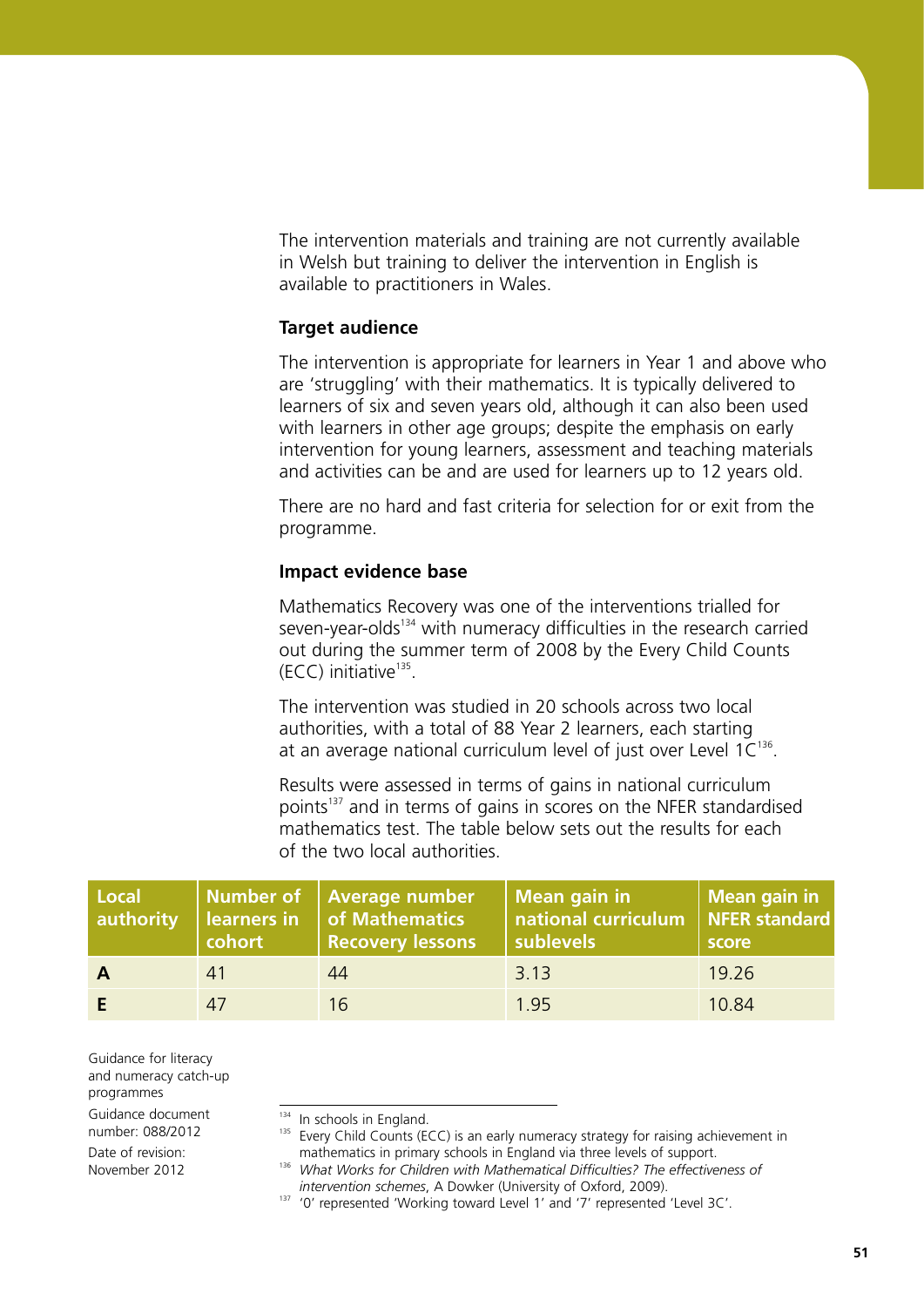By the end of Year 2, 83 per cent of the learners in local authority A had reached at least Level 2C, and 41 per cent had reached at least Level 2B.

In local authority E, 53 per cent of the learners reached at least Level 2C and 32 per cent reached at least Level 2B.

There is no official data based on a comparison group who did not receive support at all or who received support of an alternative nature.

#### **Method of delivery**

Instruction within Mathematics Recovery sessions is guided by initial comprehensive assessment (see section below on 'Assessment procedure') and ongoing observational assessment and the key topics that are selected are tailored to the learner's overall stage. The sessions focus on developing skills and knowledge in: number words and number word sequences; recognition, identification and writing numerals; strategies for adding and subtracting; the tens and ones aspect of the numeration system; and methods of notation in arithmetic.

An Instructional Framework in Early Number that is bespoke to the Mathematics Recovery Programme informs the teaching content of the sessions, in which the learner solves mathematical problems which are just beyond his or her current knowledge.

#### **Assessment procedure**

A Learning Framework in Number (also developed for the Mathematics Recovery Programme) provides the necessary structures for assessment and an individual profile based on assessment is used to develop a personalised teaching framework for each learner.

At the start of the Mathematics Recovery Programme a diagnostic assessment interview is carried out with the learner to ascertain their current level of ability. The assessment (that has been developed specifically for the Mathematics Recovery Programme) is neither age-related nor curriculum-based and involves no reading or writing. Instead, it consists of six video-taped assessment interviews with the individual learner focussing entirely on number knowledge and structure and upon determining strategies that the learner uses to solve mathematical tasks.

Guidance for literacy and numeracy catch-up programmes Guidance document number: 088/2012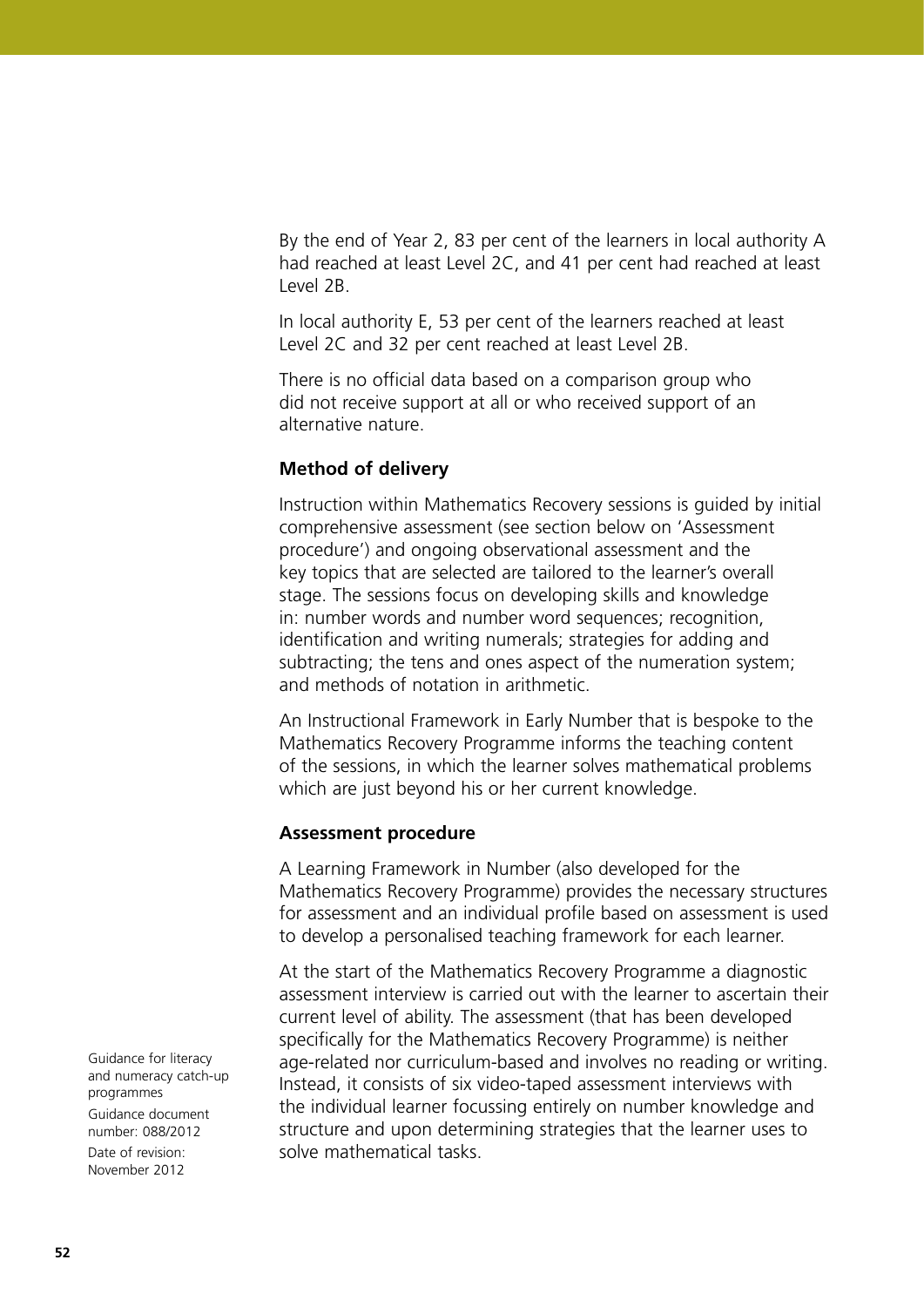#### **Six interview-based assessments schedules of the Mathematics Recovery Programme**

Assessment 1.1 and 1.2 address the relative sophistication of the learner's strategies for adding and subtracting; facility with number words and number word sequences both forward and backward; ability to identify, recognise and sequence numerals.

Assessment 2.1 and 2.2 addresses the learner's knowledge of the tens and ones structure of the numeration system; relative sophistication and range of strategies other than counting-by-ones to solve addition and subtraction tasks.

Assessment 3.1 and 3.2 addresses early multiplication and division and other areas.

The National Numeracy Tests for learners in Years 2 to 9, to be introduced in Wales in May 2013, will support this process of initial assessment.

#### **Timescale for delivery of intervention**

As a one-to-one or small group session the Mathematics Recovery Programme involves 30-minute sessions delivered four or five days a week over a period of between 10 and 15 weeks.

#### **Cost and resource requirements**

Training to deliver Mathematics Recovery is available from the Mathematics Recovery Council UK and Ireland<sup>138</sup>. Training for each module costs £175 per delegate per day<sup>139</sup> including venue and refreshments, and can be delivered to a minimum of 15 delegates<sup>140</sup>.

Additional resource is needed to fund the teaching assistant or teacher's time for delivery.

#### **Practitioner training**

The Mathematics Recovery Intervention Professional Development is intended for teachers and experienced teaching assistants.

Guidance for literacy and numeracy catch-up programmes

Guidance document number: 088/2012

<sup>&</sup>lt;sup>138</sup> The Mathematics Recovery Council UK and Ireland which is a not-for-profit organisation that aims to support those in education wishing to use the Mathematics Recovery Programme.

<sup>&</sup>lt;sup>139</sup> For practitioners who attend Module 1 and Module 2, this involves eight days, at a total cost of £1,400 per person.

 $140$  If local authorities or schools provide a venue costs are considerably lower.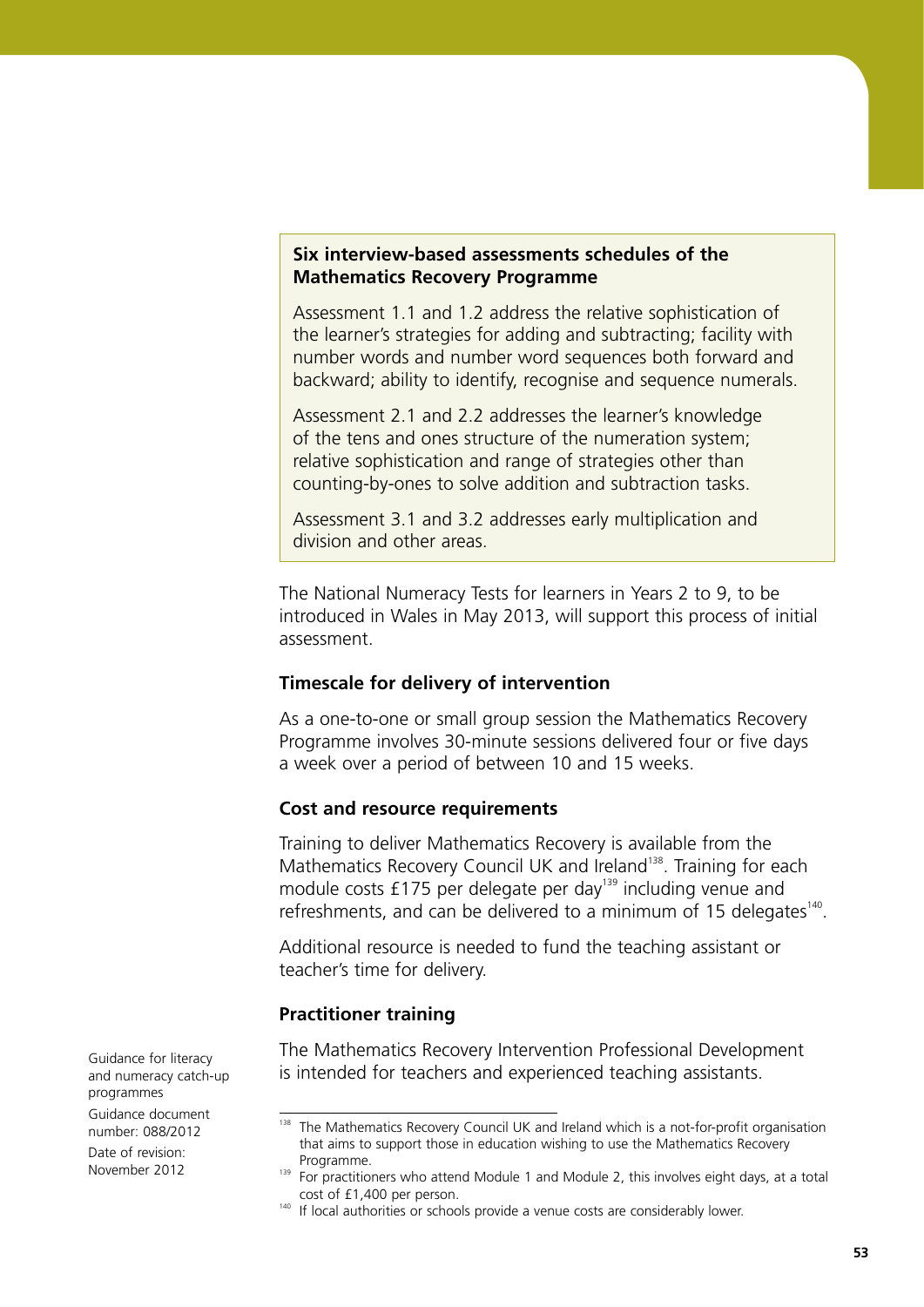The training programme enables teachers to become specialists in learners' early mathematical development and equips them to provide support to colleagues in the school on numeracy development. Every teaching assistant must be supported by a teacher. Teachers may support more than one teaching assistant. There are two modules available to practitioners:

- Module 1 (five days) enables teachers and teaching assistants to provide intervention for learners within Key Stage 1
- Module 2 (three days) builds on and extends Module 1 and enables teachers and teaching assistants to provide intervention at both Key Stages 1 and 2.

#### **Structure of Mathematics Recovery training**

Module 1 (five training days):

- Days 1 and 2: Assessment focus
	- gap tasks to complete in school
- Days 3, 4 and 5: Teaching focus – intervention begins.

#### Fee includes:

- five days face-to-face training for teachers and teaching assistants
- assessment pack and two course books
- continuing support through a Mathematics Recovery consultant.

Module 2 (three training days):

- Days 6, 7 and 8: Assessment and teaching focus on:
	- tens and ones, structuring number to 20
	- multiplication and division
	- intervention continues.

#### Fee includes:

- five days face-to-face training for teachers and teaching assistants
- assessment pack and one course book
- continuing support through a Mathematics Recovery consultant
- optional accreditation, upon completion of a portfolio, by the Mathematics Recovery Council UK and Ireland.

Guidance for literacy and numeracy catch-up programmes Guidance document

number: 088/2012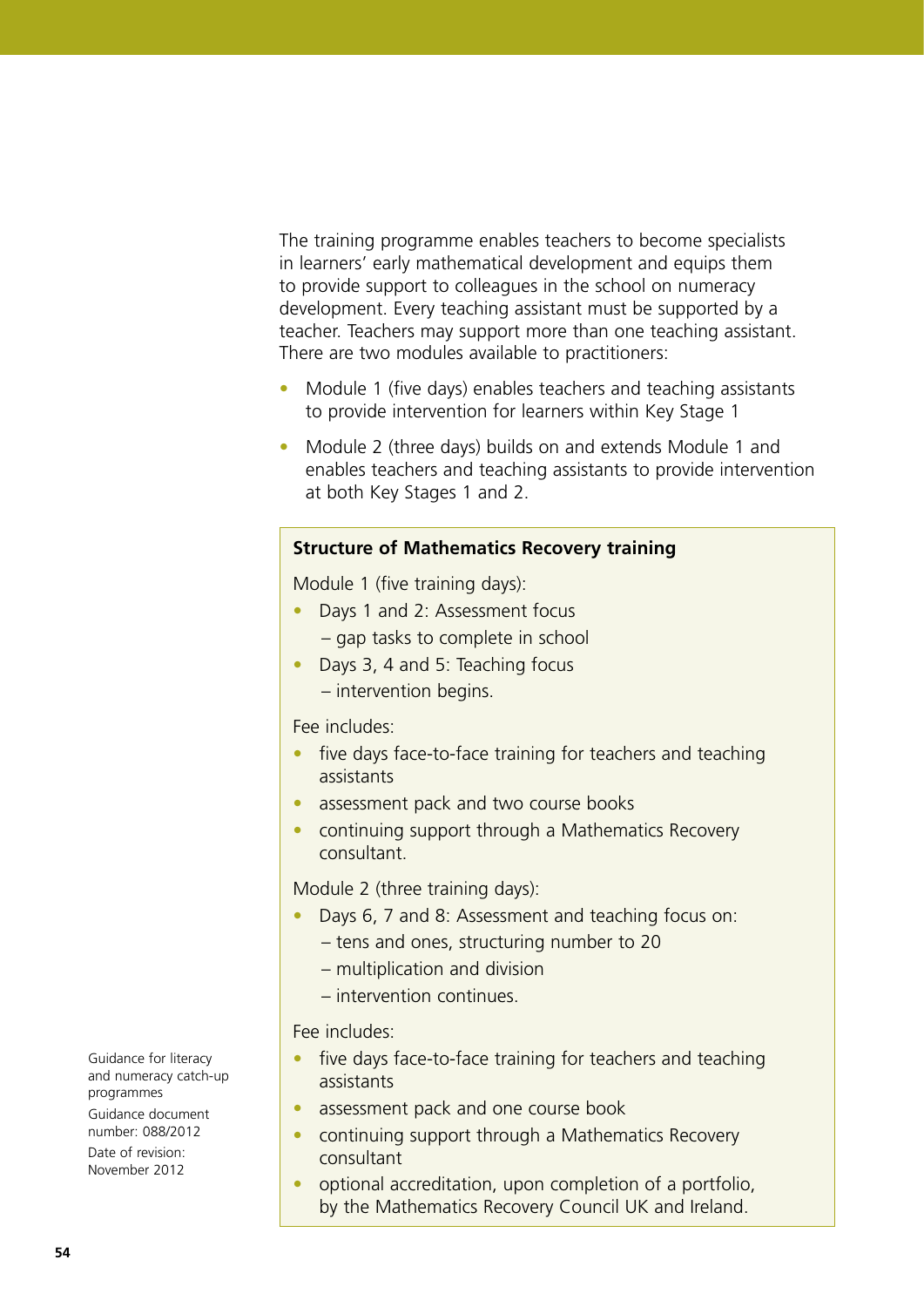#### **Additional teaching resources and practitioner support**

A range of useful resources, including the four books in the Mathematics Recovery series, are available from various suppliers and can be viewed on the resources page of the Mathematics Recovery Council UK and Ireland website at <www.mathsrecovery.org.uk/resources>

### **Further information**

Further information is available at<www.mathsrecovery.org.uk>

Guidance for literacy and numeracy catch-up programmes Guidance document number: 088/2012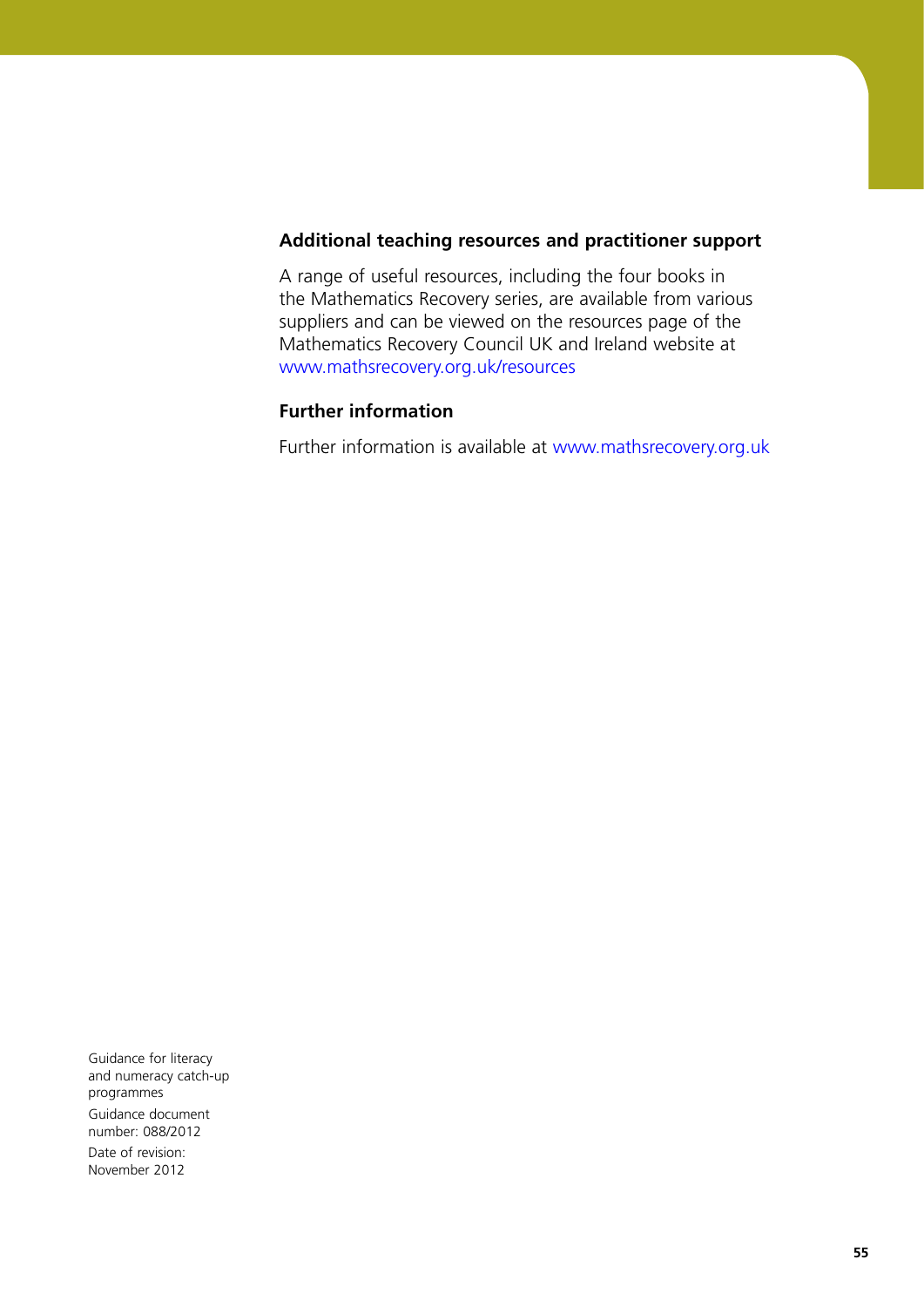# **Numbers Count™**

| <b>Summary</b>              |                                                                                                                                                                                                          |
|-----------------------------|----------------------------------------------------------------------------------------------------------------------------------------------------------------------------------------------------------|
| <b>Target audience</b>      | Learners in Years 1 to 3 who struggle with mathematics and may<br>not reach Level 3 at the end of Key Stage 2.                                                                                           |
| <b>Evidence of impact</b>   | Over 30,000 learners <sup>141</sup> have taken part in Numbers Count <sup>™</sup> since<br>2008, making average number age gains of 14 months over an<br>average period of 12 weeks.                     |
| <b>Method of delivery</b>   | Daily sessions lasting 30 minutes delivered on a one-to-one<br>or very small group basis by a trained teacher over a period<br>of between ten and twenty weeks depending on individual level<br>of need. |
| <b>Practitioner support</b> | Intensive training and ongoing support for teachers for two terms<br>from a local Every Child Counts (ECC) <sup>142</sup> Teacher Leader.                                                                |

#### **Overview of intervention**

Numbers Count<sup>™</sup> was developed by Edge Hill University and launched in September 2008; it has since been implemented in 712 schools. Numbers Count<sup> $M$ </sup> drew upon lessons learned from Mathematics Recovery<sup>143</sup>, Numicon<sup>144</sup> and Numeracy Recovery<sup>145</sup>.

Numbers Count<sup>™</sup> is targeted at the very lowest achievers and is delivered by a specially trained teacher to learners in Years 1 to 3 who struggle with mathematics. Sessions are delivered individually or to two or three learners together, at the teacher's direction.

Guidance for literacy and numeracy catch-up programmes

Guidance document number: 088/2012

<sup>&</sup>lt;sup>141</sup> Results based on learners in England.

 $142$  Every Child Counts (ECC) is an early numeracy strategy for raising achievement in mathematics in primary schools in England via three levels of support.

<sup>&</sup>lt;sup>143</sup> Mathematics Recovery is a highly intensive Australian intervention involving 30 minutes of individualised or small-group instruction four days per week for up to 12 weeks.

<sup>&</sup>lt;sup>144</sup> The Numicon Teaching Programme is an approach based around multisensory teaching, integrating auditory, visual and kinaesthetic modalities. It can be delivered as an intervention in its own right; similarly the Numicon multisensory resources can also be used as part of another intervention.

<sup>&</sup>lt;sup>145</sup> Numeracy Recovery is a pilot early intervention scheme developed in 2001 involving one-to-one sessions for half an hour per week for learners aged six and seven.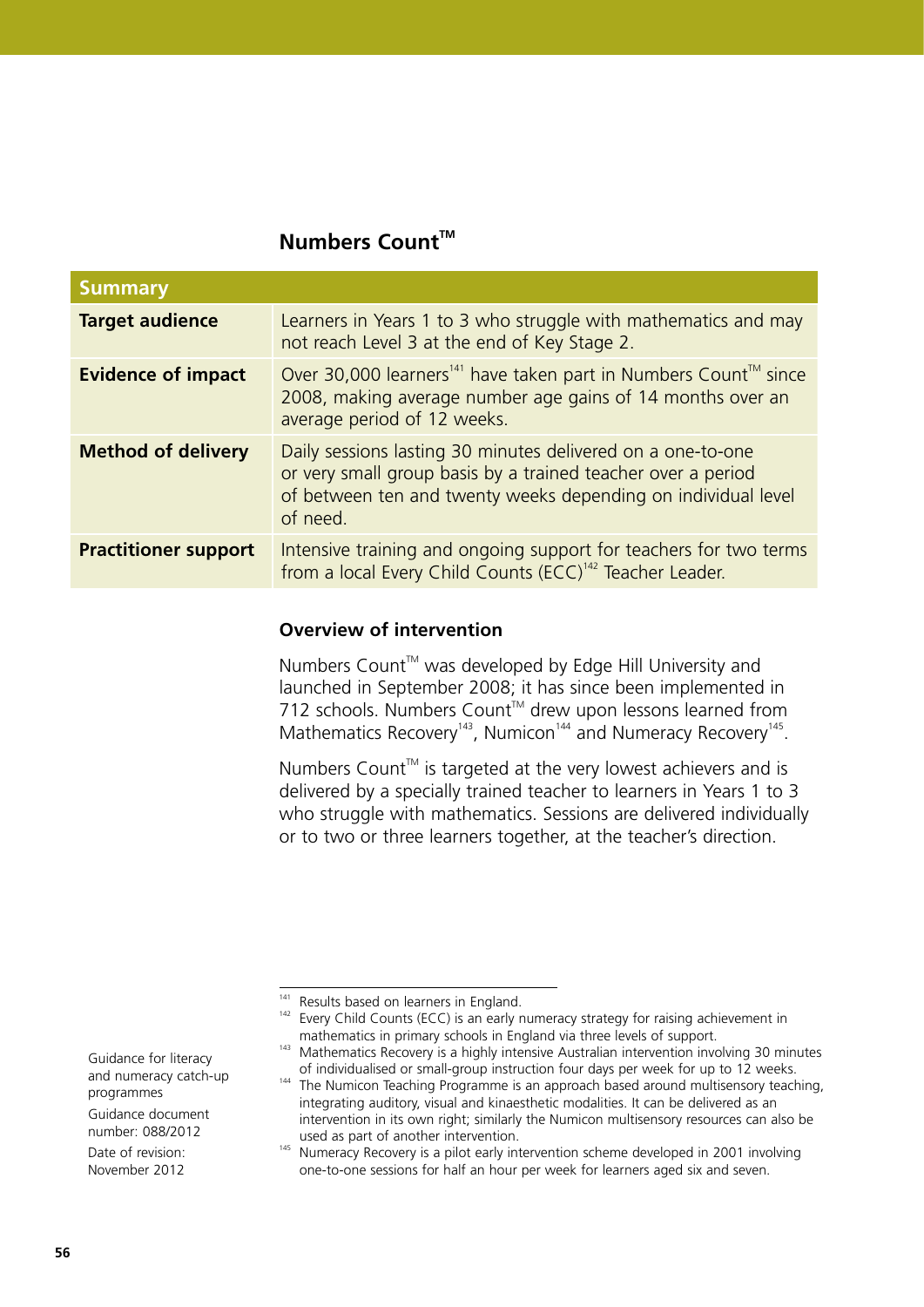Numbers Count<sup> $M$ </sup> is a Wave 3<sup>146</sup> type intervention within the Every Child Counts (ECC) initiative<sup>147</sup>.

The intervention materials and training are not currently available in Welsh but training to deliver the intervention in English is available to practitioners in Wales.

#### **Target audience**

Numbers Count<sup>™</sup> is aimed at learners in Years 1 to 3 who struggle with mathematics and may not reach Level 3 at the end of Key Stage  $2^{148}$ .

Numbers Count<sup> $M$ </sup> 2 is currently under development and training will be available in January 2013; it will follow the same approach as Numbers Count<sup>™</sup>, it will cater for learners in Years 4 to 6 who are struggling with mathematics and will aim to narrow the gap from their peers and reinvigorate their learning. In a pilot study of Numbers Count<sup>™</sup> 2, 18 learners achieved average number age gains of 15.5 months on a standardised test after 20 hours of individual teaching over three months.

#### **Impact evidence base**

During 2010/11, 18,000 learners<sup>149</sup> took part in Numbers Count<sup>M</sup>. After 22 hours of teaching over the course of three months, they had made an average number age gain of 14.5 months on a standardised test. They continued to make progress back in class, making an average further number age gain of 8.5 months over the following six months<sup>150</sup>. Learners taught individually and learners taught in pairs and trios made equally strong progress.

Guidance for literacy and numeracy catch-up programmes

Guidance document number: 088/2012

<sup>&</sup>lt;sup>146</sup> Effective and inclusive provision for literacy and numeracy was summarised (in England) in the National Strategies' Waves model and was designed to minimise underachievement for all learners via 3 Waves. Wave 3 refers to the most intensive form of support from a specialist teacher, highly-trained teaching assistant, or academic mentor delivered one-to-one or to small groups to support learners towards the achievement of very specific targets.

 $147$  Every Child Counts (ECC) is an early numeracy strategy for raising achievement in mathematics in primary schools in England via three levels of support.

<sup>&</sup>lt;sup>148</sup> Please note that this is based on levels within the curriculum in England.

<sup>&</sup>lt;sup>149</sup> In schools in England.

<sup>150</sup> Data available on the Every Child Counts (ECC) website at <https://everychildcounts.edgehill.ac.uk/ecc-for-schools/benefits-for-schools/>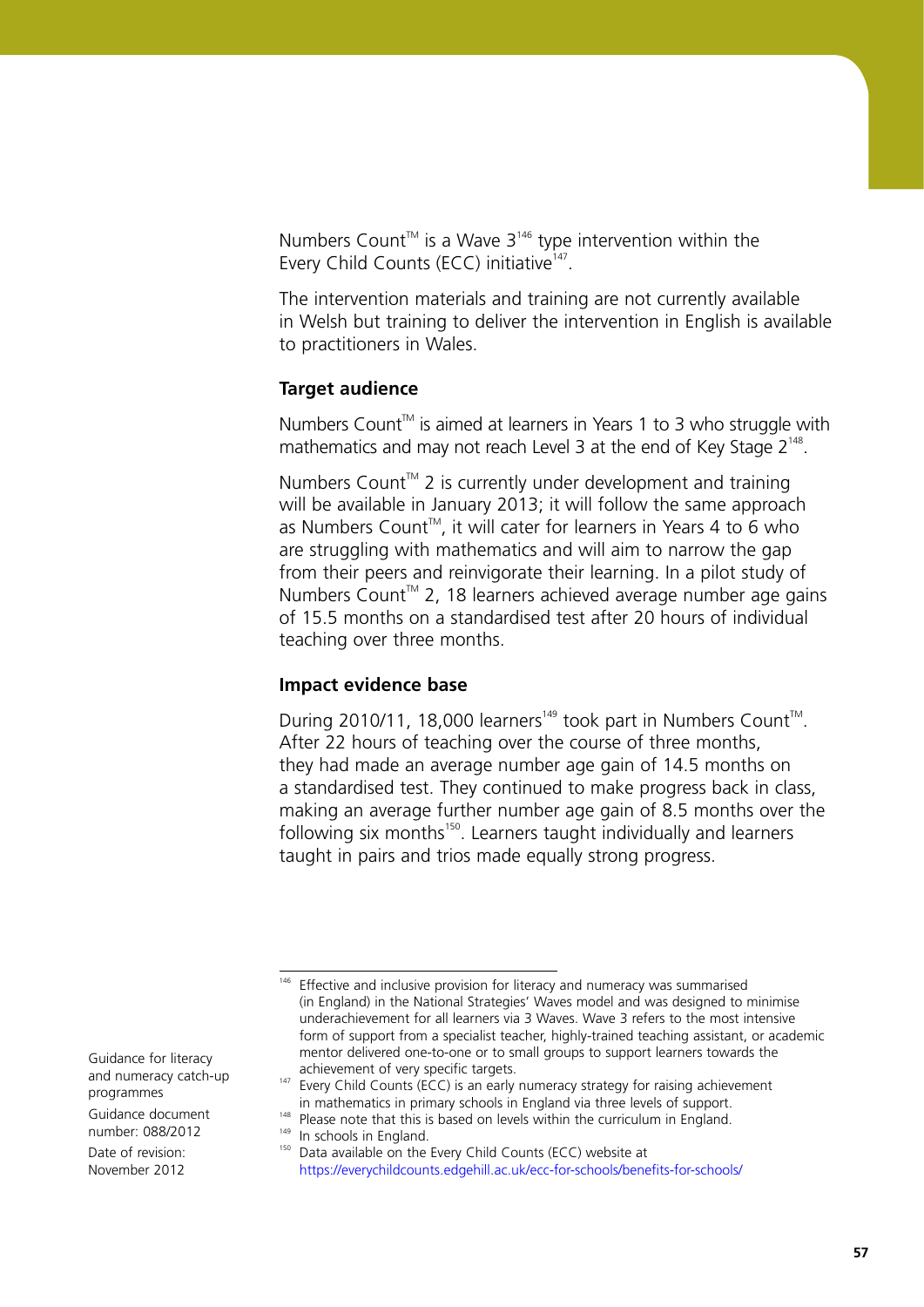There is no official data based on a comparison group who did not receive support at all or who received support of an alternative nature.

#### **Method of delivery**

Numbers Count<sup>™</sup> sessions are delivered in a dedicated teaching area and follow a set routine. Nonetheless, every session is unique and tailored to the individual learner's needs as determined by the results from the initial diagnostic assessment. The lessons are both rigorous and active and incorporate a variety of resources. Lessons focus on number and calculation in recognition of proven evidence that these elements underpin the development of understanding across all aspects of mathematics. The teacher aims to help each learner to develop their numeracy skills and confidence and to actively enjoy learning mathematics. The end objective is to enable the learner to continue to make good progress in mainstream mathematics after completing Numbers Count™.

The Numbers Count<sup>™</sup> teacher liaises closely with the learner's class teacher to share knowledge about the learner and to plan together for the learner's progress. The Numbers Count<sup> $M$ </sup> teacher sets regular homework and meets parents/carers to discuss how they can support their children's learning at home. During the course of a Numbers  $Count^M$  Programme, learners continue to attend mainstream mathematics lessons.

#### **Assessment procedure**

The teacher begins by making a detailed diagnostic assessment of what each learner knows and then plans an individualised programme to help each learner to move forward. The Sandwell Early Numeracy Test<sup>151</sup> is the tool recommended by Edge Hill University and is used pre- and post- intervention in order to measure progress, although alternative initial assessment tools can also be used, e.g. NFER.

The National Numeracy Tests for learners in Years 2 to 9, to be introduced in Wales in May 2013, will support this process of initial assessment.

#### **Timescale for delivery of intervention**

Numbers Count<sup>™</sup> consists of 30-minute sessions delivered daily over the course of approximately 12 weeks.

Guidance for literacy and numeracy catch-up programmes Guidance document number: 088/2012 Date of revision:

November 2012

<sup>151</sup> The Every Child Counts (ECC) Programme recommends the Sandwell Early Numeracy Test to schools in order to analyse skills and to monitor progress.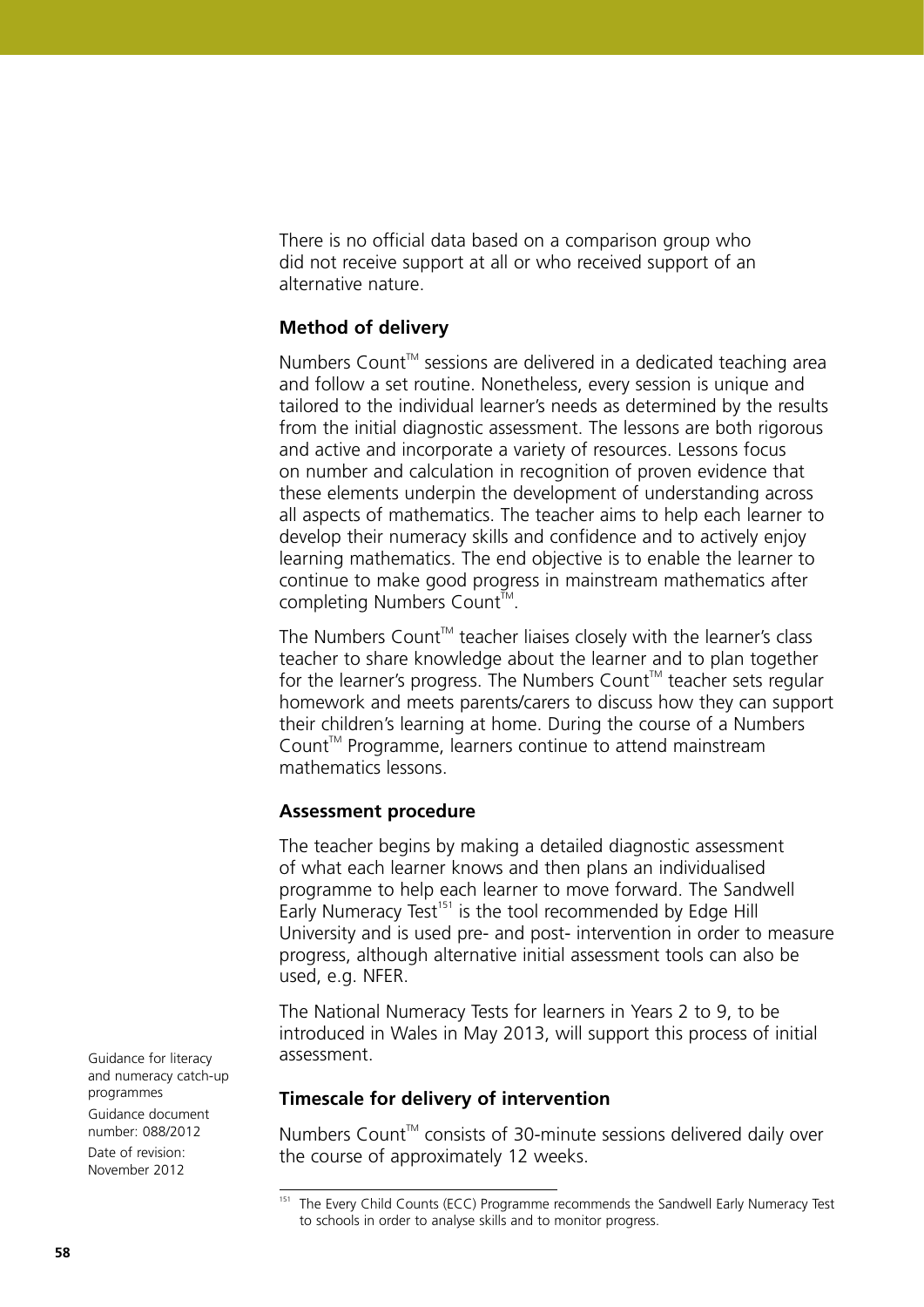#### **Cost and resource requirements**

Costs for the professional development programme vary in different local authorities; however, the average cost is £2,100 for the seven-day training course.

Additional resource is needed to fund the practitioner time for delivering the intervention. This cost will vary depending on local circumstances.

#### **Practitioner training**

Numbers Count™ teachers undertake a specialised professional development programme and receive intensive training and support for two terms in order to learn about the procedures of Numbers Count<sup>™</sup> and about effective methods for teaching number and calculation. They are trained by and receive ongoing support from Every Child Counts (ECC) Teacher Leaders within their local authority who in turn are trained and supported by Edge Hill University National Trainers.

The training programme is available for delivery in Wales to a viably-sized group of practitioners.

# **Additional teaching resources and practitioner support**

#### **Annual support for accredited teachers**

Two days of face-to-face professional development led by a Teacher Leader, including:

- Numbers Count<sup>™</sup> developments and updates
- mathematics curriculum and pedagogy
- supporting mathematics across the school
- one school visit by a Teacher Leader
- reaccreditation as a Numbers Count<sup>™</sup> Teacher if they meet published standards
- data analysis.

#### **Further information**

Further information is available at <https://everychildcounts.edgehill.ac.uk/ecc-for-schools/>

Guidance for literacy and numeracy catch-up programmes Guidance document

number: 088/2012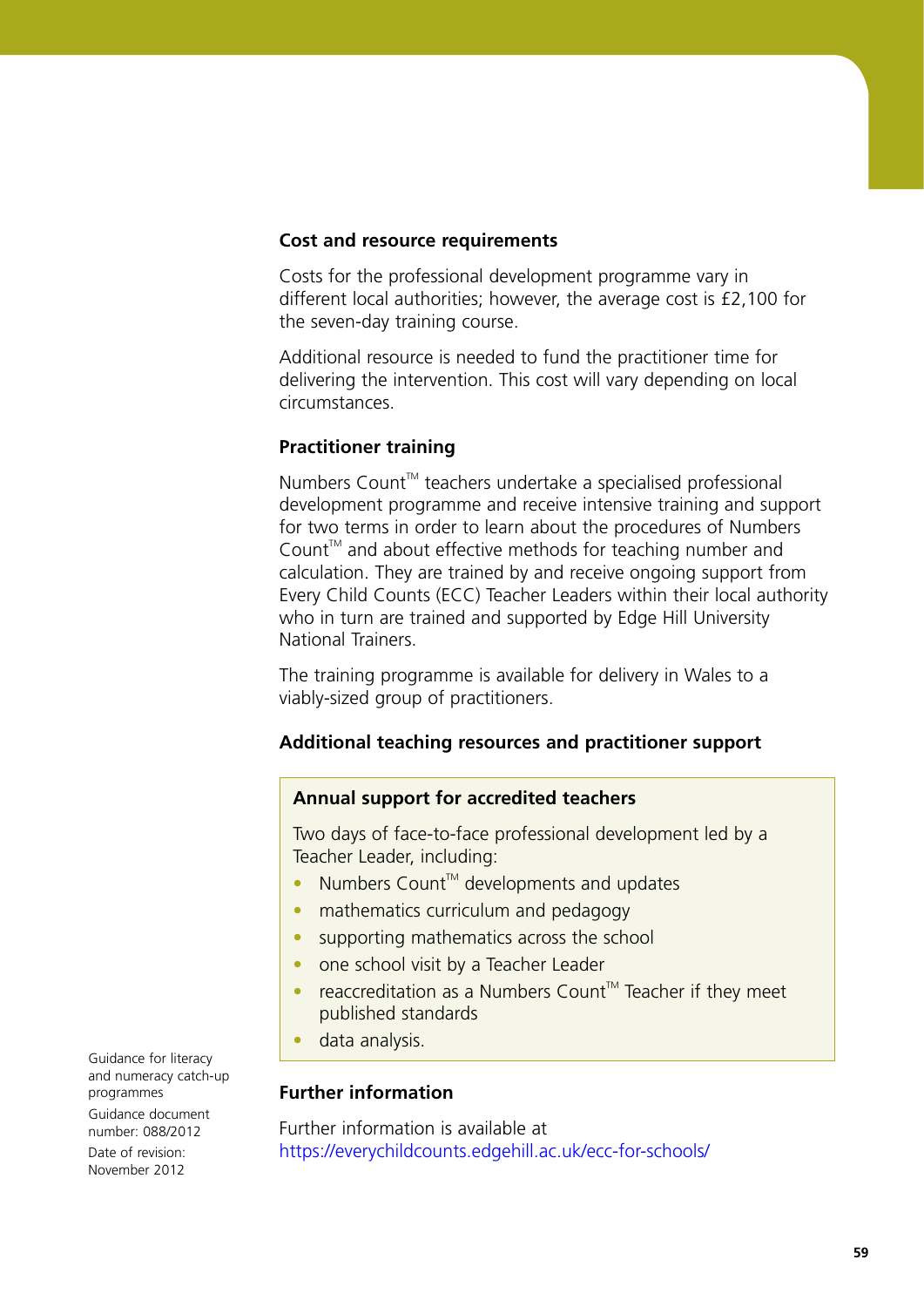# Further information and next steps

There are currently up to 100 programmes designed to accelerate progress in literacy and/or numeracy, and additional programmes continue to be developed in the UK and internationally. However, most of these programmes do not currently have sufficiently robust evidence of effectiveness in accelerating literacy and/or numeracy skills development. We would expect schools to use programmes which are proven to be successful and we would expect school improvement consortia to encourage them to do so.

Nonetheless, educational specialists and academics continue to conduct research into catch-up interventions generally and it is anticipated that further programmes that meet the necessary criteria will be added to this guidance in the future.

If you know of a programme which is not listed in this guidance, but meets the criteria for inclusion please forward details to curriculumdivision@wales.gsi.gov.uk

Further information on a greater range of literacy and numeracy catch-up programmes can found in the following sources:

- *Improving numeracy in key stage 2 and key stage 3* (Estyn, 2012)
- *What works for pupils with literacy difficulties? The effectiveness of intervention schemes* (Third Edition), G Brooks (Department for Children, Schools and Families, 2007)
- the Dyslexia-SpLD Trust' Interventions for Literacy website which includes summaries of over 25 literacy interventions that have been graded as 'useful', 'substantial' or 'remarkable'152 which is available to view at <www.interventionsforliteracy.org.uk/interventions/list-view>

Guidance for literacy and numeracy catch-up programmes Guidance document

number: 088/2012 Date of revision:

November 2012

<sup>152</sup> As identified in *What works for pupils with literacy difficulties? The effectiveness of intervention schemes* (Third Edition), G Brooks (Department for Children, Schools and Families, 2007).